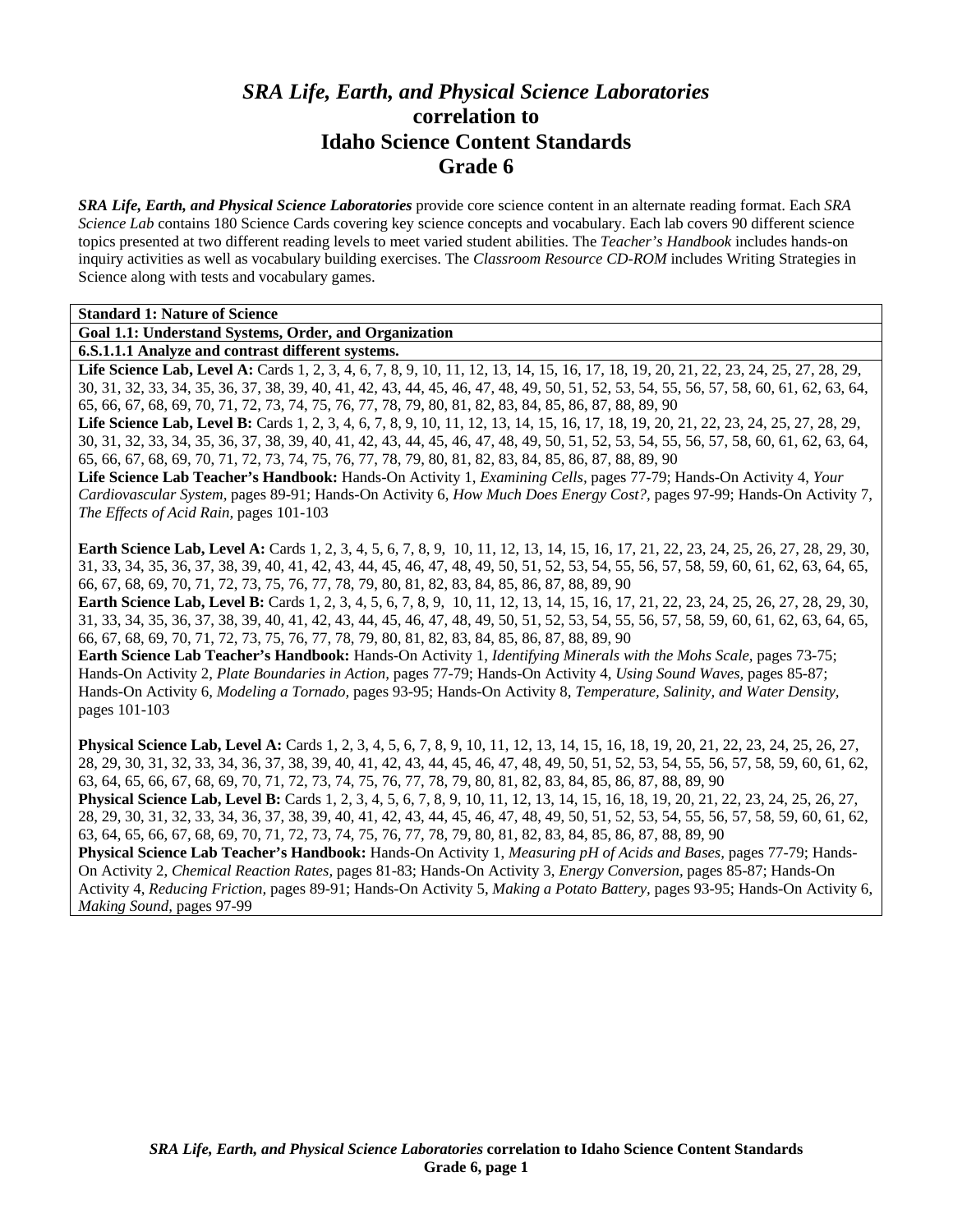**Goal 1.2: Understand Concepts and Processes of Evidence, Models, and Explanations** 

**6.S.1.2.1 Explain how observations and data are used as evidence on which to base scientific explanations. Life Science Lab Teacher's Handbook:** Hands-On Activity 1, *Examining Cells,* pages 77-79; Hands-On Activity 2, *Culturing Bacteria,* pages 81-83; Hands-On Activity 3, *Investigating Arthropods,* pages 85-87; Hands-On Activity 4, *Your Cardiovascular System,* pages 89-91; Hands-On Activity 5, *Making Fossils,* pages 93-95; Hands-On Activity 6, *How Much Does Energy Cost?,* pages 97-99; Hands-On Activity 7, *The Effects of Acid Rain,* pages 101-103

**Earth Science Lab Teacher's Handbook:** Hands-On Activity 1, *Identifying Minerals with the Mohs Scale,* pages 73-75; Hands-On Activity 2, *Plate Boundaries in Action,* pages 77-79; Hands-On Activity 3, *Interpreting a Topographic Map,* pages 81-83; Hands-On Activity 4, *Using Sound Waves,* pages 85-87; Hands-On Activity 5, *What is in the Air?,* pages 89-91; Hands-On Activity 6, *Modeling a Tornado,* pages 93-95; Hands-On Activity 7, *Sizes in the Solar System,* pages 97-99; Hands-On Activity 8, *Temperature, Salinity, and Water Density,* pages 101-103

**Physical Science Lab Teacher's Handbook:** Hands-On Activity 1, *Measuring pH of Acids and Bases,* pages 77-79; Hands-On Activity 2, *Chemical Reaction Rates,* pages 81-83; Hands-On Activity 3, *Energy Conversion,* pages 85-87; Hands-On Activity 4, *Reducing Friction,* pages 89-91; Hands-On Activity 5, *Making a Potato Battery,* pages 93-95; Hands-On Activity 6, *Making Sound,* pages 97-99

**Standard 1: Nature of Science** 

**Goal 1.2: Understand Concepts and Processes of Evidence, Models, and Explanations 6.S.1.2.2 Use observations to make inferences.** 

**Life Science Lab Teacher's Handbook:** Hands-On Activity 1, *Examining Cells,* pages 77-79; Hands-On Activity 2, *Culturing Bacteria,* pages 81-83; Hands-On Activity 3, *Investigating Arthropods,* pages 85-87; Hands-On Activity 4, *Your Cardiovascular System,* pages 89-91; Hands-On Activity 5, *Making Fossils,* pages 93-95; Hands-On Activity 6, *How Much Does Energy Cost?,* pages 97-99; Hands-On Activity 7, *The Effects of Acid Rain,* pages 101-103

**Earth Science Lab Teacher's Handbook:** Hands-On Activity 1, *Identifying Minerals with the Mohs Scale,* pages 73-75; Hands-On Activity 2, *Plate Boundaries in Action,* pages 77-79; Hands-On Activity 3, *Interpreting a Topographic Map,* pages 81-83; Hands-On Activity 4, *Using Sound Waves,* pages 85-87; Hands-On Activity 5, *What is in the Air?,* pages 89-91; Hands-On Activity 6, *Modeling a Tornado,* pages 93-95; Hands-On Activity 7, *Sizes in the Solar System,* pages 97-99; Hands-On Activity 8, *Temperature, Salinity, and Water Density,* pages 101-103

**Physical Science Lab Teacher's Handbook:** Hands-On Activity 1, *Measuring pH of Acids and Bases,* pages 77-79; Hands-On Activity 2, *Chemical Reaction Rates,* pages 81-83; Hands-On Activity 3, *Energy Conversion,* pages 85-87; Hands-On Activity 4, *Reducing Friction,* pages 89-91; Hands-On Activity 5, *Making a Potato Battery,* pages 93-95; Hands-On Activity 6, *Making Sound,* pages 97-99

**Standard 1: Nature of Science** 

**Goal 1.2: Understand Concepts and Processes of Evidence, Models, and Explanations** 

**6.S.1.2.3 Use models to explain or demonstrate a concept.** 

**Life Science Lab Teacher's Handbook:** Hands-On Activity 4, *Your Cardiovascular System,* pages 89-91; Hands-On Activity 5, *Making Fossils,* pages 93-95; Hands-On Activity 6, *How Much Does Energy Cost?,* pages 97-99

**Earth Science Lab Teacher's Handbook:** Hands-On Activity 6, *Modeling a Tornado,* pages 93-95; Hands-On Activity 7, *Sizes in the Solar System,* pages 97-99

**Physical Science Lab Teacher's Handbook:** Hands-On Activity 5, *Making a Potato Battery,* pages 93-95; Hands-On Activity 6, *Making Sound,* pages 97-99

**Classroom Resource CD-ROM:** Writing Strategy 20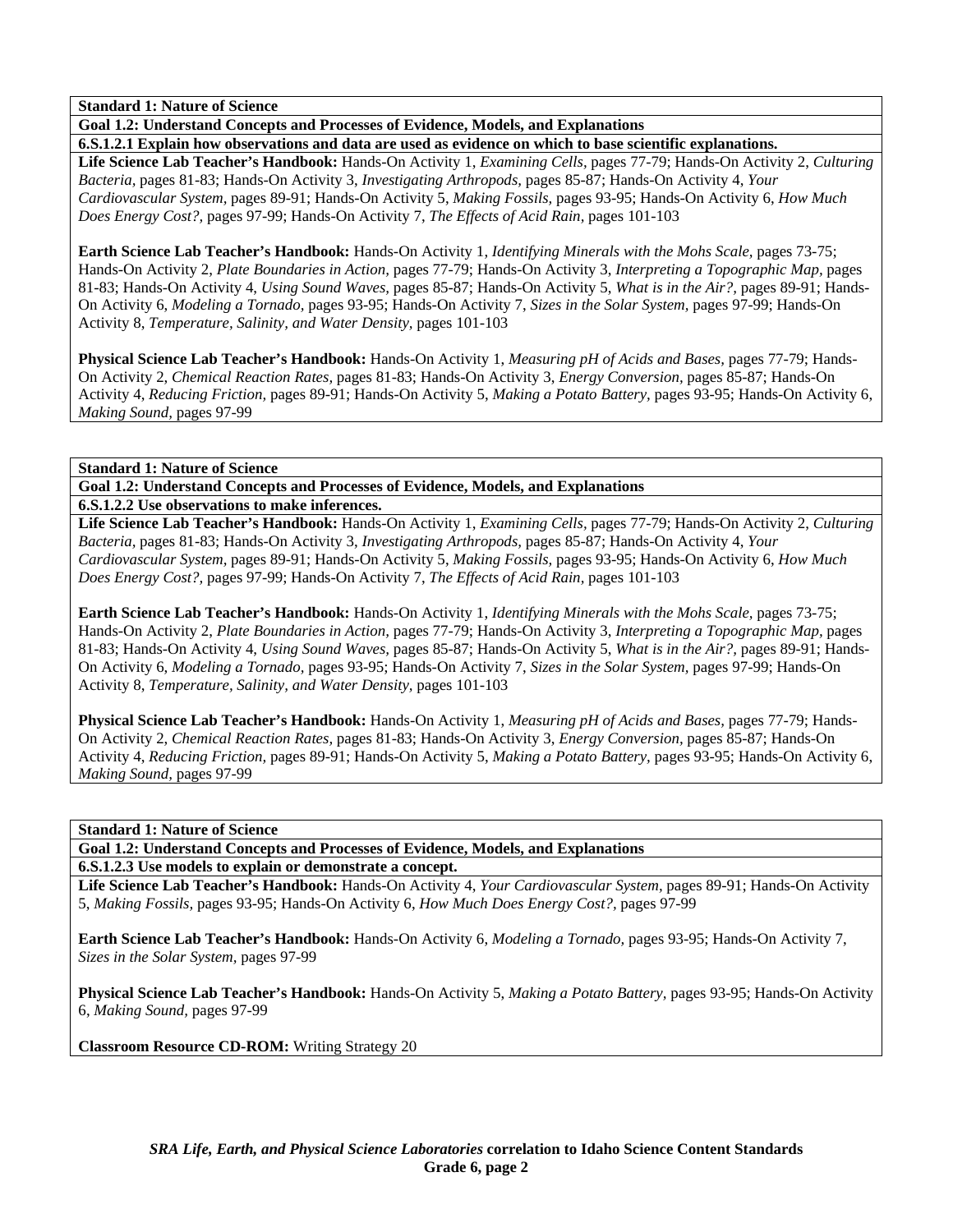**Goal 1.3: Understand Constancy, Change, and Measurement** 

**6.S.1.3.1 Analyze changes that occur in and among systems.**  Life Science Lab, Level A: Cards 1, 2, 3, 4, 6, 7, 8, 9, 10, 11, 12, 13, 14, 15, 16, 17, 18, 19, 20, 21, 22, 23, 24, 25, 27, 28, 29, 30, 31, 32, 33, 34, 35, 36, 37, 38, 39, 40, 41, 42, 43, 44, 45, 46, 47, 48, 49, 50, 51, 52, 53, 54, 55, 56, 57, 58, 60, 61, 62, 63, 64, 65, 66, 67, 68, 69, 70, 71, 72, 73, 74, 75, 76, 77, 78, 79, 80, 81, 82, 83, 84, 85, 86, 87, 88, 89, 90

Life Science Lab, Level B: Cards 1, 2, 3, 4, 6, 7, 8, 9, 10, 11, 12, 13, 14, 15, 16, 17, 18, 19, 20, 21, 22, 23, 24, 25, 27, 28, 29, 30, 31, 32, 33, 34, 35, 36, 37, 38, 39, 40, 41, 42, 43, 44, 45, 46, 47, 48, 49, 50, 51, 52, 53, 54, 55, 56, 57, 58, 60, 61, 62, 63, 64, 65, 66, 67, 68, 69, 70, 71, 72, 73, 74, 75, 76, 77, 78, 79, 80, 81, 82, 83, 84, 85, 86, 87, 88, 89, 90

**Life Science Lab Teacher's Handbook:** Hands-On Activity 1, *Examining Cells,* pages 77-79; Hands-On Activity 4, *Your Cardiovascular System,* pages 89-91; Hands-On Activity 6, *How Much Does Energy Cost?,* pages 97-99; Hands-On Activity 7, *The Effects of Acid Rain,* pages 101-103

**Earth Science Lab, Level A:** Cards 1, 2, 3, 4, 5, 6, 7, 8, 9, 10, 11, 12, 13, 14, 15, 16, 17, 21, 22, 23, 24, 25, 26, 27, 28, 29, 30, 31, 33, 34, 35, 36, 37, 38, 39, 40, 41, 42, 43, 44, 45, 46, 47, 48, 49, 50, 51, 52, 53, 54, 55, 56, 57, 58, 59, 60, 61, 62, 63, 64, 65, 66, 67, 68, 69, 70, 71, 72, 73, 75, 76, 77, 78, 79, 80, 81, 82, 83, 84, 85, 86, 87, 88, 89, 90

**Earth Science Lab, Level B:** Cards 1, 2, 3, 4, 5, 6, 7, 8, 9, 10, 11, 12, 13, 14, 15, 16, 17, 21, 22, 23, 24, 25, 26, 27, 28, 29, 30, 31, 33, 34, 35, 36, 37, 38, 39, 40, 41, 42, 43, 44, 45, 46, 47, 48, 49, 50, 51, 52, 53, 54, 55, 56, 57, 58, 59, 60, 61, 62, 63, 64, 65, 66, 67, 68, 69, 70, 71, 72, 73, 75, 76, 77, 78, 79, 80, 81, 82, 83, 84, 85, 86, 87, 88, 89, 90

**Earth Science Lab Teacher's Handbook:** Hands-On Activity 1, *Identifying Minerals with the Mohs Scale,* pages 73-75; Hands-On Activity 2, *Plate Boundaries in Action,* pages 77-79; Hands-On Activity 4, *Using Sound Waves,* pages 85-87; Hands-On Activity 6, *Modeling a Tornado,* pages 93-95; Hands-On Activity 8, *Temperature, Salinity, and Water Density,* pages 101-103

**Physical Science Lab, Level A:** Cards 1, 2, 3, 4, 5, 6, 7, 8, 9, 10, 11, 12, 13, 14, 15, 16, 18, 19, 20, 21, 22, 23, 24, 25, 26, 27, 28, 29, 30, 31, 32, 33, 34, 36, 37, 38, 39, 40, 41, 42, 43, 44, 45, 46, 47, 48, 49, 50, 51, 52, 53, 54, 55, 56, 57, 58, 59, 60, 61, 62, 63, 64, 65, 66, 67, 68, 69, 70, 71, 72, 73, 74, 75, 76, 77, 78, 79, 80, 81, 82, 83, 84, 85, 86, 87, 88, 89, 90

**Physical Science Lab, Level B:** Cards 1, 2, 3, 4, 5, 6, 7, 8, 9, 10, 11, 12, 13, 14, 15, 16, 18, 19, 20, 21, 22, 23, 24, 25, 26, 27, 28, 29, 30, 31, 32, 33, 34, 36, 37, 38, 39, 40, 41, 42, 43, 44, 45, 46, 47, 48, 49, 50, 51, 52, 53, 54, 55, 56, 57, 58, 59, 60, 61, 62, 63, 64, 65, 66, 67, 68, 69, 70, 71, 72, 73, 74, 75, 76, 77, 78, 79, 80, 81, 82, 83, 84, 85, 86, 87, 88, 89, 90

**Physical Science Lab Teacher's Handbook:** Hands-On Activity 1, *Measuring pH of Acids and Bases,* pages 77-79; Hands-On Activity 2, *Chemical Reaction Rates,* pages 81-83; Hands-On Activity 3, *Energy Conversion,* pages 85-87; Hands-On Activity 4, *Reducing Friction,* pages 89-91; Hands-On Activity 5, *Making a Potato Battery,* pages 93-95; Hands-On Activity 6, *Making Sound,* pages 97-99

**Standard 1: Nature of Science** 

**Goal 1.3: Understand Constancy, Change, and Measurement** 

**6.S.1.3.2 Measure in both U.S. Customary and International System of Measurement (metric system) units with an emphasis on the metric system.** 

**Life Science Lab Teacher's Handbook:** Hands-On Activity 4, *Your Cardiovascular System,* pages 89-91; Hands-On Activity 7, *The Effects of Acid Rain,* pages 101-103

**Earth Science Lab Teacher's Handbook:** Hands-On Activity 1, *Identifying Minerals with the Mohs Scale,* pages 73-75; Hands-On Activity 3, *Interpreting a Topographic Map,* pages 81-83; Hands-On Activity 7, *Sizes in the Solar System,* pages 97- 99

**Physical Science Lab Teacher's Handbook:** Hands-On Activity 1, *Measuring pH of Acids and Bases,* pages 77-79; Hands-On Activity 2, *Chemical Reaction Rates,* pages 81-83; Hands-On Activity 3, *Energy Conversion,* pages 85-87; Hands-On Activity 4, *Reducing Friction,* pages 89-91; Hands-On Activity 6, *Making Sound,* pages 97-99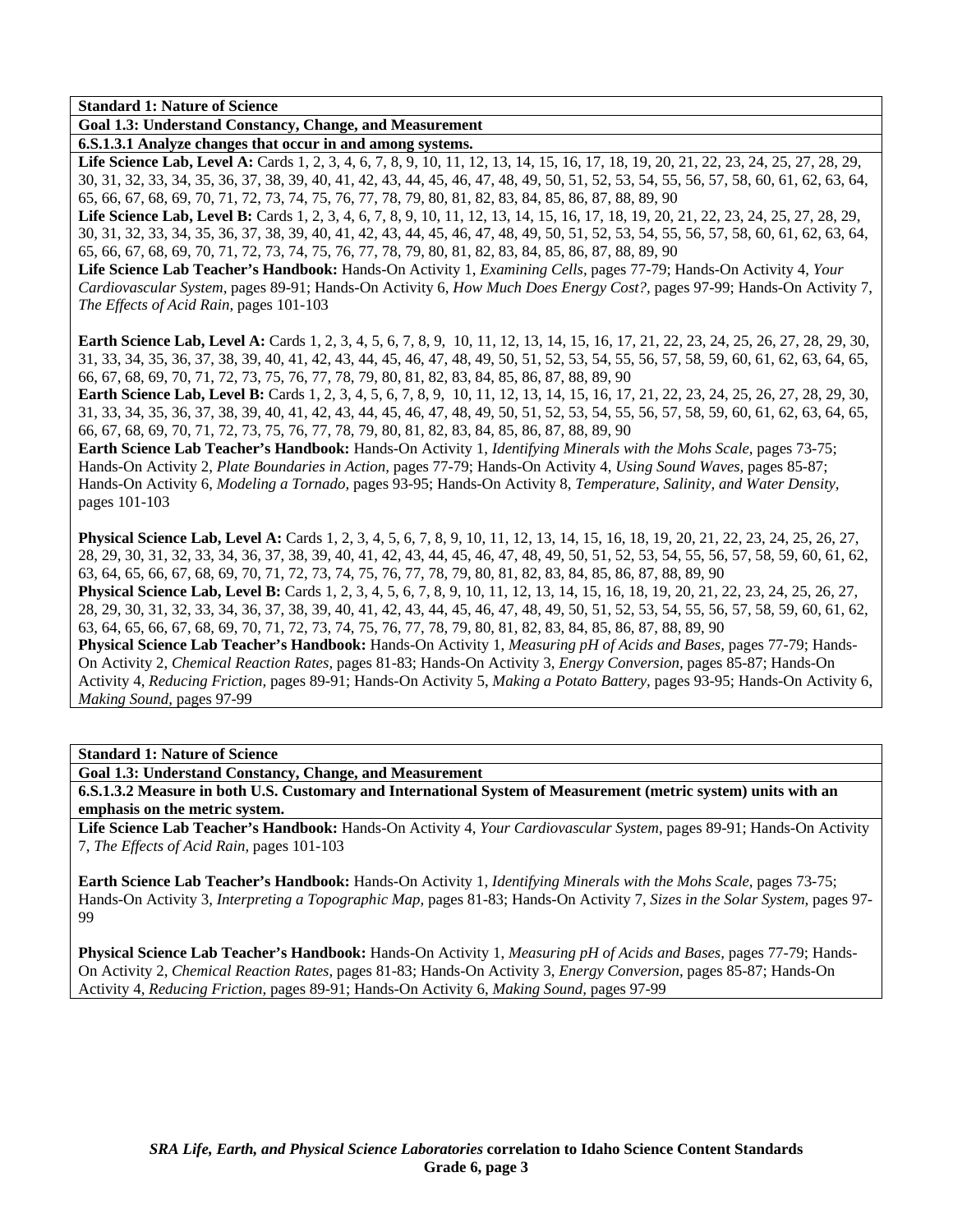**Goal 1.5: Understand Concepts of Form and Function** 

**6.S.1.5.1 Analyze how the shape or form of an object or system is frequently related to its use or function.**  Life Science Lab, Level A: Cards 6, 7, 12, 13, 14, 20, 23, 26, 29, 30, 35, 38, 41, 53, 62, 63, 67, 69, 71 Life Science Lab, Level B: Cards 6, 7, 12, 13, 14, 20, 23, 26, 29, 30, 35, 38, 41, 53, 62, 63, 67, 69, 71 **Life Science Lab Teacher's Handbook:** Hands-On Activity , *Examining Cells,* pages 77-79; Hands-On Activity 2, *Culturing Bacteria,* pages 81-83; Hands-On Activity 3, *Investigating Arthropods,* pages 85-87

**Earth Science Lab, Level A: Cards 1, 4, 10** 

**Earth Science Lab, Level B: Cards 1, 4, 10** 

**Earth Science Lab Teacher's Handbook:** Hands-On Activity 1, *Identifying Minerals with the Mohs Scale,* pages 73-75; Hands-On Activity 6, *Modeling a Tornado,* pages 93-95; Hands-On Activity 7, *Sizes in the Solar System,* pages 97-99

**Physical Science Lab, Level A: Cards 3, 4, 5, 7, 21, 22, 23, 24, 25, 26 Physical Science Lab, Level B:** Cards 3, 4, 5, 7, 21, 22, 23, 24, 25, 26

**Standard 1: Nature of Science** 

**Goal 1.6: Understand Scientific Inquiry and Develop Critical Thinking Skills** 

**6.S.1.6.1 Write and analyze questions that can be answered by conducting scientific experiments.** 

**Life Science Lab Teacher's Handbook:** Hands-On Activity 1, *Examining Cells,* pages 77-79; Hands-On Activity 2, *Culturing Bacteria,* pages 81-83; Hands-On Activity 3, *Investigating Arthropods,* pages 85-87; Hands-On Activity 4, *Your Cardiovascular System,* pages 89-91; Hands-On Activity 5, *Making Fossils,* pages 93-95; Hands-On Activity 6, *How Much Does Energy Cost?,* pages 97-99; Hands-On Activity 7, *The Effects of Acid Rain,* pages 101-103

**Earth Science Lab Teacher's Handbook:** Hands-On Activity 1, *Identifying Minerals with the Mohs Scale,* pages 73-75; Hands-On Activity 2, *Plate Boundaries in Action,* pages 77-79; Hands-On Activity 3, *Interpreting a Topographic Map,* pages 81-83; Hands-On Activity 4, *Using Sound Waves,* pages 85-87; Hands-On Activity 5, *What is in the Air?,* pages 89-91; Hands-On Activity 6, *Modeling a Tornado,* pages 93-95; Hands-On Activity 7, *Sizes in the Solar System,* pages 97-99; Hands-On Activity 8, *Temperature, Salinity, and Water Density,* pages 101-103

**Physical Science Lab Teacher's Handbook:** Hands-On Activity 1, *Measuring pH of Acids and Bases,* pages 77-79; Hands-On Activity 2, *Chemical Reaction Rates,* pages 81-83; Hands-On Activity 3, *Energy Conversion,* pages 85-87; Hands-On Activity 4, *Reducing Friction,* pages 89-91; Hands-On Activity 5, *Making a Potato Battery,* pages 93-95; Hands-On Activity 6, *Making Sound,* pages 97-99

**Classroom Resource CD-ROM:** Writing Strategy 8, 15

**Standard 1: Nature of Science** 

**Goal 1.6: Understand Scientific Inquiry and Develop Critical Thinking Skills** 

**6.S.1.6.2 Conduct scientific investigations using a control and a variable. Repeat same experiment using alternative variables.** 

**Life Science Lab Teacher's Handbook:** Hands-On Activity 7, *The Effects of Acid Rain,* pages 101-103

**Earth Science Lab Teacher's Handbook:** Hands-On Activity 8, *Temperature, Salinity, and Water Density,* pages 101-103

**Physical Science Lab Teacher's Handbook:** Hands-On Activity 2, *Chemical Reaction Rates,* pages 81-83

**Classroom Resource CD-ROM:** Writing Strategy 23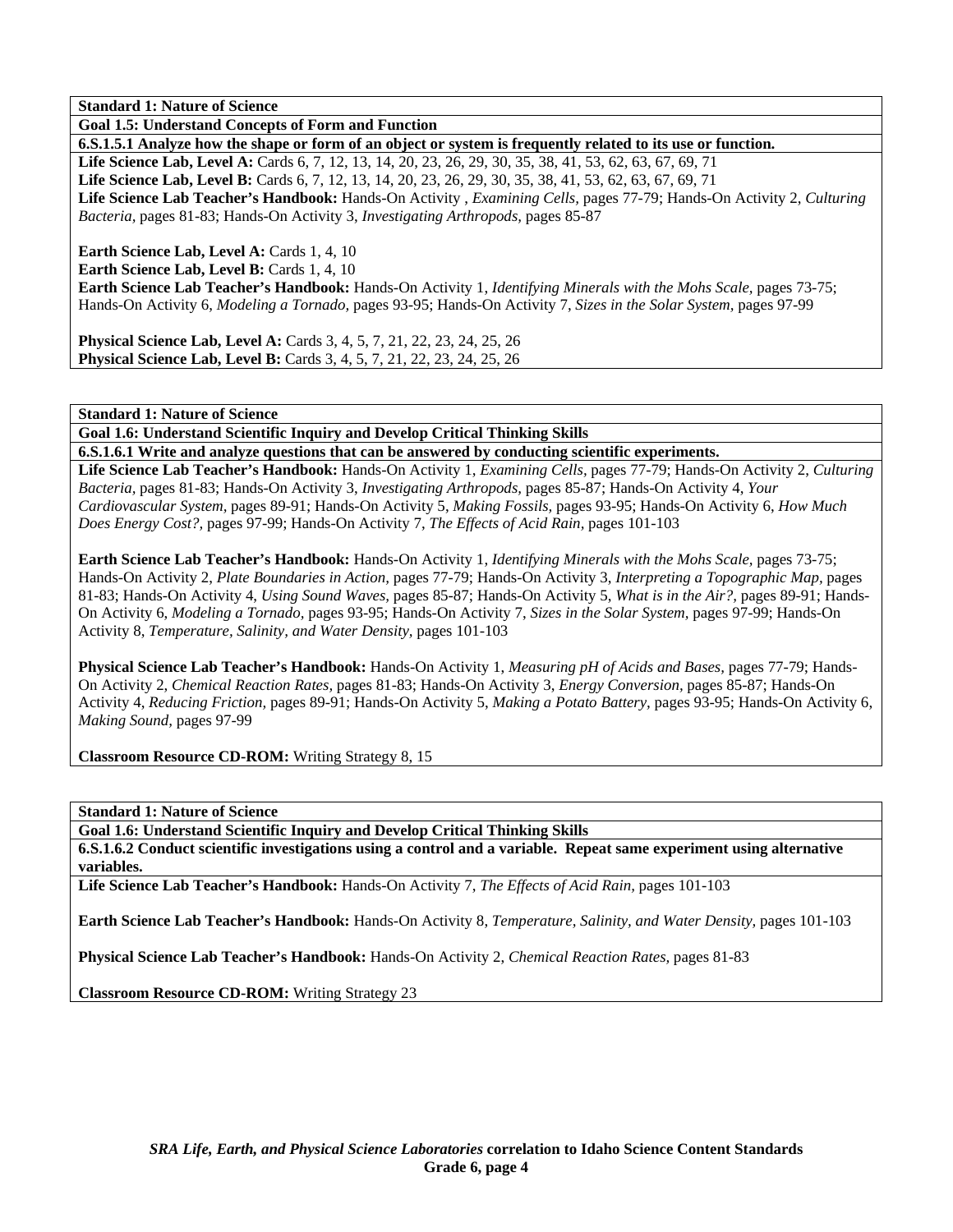**Goal 1.6: Understand Scientific Inquiry and Develop Critical Thinking Skills** 

**6.S.1.6.3 Select and use appropriate tools and techniques to gather and display data.** 

**Life Science Lab Teacher's Handbook:** Hands-On Activity 2, *Culturing Bacteria,* pages 81-83; Hands-On Activity 3, *Investigating Arthropods,* pages 85-87; Hands-On Activity 4, *Your Cardiovascular System,* pages 89-91; Hands-On Activity 5, *Making Fossils,* pages 93-95; Hands-On Activity 6, *How Much Does Energy Cost?,* pages 97-99; Hands-On Activity 7, *The Effects of Acid Rain,* pages 101-103

**Earth Science Lab Teacher's Handbook:** Hands-On Activity 1, *Identifying Minerals with the Mohs Scale,* pages 73-75;

Hands-On Activity 3, *Interpreting a Topographic Map,* pages 81-83; Hands-On Activity 5, *What is in the Air?,* pages 89-91;

Hands-On Activity 7, *Sizes in the Solar System,* pages 97-99; Hands-On Activity 8, *Temperature, Salinity, and Water Density,*

pages 101-103

**Physical Science Lab Teacher's Handbook:** Hands-On Activity 1, *Measuring pH of Acids and Bases,* pages 77-79; Hands-On Activity 2, *Chemical Reaction Rates,* pages 81-83; Hands-On Activity 3, *Energy Conversion,* pages 85-87; Hands-On Activity 4, *Reducing Friction,* pages 89-91; Hands-On Activity 6, *Making Sound,* pages 97-99

# **Standard 1: Nature of Science**

**Goal 1.6: Understand Scientific Inquiry and Develop Critical Thinking Skills** 

**6.S.1.6.4 Use evidence to analyze descriptions, explanations, predictions, and models.** 

**Life Science Lab Teacher's Handbook:** Hands-On Activity 1, *Examining Cells,* pages 77-79; Hands-On Activity 2, *Culturing Bacteria,* pages 81-83; Hands-On Activity 3, *Investigating Arthropods,* pages 85-87; Hands-On Activity 4, *Your Cardiovascular System,* pages 89-91; Hands-On Activity 5, *Making Fossils,* pages 93-95; Hands-On Activity 6, *How Much Does Energy Cost?,* pages 97-99; Hands-On Activity 7, *The Effects of Acid Rain,* pages 101-103

**Earth Science Lab Teacher's Handbook:** Hands-On Activity 1, *Identifying Minerals with the Mohs Scale,* pages 73-75; Hands-On Activity 2, *Plate Boundaries in Action,* pages 77-79; Hands-On Activity 3, *Interpreting a Topographic Map,* pages 81-83; Hands-On Activity 4, *Using Sound Waves,* pages 85-87; Hands-On Activity 5, *What is in the Air?,* pages 89-91; Hands-On Activity 6, *Modeling a Tornado,* pages 93-95; Hands-On Activity 7, *Sizes in the Solar System,* pages 97-99; Hands-On Activity 8, *Temperature, Salinity, and Water Density,* pages 101-103

**Physical Science Lab Teacher's Handbook:** Hands-On Activity 1, *Measuring pH of Acids and Bases,* pages 77-79; Hands-On Activity 2, *Chemical Reaction Rates,* pages 81-83; Hands-On Activity 3, *Energy Conversion,* pages 85-87; Hands-On Activity 4, *Reducing Friction,* pages 89-91; Hands-On Activity 5, *Making a Potato Battery,* pages 93-95; Hands-On Activity 6, *Making Sound,* pages 97-99

**Standard 1: Nature of Science** 

**Goal 1.6: Understand Scientific Inquiry and Develop Critical Thinking Skills** 

**6.S.1.6.5 State a hypothesis based on observations.** 

**Life Science Lab Teacher's Handbook:** Hands-On Activity 3, *Investigating Arthropods,* pages 85-87

**Physical Science Lab Teacher's Handbook:** Hands-On Activity 2, *Chemical Reaction Rates,* pages 81-83; Hands-On Activity 3, *Energy Conversion,* pages 85-87

**Classroom Resource CD-ROM:** Writing Strategy 8, 15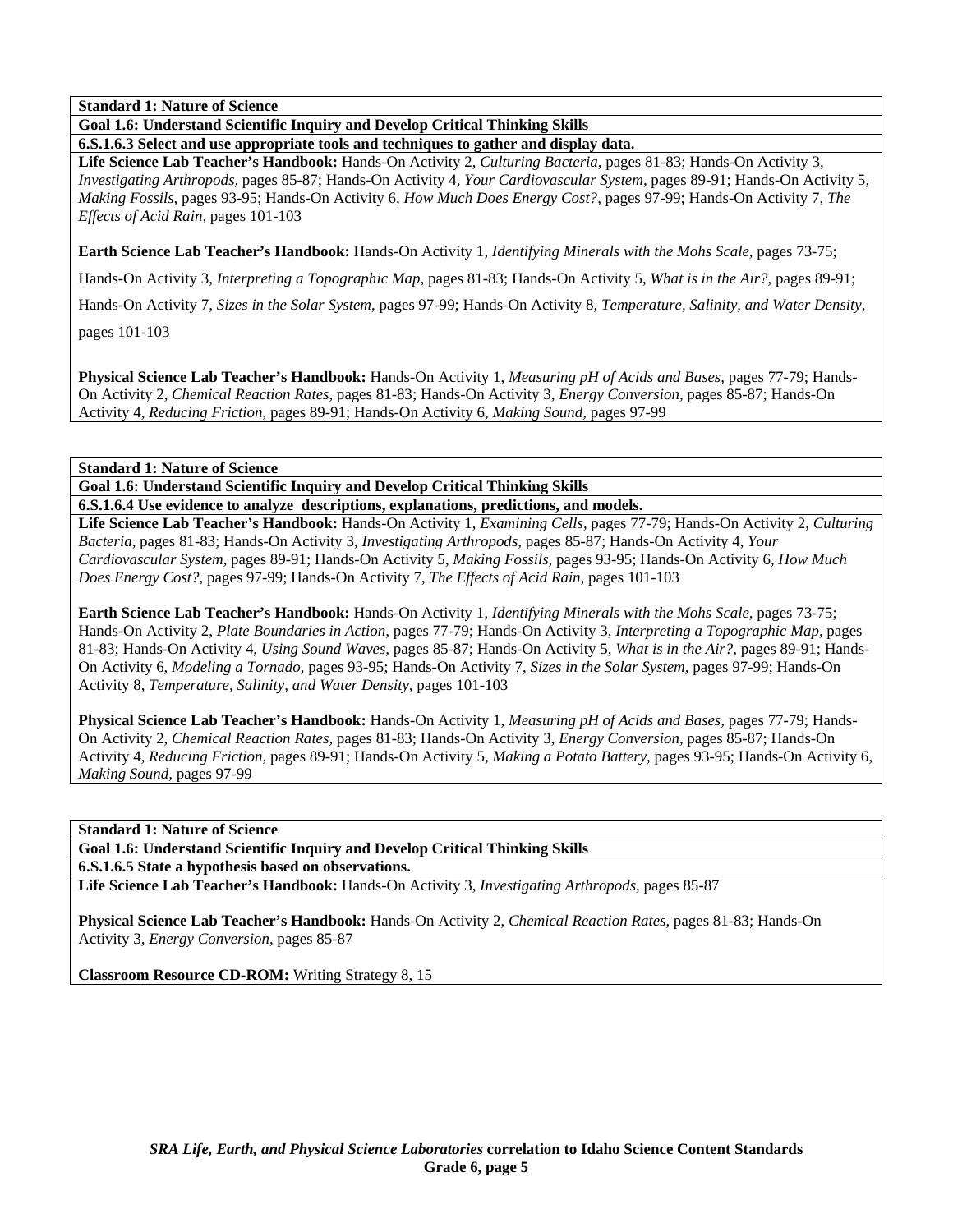**Goal 1.6: Understand Scientific Inquiry and Develop Critical Thinking Skills** 

**6.S.1.6.6 Communicate scientific procedures and explanations.** 

**Life Science Lab Teacher's Handbook:** Hands-On Activity 1, *Examining Cells,* pages 77-79; Hands-On Activity 2, *Culturing Bacteria,* pages 81-83; Hands-On Activity 3, *Investigating Arthropods,* pages 85-87; Hands-On Activity 4, *Your Cardiovascular System,* pages 89-91; Hands-On Activity 5, *Making Fossils,* pages 93-95; Hands-On Activity 6, *How Much Does Energy Cost?,* pages 97-99; Hands-On Activity 7, *The Effects of Acid Rain,* pages 101-103

**Earth Science Lab Teacher's Handbook:** Hands-On Activity 1, *Identifying Minerals with the Mohs Scale,* pages 73-75; Hands-On Activity 2, *Plate Boundaries in Action,* pages 77-79; Hands-On Activity 3, *Interpreting a Topographic Map,* pages 81-83; Hands-On Activity 4, *Using Sound Waves,* pages 85-87; Hands-On Activity 5, *What is in the Air?,* pages 89-91; Hands-On Activity 6, *Modeling a Tornado,* pages 93-95; Hands-On Activity 7, *Sizes in the Solar System,* pages 97-99; Hands-On Activity 8, *Temperature, Salinity, and Water Density,* pages 101-103

**Physical Science Lab Teacher's Handbook:** Hands-On Activity 1, *Measuring pH of Acids and Bases,* pages 77-79; Hands-On Activity 2, *Chemical Reaction Rates,* pages 81-83; Hands-On Activity 3, *Energy Conversion,* pages 85-87; Hands-On Activity 4, *Reducing Friction,* pages 89-91; Hands-On Activity 5, *Making a Potato Battery,* pages 93-95; Hands-On Activity 6, *Making Sound,* pages 97-99

**Standard 1: Nature of Science** 

**Goal 1.8: Understand Technical Communication** 

**6.S.1.8.1 Read, give, and execute technical instructions.** 

**Life Science Lab Teacher's Handbook:** Hands-On Activity 1, *Examining Cells,* pages 77-79; Hands-On Activity 2, *Culturing Bacteria,* pages 81-83; Hands-On Activity 3, *Investigating Arthropods,* pages 85-87; Hands-On Activity 4, *Your Cardiovascular System,* pages 89-91; Hands-On Activity 5, *Making Fossils,* pages 93-95; Hands-On Activity 6, *How Much Does Energy Cost?,* pages 97-99; Hands-On Activity 7, *The Effects of Acid Rain,* pages 101-103

**Earth Science Lab Teacher's Handbook:** Hands-On Activity 1, *Identifying Minerals with the Mohs Scale,* pages 73-75; Hands-On Activity 2, *Plate Boundaries in Action,* pages 77-79; Hands-On Activity 3, *Interpreting a Topographic Map,* pages 81-83; Hands-On Activity 4, *Using Sound Waves,* pages 85-87; Hands-On Activity 5, *What is in the Air?,* pages 89-91; Hands-On Activity 6, *Modeling a Tornado,* pages 93-95; Hands-On Activity 7, *Sizes in the Solar System,* pages 97-99; Hands-On Activity 8, *Temperature, Salinity, and Water Density,* pages 101-103

**Physical Science Lab Teacher's Handbook:** Hands-On Activity 1, *Measuring pH of Acids and Bases,* pages 77-79; Hands-On Activity 2, *Chemical Reaction Rates,* pages 81-83; Hands-On Activity 3, *Energy Conversion,* pages 85-87; Hands-On Activity 4, *Reducing Friction,* pages 89-91; Hands-On Activity 5, *Making a Potato Battery,* pages 93-95; Hands-On Activity 6, *Making Sound,* pages 97-99

**Standard 2: Physical Science Goal 2.1: Understand the Structure and Function of Matter and Molecules and Their Interactions 6.S.2.1.1 Compare and contrast the differences among elements, compounds, and mixtures. Physical Science Lab, Level A: Cards 10, 11, 12, 13 Physical Science Lab, Level B:** Cards 10, 11, 12, 13

**Standard 2: Physical Science Goal 2.1: Understand the Structure and Function of Matter and Molecules and Their Interactions 6.S.2.1.2 Define the properties of matter. Physical Science Lab, Level A: Cards 1, 2, 5, 6, 71, 74 Physical Science Lab, Level B:** Cards 1, 2, 5, 6, 71, 74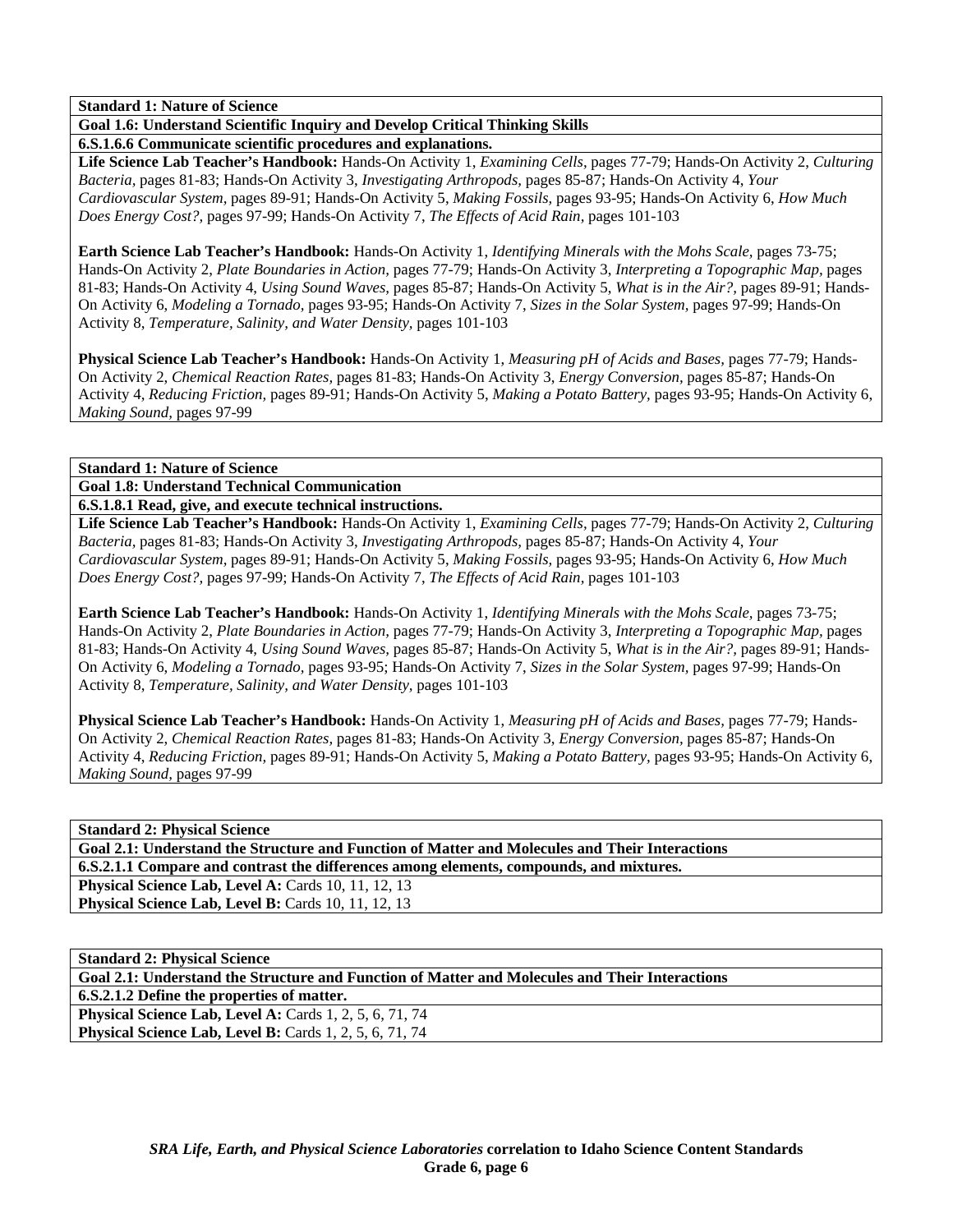**Standard 2: Physical Science Goal 2.1: Understand the Structure and Function of Matter and Molecules and Their Interactions 6.S.2.1.3 Compare densities of equal volumes of a solid, a liquid, or a gas. Physical Science Lab, Level A: Card 2** Physical Science Lab, Level B: Card 2

**Standard 2: Physical Science Goal 2.1: Understand the Structure and Function of Matter and Molecules and Their Interactions 6.S.2.1.4 Describe the effect of temperature on density.**  Physical Science Lab, Level A: Cards 2, 5 **Physical Science Lab, Level B: Cards 2, 5** 

**Standard 2: Physical Science Goal 2.1: Understand the Structure and Function of Matter and Molecules and Their Interactions 6.S.2.1.5 Explain the nature of physical change and how it relates to physical properties (the distance between molecules as water changes from ice to liquid water, and to water vapor).** 

Physical Science Lab, Level A: Cards 5, 6, 7, 42 **Physical Science Lab, Level B: Cards 5, 6, 7, 42** 

**Standard 2: Physical Science** 

**Goal 2.2: Understand Concepts of Motion and Forces** 

**6.S.2.2.1 Describe the effects of different forces (gravity and friction) on the movement, speed, and direction of an object.** 

**Physical Science Lab, Level A:** Cards 54, 55, 56, 57, 58, 59

**Physical Science Lab, Level B:** Cards 54, 55, 56, 57, 58, 59

**Physical Science Lab Teacher's Handbook:** Hands-On Activity 4, *Reducing Friction,* pages 89-91

**Standard 3: Biology** 

**Goal 3.3: Understand the Cell is the Basis of Form and Function for All Living Things 6.S.3.3.1 Identify the different structural levels of which an organism is comprised (cells, tissues, organs, organ systems, and organisms). Life Science Lab, Level A:** Cards 5, 6, 7, 8, 9, 10, 44, 48, 49, 40, 51, 52, 53, 54, 55, 56, 57, 58

**Life Science Lab, Level B:** Cards 5, 6, 7, 8, 9, 10, 44, 48, 49, 50, 51, 52, 53, 54, 55, 56, 57, 58

**Life Science Lab Teacher's Handbook:** Hands-On Activity 1, *Examining Cells,* pages 77-79; Hands-On Activity 4, *Your Cardiovascular System,* pages 89-91

**Standard 3: Biology** 

**Goal 3.3: Understand the Cell is the Basis of Form and Function for All Living Things** 

**6.S.3.3.2 Analyze the structural differences between plant and animal cells.** 

Life Science Lab, Level A: Cards 6, 7

Life Science Lab, Level B: Cards 6, 7

**Life Science Lab Teacher's Handbook:** Hands-On Activity 1, *Examining Cells,* pages 77-79

**Standard 3: Biology** 

**Goal 3.3: Understand the Cell is the Basis of Form and Function for All Living Things** 

**6.S.3.3.3 Describe how traits are passed from parents to offspring.** 

**Life Science Lab, Level A:** Cards 58, 60, 61, 62, 63, 64 Life Science Lab, Level B: Cards 58, 60, 61, 62, 63, 64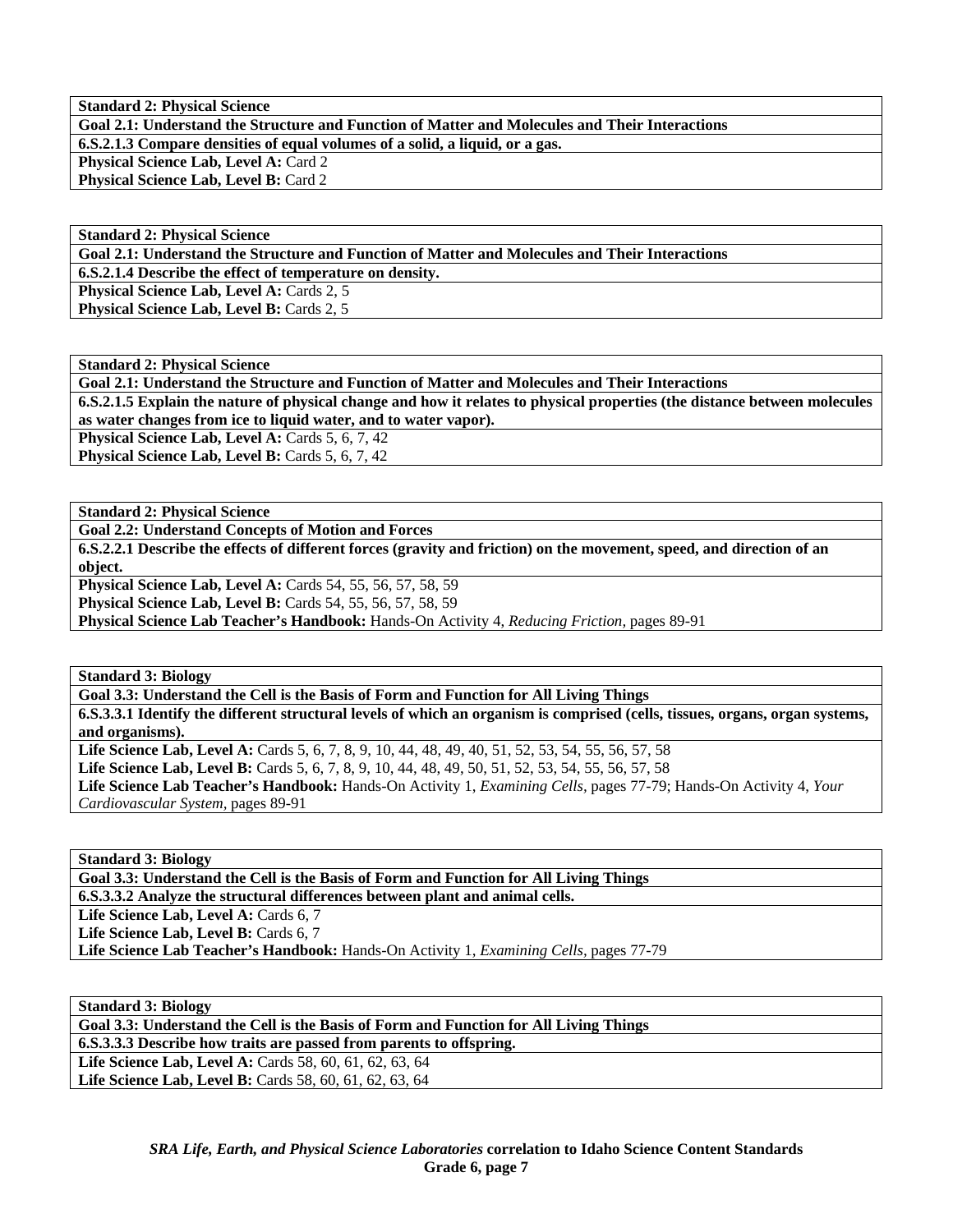**Standard 4: Earth and Space Systems** 

**Goal 4.1: Understand Scientific Theories of Origin and Subsequent Changes in the Universe and Earth Systems 6.S.4.1.1 Explain the interactions among the solid earth, oceans, atmosphere, and organisms.** 

**Earth Science Lab, Level A:** Cards 1, 2, 9, 10, 11, 12, 13, 14, 15, 17, 22, 23, 24, 25, 26, 27, 28, 36, 37, 38, 39, 40, 41, 43, 44, 45, 46, 47, 48, 49, 52, 53, 54, 55, 56, 57, 58, 59, 60, 61, 82, 83, 84, 87, 88, 89, 90

**Earth Science Lab, Level B:** Cards 1, 2, 9, 10, 11, 12, 13, 14, 15, 17, 22, 23, 24, 25, 26, 27, 28, 36, 37, 38, 39, 40, 41, 43, 44, 45, 46, 47, 48, 49, 52, 53, 54, 55, 56, 57, 58, 59, 60, 61, 82, 83, 84, 87, 88, 89, 90

**Earth Science Lab Teacher's Handbook:** Hands-On Activity 2, *Plate Boundaries in Action,* pages 77-79; Hands-On Activity 5, *What is in the Air?,* pages 89-91; Hands-On Activity 6, *Modeling a Tornado,* pages 93-95; Hands-On Activity 8, *Temperature, Salinity, and Water Density,* pages 101-103

**Standard 4: Earth and Space Systems** 

**Goal 4.1: Understand Scientific Theories of Origin and Subsequent Changes in the Universe and Earth Systems 6.S.4.1.2 Explain the water cycle and its relationship to weather and climate. Earth Science Lab, Level A:** Cards 43, 44, 47, 48, 49, 56, 57, 58

**Earth Science Lab, Level B:** Cards 43, 44, 47, 48, 49, 56, 57, 58

**Standard 4: Earth and Space Systems** 

**Goal 4.1: Understand Scientific Theories of Origin and Subsequent Changes in the Universe and Earth Systems 6.S.4.1.3 Identify cumulus, cirrus, and stratus clouds and how they relate to weather changes. Earth Science Lab, Level A: Card 48 Earth Science Lab, Level B: Card 48** 

**Standard 5: Personal and Social Perspectives; Technology** 

**Goal 5.1: Understand Common Environmental Quality Issues, Both Natural and Human Induced** 

**6.S.5.1.1 Identify issues for environmental studies.** 

Life Science Lab, Level A: Cards 84, 86, 87, 88, 89, 90 **Life Science Lab, Level B:** Cards 84, 86, 87, 88, 89, 90

**Life Science Lab Teacher's Handbook:** Hands-On Activity 7, *The Effects of Acid Rain,* pages 101-103

**Earth Science Lab, Level A:** Cards 29, 37, 42, 59, 60, 61, 85, 86 **Earth Science Lab, Level B:** Cards 29, 37, 42, 59, 60, 61, ,85, 86 **Earth Science Lab Teacher's Handbook:** Hands-On Activity 5, *What is in the Air?,* pages 89-91

| <b>Standard 5: Personal and Social Perspectives; Technology</b>                     |
|-------------------------------------------------------------------------------------|
| Goal 5.2: Understand the Relationship between Science and Technology                |
| 6.S.5.2.1 Describe how science and technology are part of our society.              |
| <b>Life Science Lab, Level A:</b> Cards 5, 46, 49, 59, 64, 69, 83, 87, 88, 89, 90   |
| <b>Life Science Lab, Level B:</b> Cards 5, 46, 49, 59, 64, 69, 83, 87, 88, 89, 90   |
|                                                                                     |
| <b>Earth Science Lab, Level A:</b> Cards 16, 20, 31, 37, 51, 54, 70, 79, 80, 81, 88 |
| <b>Earth Science Lab, Level B:</b> Cards 16, 20, 31, 37, 51, 54, 70, 79, 80, 81, 88 |
|                                                                                     |
| <b>Physical Science Lab, Level A:</b> Cards 33, 35, 63, 64, 72, 76, 81, 84, 90      |
| <b>Physical Science Lab, Level B:</b> Cards 33, 35, 63, 64, 72, 76, 81, 84, 90      |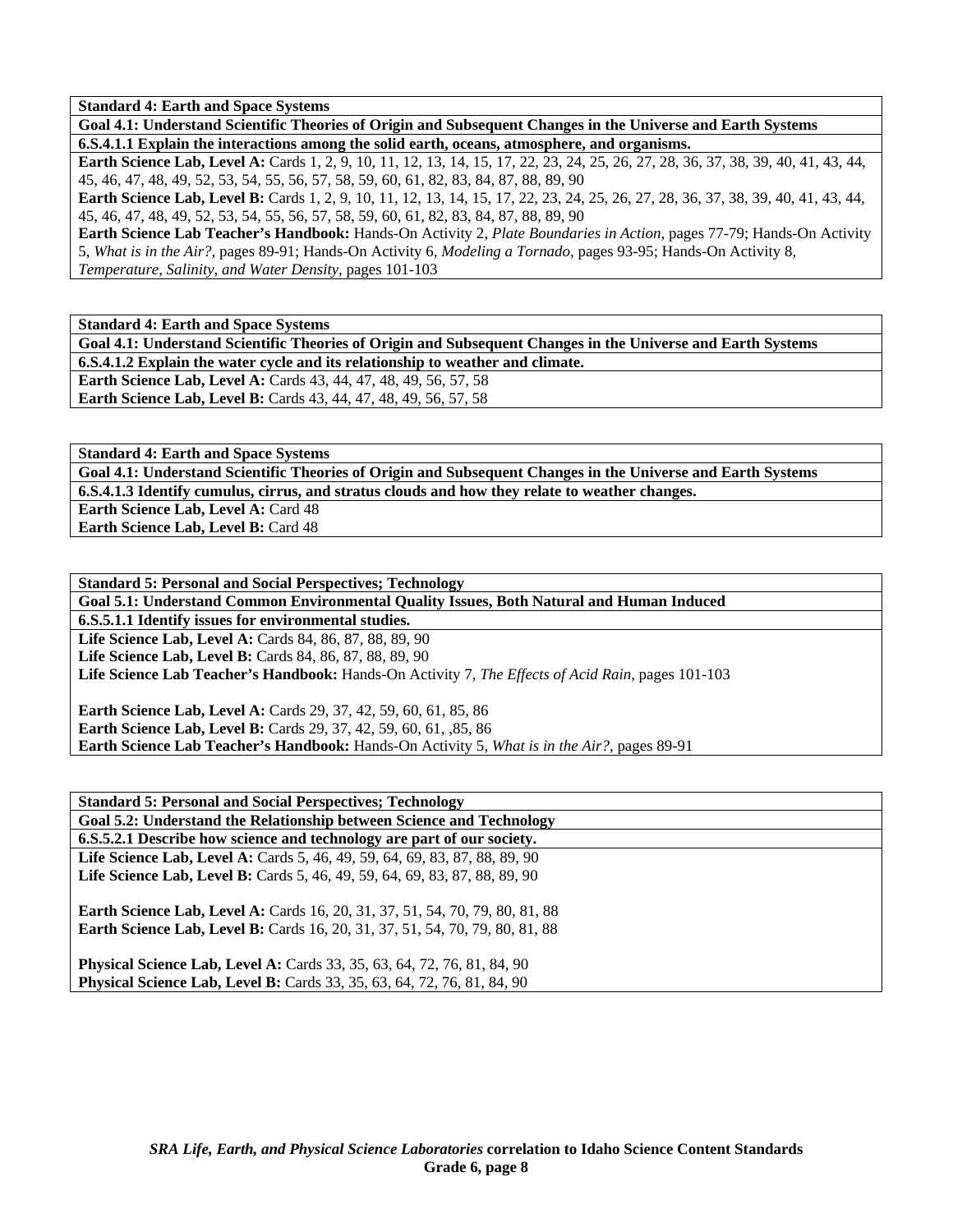| <b>Standard 5: Personal and Social Perspectives: Technology</b>                                                                                                     |
|---------------------------------------------------------------------------------------------------------------------------------------------------------------------|
|                                                                                                                                                                     |
| Goal 5.2: Understand the Relationship between Science and Technology                                                                                                |
| 6.S.5.2.2 Describe how science and technology are interrelated.                                                                                                     |
| <b>Life Science Lab, Level A:</b> Cards 5, 46, 49, 59, 64, 69, 83, 87, 88, 89, 90                                                                                   |
| Life Science Lab, Level B: Cards 5, 46, 49, 59, 64, 69, 83, 87, 88, 89, 90                                                                                          |
| <b>Earth Science Lab, Level A:</b> Cards 16, 20, 31, 37, 51, 54, 70, 79, 80, 81, 88<br>Earth Science Lab, Level B: Cards 16, 20, 31, 37, 51, 54, 70, 79, 80, 81, 88 |
| <b>Physical Science Lab, Level A:</b> Cards 33, 35, 63, 64, 72, 76, 81, 84, 90<br><b>Physical Science Lab, Level B:</b> Cards 33, 35, 63, 64, 72, 76, 81, 84, 90    |

**Standard 5: Personal and Social Perspectives; Technology Goal 5.3: Understand the Importance of Natural Resources and the Need to Manage and Conserve Them 6.S.5.3.1 Explain the differences between renewable and nonrenewable resources.**  Life Science Lab, Level A: Cards 84, 86, 87, 90 Life Science Lab, Level B: Cards 84, 86, 87, 90 **Earth Science Lab, Level A: Cards 3, 29, 35, 90 Earth Science Lab, Level B: Cards 3, 29, 35, 90** 

**Physical Science Lab, Level A: Cards 38, 46, 47, 48, 49 Physical Science Lab, Level B:** Cards 38, 46, 47, 48, 49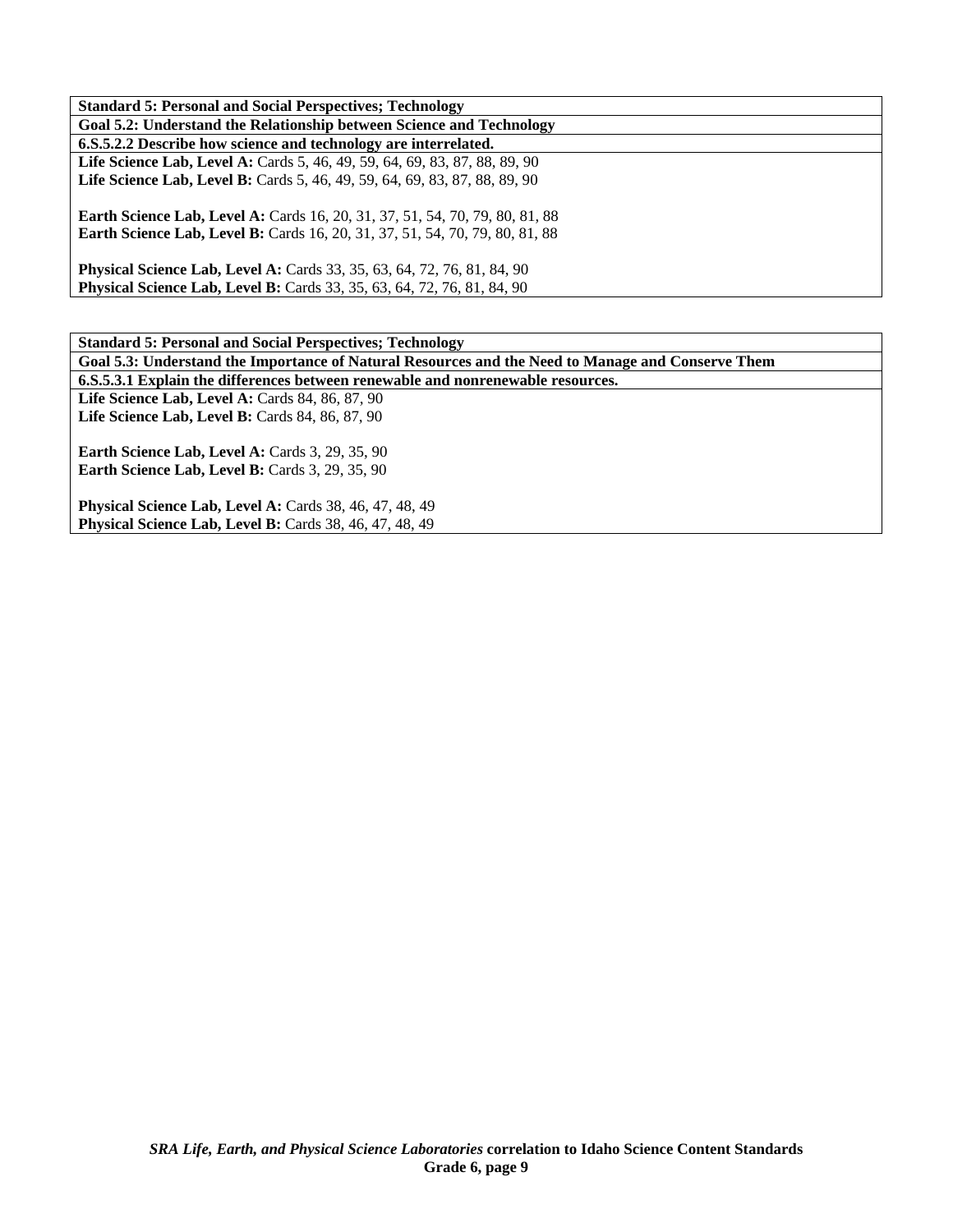# *SRA Life, Earth, and Physical Science Laboratories*  **correlation to Idaho Science Content Standards Grade 7**

*SRA Life, Earth, and Physical Science Laboratories* provide core science content in an alternate reading format. Each *SRA Science Lab* contains 180 Science Cards covering key science concepts and vocabulary. Each lab covers 90 different science topics presented at two different reading levels to meet varied student abilities. The *Teacher's Handbook* includes hands-on inquiry activities as well as vocabulary building exercises. The *Classroom Resource CD-ROM* includes Writing Strategies in Science along with tests and vocabulary games.

| <b>Standard 1: Nature of Science</b>                                                                                                        |
|---------------------------------------------------------------------------------------------------------------------------------------------|
| Goal 1.1: Understand Systems, Order, and Organization                                                                                       |
| 7.S.1.1.1 Define small systems as a part of a whole system.                                                                                 |
| Life Science Lab, Level A: Cards 1, 2, 3, 4, 6, 7, 8, 9, 10, 11, 12, 13, 14, 15, 16, 17, 18, 19, 20, 21, 22, 23, 24, 25, 27, 28, 29,        |
| 30, 31, 32, 33, 34, 35, 36, 37, 38, 39, 40, 41, 42, 43, 44, 45, 46, 47, 48, 49, 50, 51, 52, 53, 54, 55, 56, 57, 58, 60, 61, 62, 63, 64,     |
| 65, 66, 67, 68, 69, 70, 71, 72, 73, 74, 75, 76, 77, 78, 79, 80, 81, 82, 83, 84, 85, 86, 87, 88, 89, 90                                      |
| Life Science Lab, Level B: Cards 1, 2, 3, 4, 6, 7, 8, 9, 10, 11, 12, 13, 14, 15, 16, 17, 18, 19, 20, 21, 22, 23, 24, 25, 27, 28, 29,        |
| 30, 31, 32, 33, 34, 35, 36, 37, 38, 39, 40, 41, 42, 43, 44, 45, 46, 47, 48, 49, 50, 51, 52, 53, 54, 55, 56, 57, 58, 60, 61, 62, 63, 64,     |
| 65, 66, 67, 68, 69, 70, 71, 72, 73, 74, 75, 76, 77, 78, 79, 80, 81, 82, 83, 84, 85, 86, 87, 88, 89, 90                                      |
| Life Science Lab Teacher's Handbook: Hands-On Activity 1, Examining Cells, pages 77-79; Hands-On Activity 4, Your                           |
| Cardiovascular System, pages 89-91; Hands-On Activity 6, How Much Does Energy Cost?, pages 97-99; Hands-On Activity 7,                      |
| The Effects of Acid Rain, pages 101-103                                                                                                     |
|                                                                                                                                             |
| <b>Earth Science Lab, Level A:</b> Cards 1, 2, 3, 4, 5, 6, 7, 8, 9, 10, 11, 12, 13, 14, 15, 16, 17, 21, 22, 23, 24, 25, 26, 27, 28, 29, 30, |
| 31, 33, 34, 35, 36, 37, 38, 39, 40, 41, 42, 43, 44, 45, 46, 47, 48, 49, 50, 51, 52, 53, 54, 55, 56, 57, 58, 59, 60, 61, 62, 63, 64, 65,     |
| 66, 67, 68, 69, 70, 71, 72, 73, 75, 76, 77, 78, 79, 80, 81, 82, 83, 84, 85, 86, 87, 88, 89, 90                                              |
| <b>Earth Science Lab, Level B:</b> Cards 1, 2, 3, 4, 5, 6, 7, 8, 9, 10, 11, 12, 13, 14, 15, 16, 17, 21, 22, 23, 24, 25, 26, 27, 28, 29, 30, |
| 31, 33, 34, 35, 36, 37, 38, 39, 40, 41, 42, 43, 44, 45, 46, 47, 48, 49, 50, 51, 52, 53, 54, 55, 56, 57, 58, 59, 60, 61, 62, 63, 64, 65,     |
| 66, 67, 68, 69, 70, 71, 72, 73, 75, 76, 77, 78, 79, 80, 81, 82, 83, 84, 85, 86, 87, 88, 89, 90                                              |
| Earth Science Lab Teacher's Handbook: Hands-On Activity 1, Identifying Minerals with the Mohs Scale, pages 73-75;                           |
| Hands-On Activity 2, Plate Boundaries in Action, pages 77-79; Hands-On Activity 4, Using Sound Waves, pages 85-87;                          |
| Hands-On Activity 6, Modeling a Tornado, pages 93-95; Hands-On Activity 8, Temperature, Salinity, and Water Density,                        |
| pages 101-103                                                                                                                               |
|                                                                                                                                             |
| <b>Dhrugged Cainnes Leh Level A</b> , Carde 1, 2, 2, 4, 5, 6, 7, 9, 0, 10, 11, 12, 14, 15, 16, 19, 10, 20, 21, 22, 24, 25, 26, 27           |

**Physical Science Lab, Level A:** Cards 1, 2, 3, 4, 5, 6, 7, 8, 9, 10, 11, 12, 13, 14, 15, 16, 18, 19, 20, 21, 22, 23, 24, 25, 26, 27, 28, 29, 30, 31, 32, 33, 34, 36, 37, 38, 39, 40, 41, 42, 43, 44, 45, 46, 47, 48, 49, 50, 51, 52, 53, 54, 55, 56, 57, 58, 59, 60, 61, 62, 63, 64, 65, 66, 67, 68, 69, 70, 71, 72, 73, 74, 75, 76, 77, 78, 79, 80, 81, 82, 83, 84, 85, 86, 87, 88, 89, 90 **Physical Science Lab, Level B:** Cards 1, 2, 3, 4, 5, 6, 7, 8, 9, 10, 11, 12, 13, 14, 15, 16, 18, 19, 20, 21, 22, 23, 24, 25, 26, 27, 28, 29, 30, 31, 32, 33, 34, 36, 37, 38, 39, 40, 41, 42, 43, 44, 45, 46, 47, 48, 49, 50, 51, 52, 53, 54, 55, 56, 57, 58, 59, 60, 61, 62, 63, 64, 65, 66, 67, 68, 69, 70, 71, 72, 73, 74, 75, 76, 77, 78, 79, 80, 81, 82, 83, 84, 85, 86, 87, 88, 89, 90 **Physical Science Lab Teacher's Handbook:** Hands-On Activity 1, *Measuring pH of Acids and Bases,* pages 77-79; Hands-On Activity 2, *Chemical Reaction Rates,* pages 81-83; Hands-On Activity 3, *Energy Conversion,* pages 85-87; Hands-On Activity 4, *Reducing Friction,* pages 89-91; Hands-On Activity 5, *Making a Potato Battery,* pages 93-95; Hands-On Activity 6, *Making Sound,* pages 97-99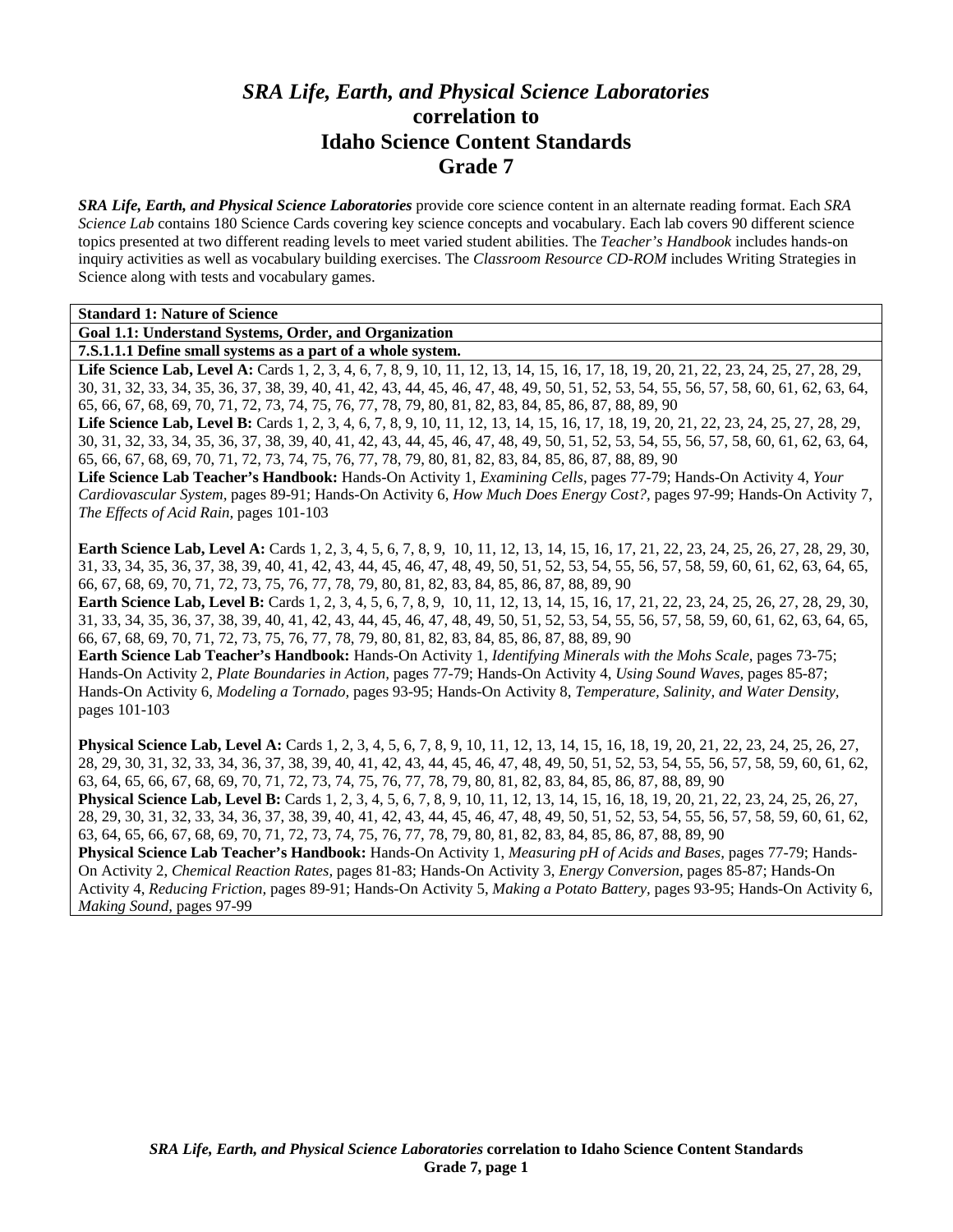**Goal 1.1: Understand Systems, Order, and Organization** 

**7.S.1.1.2 Determine how small systems contribute to the function of a whole.** 

Life Science Lab, Level A: Cards 1, 2, 3, 4, 6, 7, 8, 9, 10, 11, 12, 13, 14, 15, 16, 17, 18, 19, 20, 21, 22, 23, 24, 25, 27, 28, 29, 30, 31, 32, 33, 34, 35, 36, 37, 38, 39, 40, 41, 42, 43, 44, 45, 46, 47, 48, 49, 50, 51, 52, 53, 54, 55, 56, 57, 58, 60, 61, 62, 63, 64, 65, 66, 67, 68, 69, 70, 71, 72, 73, 74, 75, 76, 77, 78, 79, 80, 81, 82, 83, 84, 85, 86, 87, 88, 89, 90

Life Science Lab, Level B: Cards 1, 2, 3, 4, 6, 7, 8, 9, 10, 11, 12, 13, 14, 15, 16, 17, 18, 19, 20, 21, 22, 23, 24, 25, 27, 28, 29, 30, 31, 32, 33, 34, 35, 36, 37, 38, 39, 40, 41, 42, 43, 44, 45, 46, 47, 48, 49, 50, 51, 52, 53, 54, 55, 56, 57, 58, 60, 61, 62, 63, 64, 65, 66, 67, 68, 69, 70, 71, 72, 73, 74, 75, 76, 77, 78, 79, 80, 81, 82, 83, 84, 85, 86, 87, 88, 89, 90

**Life Science Lab Teacher's Handbook:** Hands-On Activity 1, *Examining Cells,* pages 77-79; Hands-On Activity 4, *Your Cardiovascular System,* pages 89-91; Hands-On Activity 6, *How Much Does Energy Cost?,* pages 97-99; Hands-On Activity 7, *The Effects of Acid Rain,* pages 101-103

**Earth Science Lab, Level A:** Cards 1, 2, 3, 4, 5, 6, 7, 8, 9, 10, 11, 12, 13, 14, 15, 16, 17, 21, 22, 23, 24, 25, 26, 27, 28, 29, 30, 31, 33, 34, 35, 36, 37, 38, 39, 40, 41, 42, 43, 44, 45, 46, 47, 48, 49, 50, 51, 52, 53, 54, 55, 56, 57, 58, 59, 60, 61, 62, 63, 64, 65, 66, 67, 68, 69, 70, 71, 72, 73, 75, 76, 77, 78, 79, 80, 81, 82, 83, 84, 85, 86, 87, 88, 89, 90

**Earth Science Lab, Level B:** Cards 1, 2, 3, 4, 5, 6, 7, 8, 9, 10, 11, 12, 13, 14, 15, 16, 17, 21, 22, 23, 24, 25, 26, 27, 28, 29, 30, 31, 33, 34, 35, 36, 37, 38, 39, 40, 41, 42, 43, 44, 45, 46, 47, 48, 49, 50, 51, 52, 53, 54, 55, 56, 57, 58, 59, 60, 61, 62, 63, 64, 65, 66, 67, 68, 69, 70, 71, 72, 73, 75, 76, 77, 78, 79, 80, 81, 82, 83, 84, 85, 86, 87, 88, 89, 90

**Earth Science Lab Teacher's Handbook:** Hands-On Activity 1, *Identifying Minerals with the Mohs Scale,* pages 73-75; Hands-On Activity 2, *Plate Boundaries in Action,* pages 77-79; Hands-On Activity 4, *Using Sound Waves,* pages 85-87; Hands-On Activity 6, *Modeling a Tornado,* pages 93-95; Hands-On Activity 8, *Temperature, Salinity, and Water Density,* pages 101-103

**Physical Science Lab, Level A:** Cards 1, 2, 3, 4, 5, 6, 7, 8, 9, 10, 11, 12, 13, 14, 15, 16, 18, 19, 20, 21, 22, 23, 24, 25, 26, 27, 28, 29, 30, 31, 32, 33, 34, 36, 37, 38, 39, 40, 41, 42, 43, 44, 45, 46, 47, 48, 49, 50, 51, 52, 53, 54, 55, 56, 57, 58, 59, 60, 61, 62, 63, 64, 65, 66, 67, 68, 69, 70, 71, 72, 73, 74, 75, 76, 77, 78, 79, 80, 81, 82, 83, 84, 85, 86, 87, 88, 89, 90

**Physical Science Lab, Level B:** Cards 1, 2, 3, 4, 5, 6, 7, 8, 9, 10, 11, 12, 13, 14, 15, 16, 18, 19, 20, 21, 22, 23, 24, 25, 26, 27, 28, 29, 30, 31, 32, 33, 34, 36, 37, 38, 39, 40, 41, 42, 43, 44, 45, 46, 47, 48, 49, 50, 51, 52, 53, 54, 55, 56, 57, 58, 59, 60, 61, 62, 63, 64, 65, 66, 67, 68, 69, 70, 71, 72, 73, 74, 75, 76, 77, 78, 79, 80, 81, 82, 83, 84, 85, 86, 87, 88, 89, 90

**Physical Science Lab Teacher's Handbook:** Hands-On Activity 1, *Measuring pH of Acids and Bases,* pages 77-79; Hands-On Activity 2, *Chemical Reaction Rates,* pages 81-83; Hands-On Activity 3, *Energy Conversion,* pages 85-87; Hands-On Activity 4, *Reducing Friction,* pages 89-91; Hands-On Activity 5, *Making a Potato Battery,* pages 93-95; Hands-On Activity 6, *Making Sound,* pages 97-99

#### **Standard 1: Nature of Science**

**Goal 1.1: Understand Systems, Order, and Organization** 

**7.S.1.1.3 Identify different structural levels of an organism (cells, tissues, organs, and organ systems).** 

Life Science Lab, Level A: Cards 5, 6, 7, 8, 9, 10, 44, 48, 49, 50, 51, 52, 53, 54, 55, 56, 57, 58 Life Science Lab, Level B: Cards 5, 6, 7, 8, 9, 10, 44, 48, 49, 50, 51, 52, 53, 54, 55, 56, 57, 58 **Life Science Lab Teacher's Handbook:** Hands-On Activity 1, *Examining Cells,* pages 77-79; Hands-On Activity 4, *Your Cardiovascular System,* pages 89-91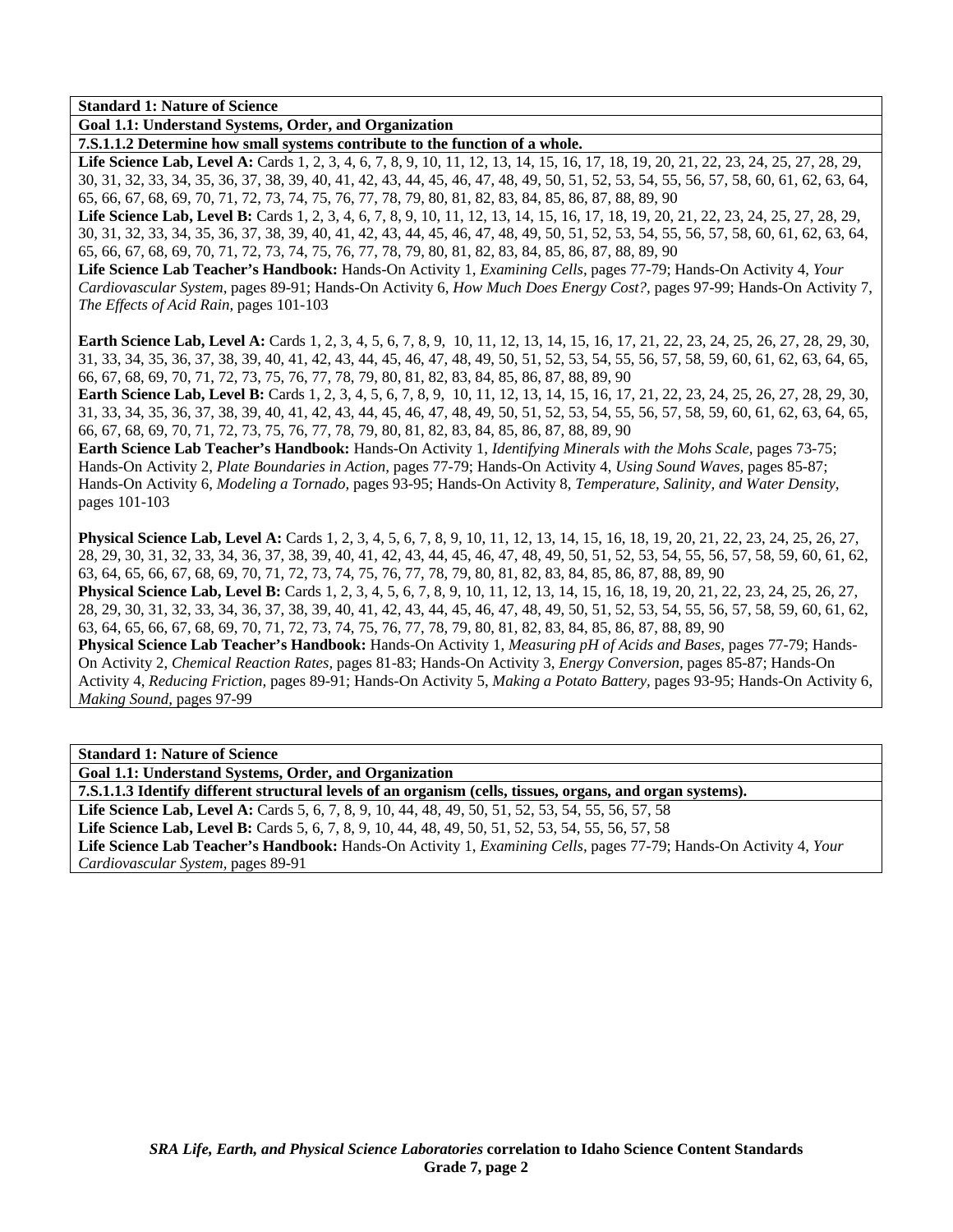**Goal 1.2: Understand Concepts and Processes of Evidence, Models, and Explanations** 

**7.S.1.2.1 Describe how observations and data are evidence on which to base scientific explanations and predictions. Life Science Lab Teacher's Handbook:** Hands-On Activity 1, *Examining Cells,* pages 77-79; Hands-On Activity 2, *Culturing Bacteria,* pages 81-83; Hands-On Activity 3, *Investigating Arthropods,* pages 85-87; Hands-On Activity 4, *Your Cardiovascular System,* pages 89-91; Hands-On Activity 5, *Making Fossils,* pages 93-95; Hands-On Activity 6, *How Much Does Energy Cost?,* pages 97-99; Hands-On Activity 7, *The Effects of Acid Rain,* pages 101-103

**Earth Science Lab Teacher's Handbook:** Hands-On Activity 1, *Identifying Minerals with the Mohs Scale,* pages 73-75; Hands-On Activity 2, *Plate Boundaries in Action,* pages 77-79; Hands-On Activity 3, *Interpreting a Topographic Map,* pages 81-83; Hands-On Activity 4, *Using Sound Waves,* pages 85-87; Hands-On Activity 5, *What is in the Air?,* pages 89-91; Hands-On Activity 6, *Modeling a Tornado,* pages 93-95; Hands-On Activity 7, *Sizes in the Solar System,* pages 97-99; Hands-On Activity 8, *Temperature, Salinity, and Water Density,* pages 101-103

**Physical Science Lab Teacher's Handbook:** Hands-On Activity 1, *Measuring pH of Acids and Bases,* pages 77-79; Hands-On Activity 2, *Chemical Reaction Rates,* pages 81-83; Hands-On Activity 3, *Energy Conversion,* pages 85-87; Hands-On Activity 4, *Reducing Friction,* pages 89-91; Hands-On Activity 5, *Making a Potato Battery,* pages 93-95; Hands-On Activity 6, *Making Sound,* pages 97-99

# **Standard 1: Nature of Science**

**Goal 1.2: Understand Concepts and Processes of Evidence, Models, and Explanations 7.S.1.2.2 Use observations to make defendable inferences.** 

**Life Science Lab Teacher's Handbook:** Hands-On Activity 1, *Examining Cells,* pages 77-79; Hands-On Activity 2, *Culturing Bacteria,* pages 81-83; Hands-On Activity 3, *Investigating Arthropods,* pages 85-87; Hands-On Activity 4, *Your Cardiovascular System,* pages 89-91; Hands-On Activity 5, *Making Fossils,* pages 93-95; Hands-On Activity 6, *How Much Does Energy Cost?,* pages 97-99; Hands-On Activity 7, *The Effects of Acid Rain,* pages 101-103

**Earth Science Lab Teacher's Handbook:** Hands-On Activity 1, *Identifying Minerals with the Mohs Scale,* pages 73-75; Hands-On Activity 2, *Plate Boundaries in Action,* pages 77-79; Hands-On Activity 3, *Interpreting a Topographic Map,* pages 81-83; Hands-On Activity 4, *Using Sound Waves,* pages 85-87; Hands-On Activity 5, *What is in the Air?,* pages 89-91; Hands-On Activity 6, *Modeling a Tornado,* pages 93-95; Hands-On Activity 7, *Sizes in the Solar System,* pages 97-99; Hands-On Activity 8, *Temperature, Salinity, and Water Density,* pages 101-103

**Physical Science Lab Teacher's Handbook:** Hands-On Activity 1, *Measuring pH of Acids and Bases,* pages 77-79; Hands-On Activity 2, *Chemical Reaction Rates,* pages 81-83; Hands-On Activity 3, *Energy Conversion,* pages 85-87; Hands-On Activity 4, *Reducing Friction,* pages 89-91; Hands-On Activity 5, *Making a Potato Battery,* pages 93-95; Hands-On Activity 6, *Making Sound,* pages 97-99

# **Standard 1: Nature of Science**

**Goal 1.2: Understand Concepts and Processes of Evidence, Models, and Explanations** 

**7.S.1.2.3 Use models to explain or demonstrate a concept.** 

**Life Science Lab Teacher's Handbook:** Hands-On Activity 4, *Your Cardiovascular System,* pages 89-91; Hands-On Activity 5, *Making Fossils,* pages 93-95; Hands-On Activity 6, *How Much Does Energy Cost?,* pages 97-99

**Earth Science Lab Teacher's Handbook:** Hands-On Activity 6, *Modeling a Tornado,* pages 93-95; Hands-On Activity 7, *Sizes in the Solar System,* pages 97-99

**Physical Science Lab Teacher's Handbook:** Hands-On Activity 5, *Making a Potato Battery,* pages 93-95; Hands-On Activity 6, *Making Sound,* pages 97-99

**Classroom Resource CD-ROM:** Writing Strategy 20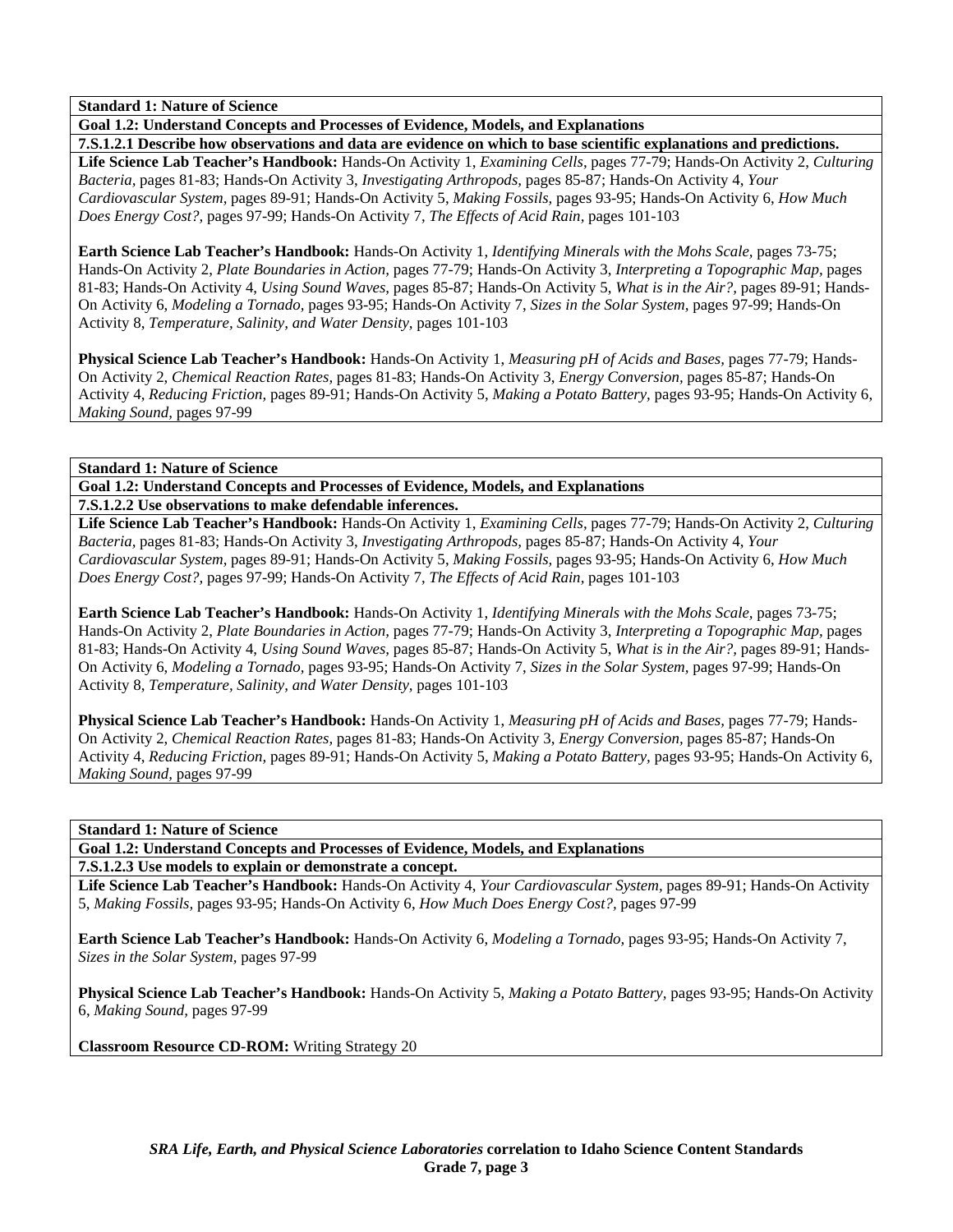**Goal 1.3: Understand Constancy, Change, and Measurement** 

**7.S.1.3.1 Identify concepts of science that have been stable over time.** 

Life Science Lab, Level A: Cards 1, 2, 3, 4, 5, 6, 7, 8, 9, 10, 12, 13, 15, 16, 17, 18, 19, 20, 21, 22, 23, 24, 25, 26, 27, 28, 29, 30, 31, 32, 33, 34, 35, 36, 37, 38, 39, 40, 41, 42, 43, 44, 47, 48, 49, 50, 51, 52, 53, 54, 55, 56, 57, 58, 59, 60,6 1, 62, 63, 65, 66, 67, 68, 70, 71, 72, 73, 74, 75, 76, 77, 78, 79, 80, 81, 82

Life Science Lab, Level B: Cards 1, 2, 3, 4, 5, 6, 7, 8, 9, 10, 12, 13, 15, 16, 17, 18, 19, 20, 21, 22, 23, 24, 25, 26, 27, 28, 29, 30, 31, 32, 33, 34, 35, 36, 37, 38, 39, 40, 41, 42, 43, 44, 47, 48, 49, 50, 51, 52, 53, 54, 55, 56, 57, 58, 59, 60,6 1, 62, 63, 65, 66, 67, 68, 70, 71, 72, 73, 74, 75, 76, 77, 78, 79, 80, 81, 82

**Earth Science Lab, Level A:** Cards 1, 2, 3, 4, 5, 6, 7, 8, 9, 10, 11, 12, 13, 14, 15, 17, 18, 19, 21, 22, 23, 24, 25, 26, 27, 28, 29, 30, 32, 33, 34, 35, 36, 38, 39, 40, 41, 43, 44, 45, 46, 47, 48, 49, 52, 53, 54, 55, 56, 57, 58, 62, 63, 64, 65, 66, 67, 68, 69, 70, 71, 73, 75, 76, 77, 82, 83, 84, 87, 88, 89, 90

**Earth Science Lab, Level B:** Cards 1, 2, 3, 4, 5, 6, 7, 8, 9, 10, 11, 12, 13, 14, 15, 17, 18, 19, 21, 22, 23, 24, 25, 26, 27, 28, 29, 30, 32, 33, 34, 35, 36, 38, 39, 40, 41, 43, 44, 45, 46, 47, 48, 49, 52, 53, 54, 55, 56, 57, 58, 62, 63, 64, 65, 66, 67, 68, 69, 70, 71, 73, 75, 76, 77, 82, 83, 84, 87, 88, 89, 90

**Physical Science Lab, Level A:** Cards 1, 2, 3, 4, 5, 6, 7, 8, 9, 10, 11, 12, 13, 14, 15, 17, 18, 19, 20, 21, 22, 23, 24, 25, 26, 27, 28, 29, 30, 31, 32, 36, 37, 38, 39, 40, 41, 42, 43, 44, 45, 46, 47, 48, 50, 51, 52, 53, 54, 55, 56, 57, 58, 59, 60, 61, 66, 67, 68, 69, 70, 71, 72, 74, 75, 77, 78, 79, 80, 82, 83, 85, 86, 87, 88, 89, 90

**Physical Science Lab, Level B:** Cards 1, 2, 3, 4, 5, 6, 7, 8, 9, 10, 11, 12, 13, 14, 15, 17, 18, 19, 20, 21, 22, 23, 24, 25, 26, 27, 28, 29, 30, 31, 32, 36, 37, 38, 39, 40, 41, 42, 43, 44, 45, 46, 47, 48, 50, 51, 52, 53, 54, 55, 56, 57, 58, 59, 60, 61, 66, 67, 68, 69, 70, 71, 72, 74, 75, 77, 78, 79, 80, 82, 83, 85, 86, 87, 88, 89, 90

#### **Standard 1: Nature of Science**

**Goal 1.3: Understand Constancy, Change, and Measurement** 

**7.S.1.3.2 Recognize changes that occur within systems.** 

Life Science Lab, Level A: Cards 1, 2, 3, 4, 6, 7, 8, 9, 10, 11, 12, 13, 14, 15, 16, 17, 18, 19, 20, 21, 22, 23, 24, 25, 27, 28, 29, 30, 31, 32, 33, 34, 35, 36, 37, 38, 39, 40, 41, 42, 43, 44, 45, 46, 47, 48, 49, 50, 51, 52, 53, 54, 55, 56, 57, 58, 60, 61, 62, 63, 64, 65, 66, 67, 68, 69, 70, 71, 72, 73, 74, 75, 76, 77, 78, 79, 80, 81, 82, 83, 84, 85, 86, 87, 88, 89, 90

Life Science Lab, Level B: Cards 1, 2, 3, 4, 6, 7, 8, 9, 10, 11, 12, 13, 14, 15, 16, 17, 18, 19, 20, 21, 22, 23, 24, 25, 27, 28, 29, 30, 31, 32, 33, 34, 35, 36, 37, 38, 39, 40, 41, 42, 43, 44, 45, 46, 47, 48, 49, 50, 51, 52, 53, 54, 55, 56, 57, 58, 60, 61, 62, 63, 64, 65, 66, 67, 68, 69, 70, 71, 72, 73, 74, 75, 76, 77, 78, 79, 80, 81, 82, 83, 84, 85, 86, 87, 88, 89, 90

**Life Science Lab Teacher's Handbook:** Hands-On Activity 1, *Examining Cells,* pages 77-79; Hands-On Activity 4, *Your Cardiovascular System,* pages 89-91; Hands-On Activity 6, *How Much Does Energy Cost?,* pages 97-99; Hands-On Activity 7, *The Effects of Acid Rain,* pages 101-103

**Earth Science Lab, Level A:** Cards 1, 2, 3, 4, 5, 6, 7, 8, 9, 10, 11, 12, 13, 14, 15, 16, 17, 21, 22, 23, 24, 25, 26, 27, 28, 29, 30, 31, 33, 34, 35, 36, 37, 38, 39, 40, 41, 42, 43, 44, 45, 46, 47, 48, 49, 50, 51, 52, 53, 54, 55, 56, 57, 58, 59, 60, 61, 62, 63, 64, 65, 66, 67, 68, 69, 70, 71, 72, 73, 75, 76, 77, 78, 79, 80, 81, 82, 83, 84, 85, 86, 87, 88, 89, 90

**Earth Science Lab, Level B:** Cards 1, 2, 3, 4, 5, 6, 7, 8, 9, 10, 11, 12, 13, 14, 15, 16, 17, 21, 22, 23, 24, 25, 26, 27, 28, 29, 30, 31, 33, 34, 35, 36, 37, 38, 39, 40, 41, 42, 43, 44, 45, 46, 47, 48, 49, 50, 51, 52, 53, 54, 55, 56, 57, 58, 59, 60, 61, 62, 63, 64, 65, 66, 67, 68, 69, 70, 71, 72, 73, 75, 76, 77, 78, 79, 80, 81, 82, 83, 84, 85, 86, 87, 88, 89, 90

**Earth Science Lab Teacher's Handbook:** Hands-On Activity 1, *Identifying Minerals with the Mohs Scale,* pages 73-75; Hands-On Activity 2, *Plate Boundaries in Action,* pages 77-79; Hands-On Activity 4, *Using Sound Waves,* pages 85-87; Hands-On Activity 6, *Modeling a Tornado,* pages 93-95; Hands-On Activity 8, *Temperature, Salinity, and Water Density,* pages 101-103

**Physical Science Lab, Level A:** Cards 1, 2, 3, 4, 5, 6, 7, 8, 9, 10, 11, 12, 13, 14, 15, 16, 18, 19, 20, 21, 22, 23, 24, 25, 26, 27, 28, 29, 30, 31, 32, 33, 34, 36, 37, 38, 39, 40, 41, 42, 43, 44, 45, 46, 47, 48, 49, 50, 51, 52, 53, 54, 55, 56, 57, 58, 59, 60, 61, 62, 63, 64, 65, 66, 67, 68, 69, 70, 71, 72, 73, 74, 75, 76, 77, 78, 79, 80, 81, 82, 83, 84, 85, 86, 87, 88, 89, 90

**Physical Science Lab, Level B:** Cards 1, 2, 3, 4, 5, 6, 7, 8, 9, 10, 11, 12, 13, 14, 15, 16, 18, 19, 20, 21, 22, 23, 24, 25, 26, 27, 28, 29, 30, 31, 32, 33, 34, 36, 37, 38, 39, 40, 41, 42, 43, 44, 45, 46, 47, 48, 49, 50, 51, 52, 53, 54, 55, 56, 57, 58, 59, 60, 61, 62, 63, 64, 65, 66, 67, 68, 69, 70, 71, 72, 73, 74, 75, 76, 77, 78, 79, 80, 81, 82, 83, 84, 85, 86, 87, 88, 89, 90

**Physical Science Lab Teacher's Handbook:** Hands-On Activity 1, *Measuring pH of Acids and Bases,* pages 77-79; Hands-On Activity 2, *Chemical Reaction Rates,* pages 81-83; Hands-On Activity 3, *Energy Conversion,* pages 85-87; Hands-On Activity 4, *Reducing Friction,* pages 89-91; Hands-On Activity 5, *Making a Potato Battery,* pages 93-95; Hands-On Activity 6, *Making Sound,* pages 97-99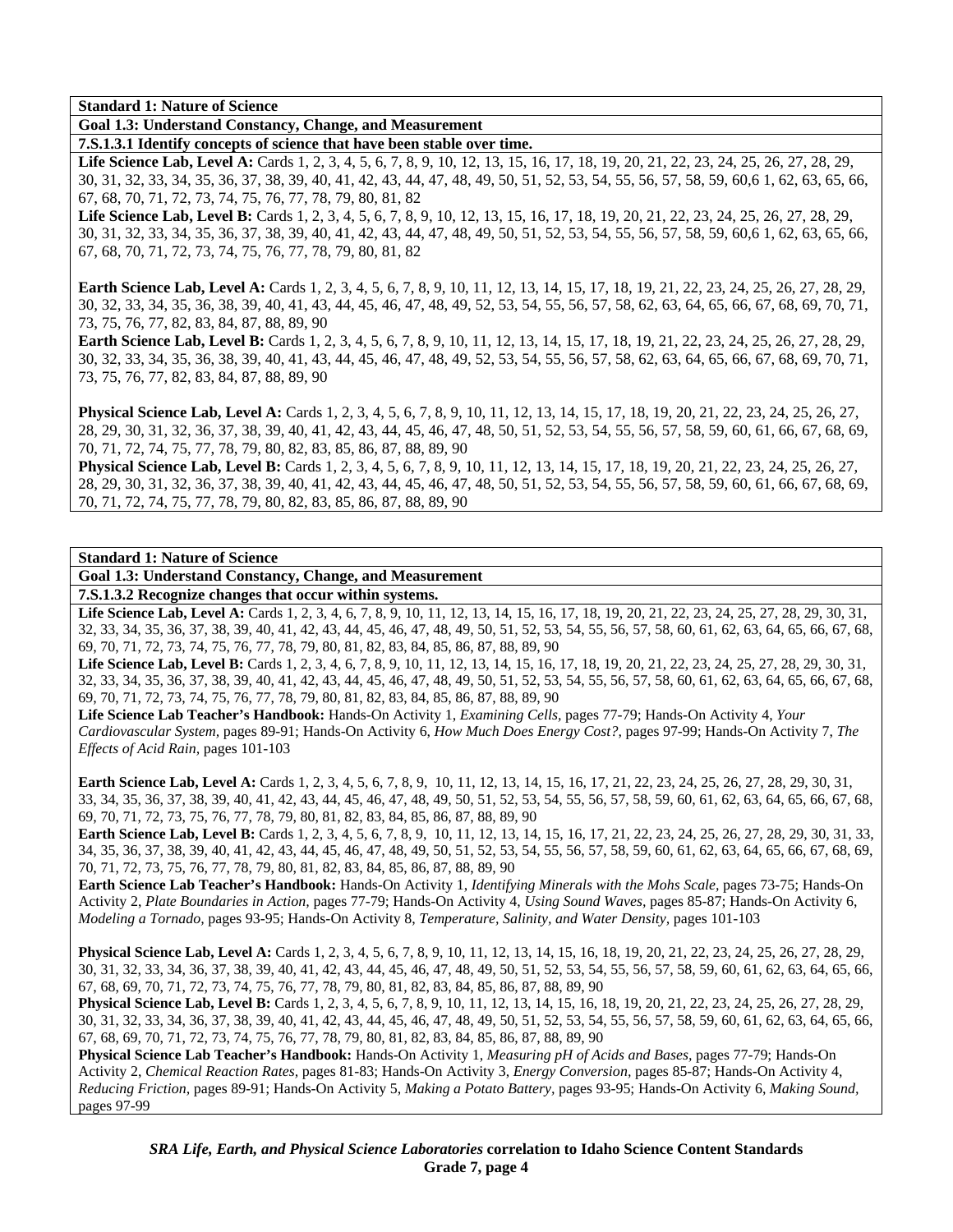**Goal 1.3: Understand Constancy, Change, and Measurement** 

**7.S.1.3.3 Make metric measurements using appropriate tools.** 

**Life Science Lab Teacher's Handbook:** Hands-On Activity 4, *Your Cardiovascular System,* pages 89-91; Hands-On Activity 7, *The Effects of Acid Rain,* pages 101-103

**Earth Science Lab Teacher's Handbook:** Hands-On Activity 1, *Identifying Minerals with the Mohs Scale,* pages 73-75; Hands-On Activity 3, *Interpreting a Topographic Map,* pages 81-83; Hands-On Activity 7, *Sizes in the Solar System,* pages 97- 99

**Physical Science Lab Teacher's Handbook:** Hands-On Activity 1, *Measuring pH of Acids and Bases,* pages 77-79; Hands-On Activity 2, *Chemical Reaction Rates,* pages 81-83; Hands-On Activity 3, *Energy Conversion,* pages 85-87; Hands-On Activity 4, *Reducing Friction,* pages 89-91; Hands-On Activity 6, *Making Sound,* pages 97-99

**Standard 1: Nature of Science** 

**Goal 1.6: Understand Scientific Inquiry and Develop Critical Thinking Skills 7.S.1.6.1 Identify controls and variables used in scientific investigations.** 

**Life Science Lab Teacher's Handbook:** Hands-On Activity 7, *The Effects of Acid Rain,* pages 101-103

**Earth Science Lab Teacher's Handbook:** Hands-On Activity 8, *Temperature, Salinity, and Water Density,* pages 101-103

**Physical Science Lab Teacher's Handbook:** Hands-On Activity 2, *Chemical Reaction Rates,* pages 81-83

**Classroom Resource CD-ROM:** Writing Strategy 23

**Standard 1: Nature of Science** 

**Goal 1.6: Understand Scientific Inquiry and Develop Critical Thinking Skills** 

**7.S.1.6.2 Use appropriate tools and techniques to gather and display data.** 

**Life Science Lab Teacher's Handbook:** Hands-On Activity 2, *Culturing Bacteria,* pages 81-83; Hands-On Activity 3, *Investigating Arthropods,* pages 85-87; Hands-On Activity 4, *Your Cardiovascular System,* pages 89-91; Hands-On Activity 5, *Making Fossils,* pages 93-95; Hands-On Activity 6, *How Much Does Energy Cost?,* pages 97-99; Hands-On Activity 7, *The Effects of Acid Rain,* pages 101-103

**Earth Science Lab Teacher's Handbook:** Hands-On Activity 1, *Identifying Minerals with the Mohs Scale,* pages 73-75;

Hands-On Activity 3, *Interpreting a Topographic Map,* pages 81-83; Hands-On Activity 5, *What is in the Air?,* pages 89-91;

Hands-On Activity 7, *Sizes in the Solar System,* pages 97-99; Hands-On Activity 8, *Temperature, Salinity, and Water Density,*

pages 101-103

**Physical Science Lab Teacher's Handbook:** Hands-On Activity 1, *Measuring pH of Acids and Bases,* pages 77-79; Hands-On Activity 2, *Chemical Reaction Rates,* pages 81-83; Hands-On Activity 3, *Energy Conversion,* pages 85-87; Hands-On Activity 4, *Reducing Friction,* pages 89-91; Hands-On Activity 6, *Making Sound,* pages 97-99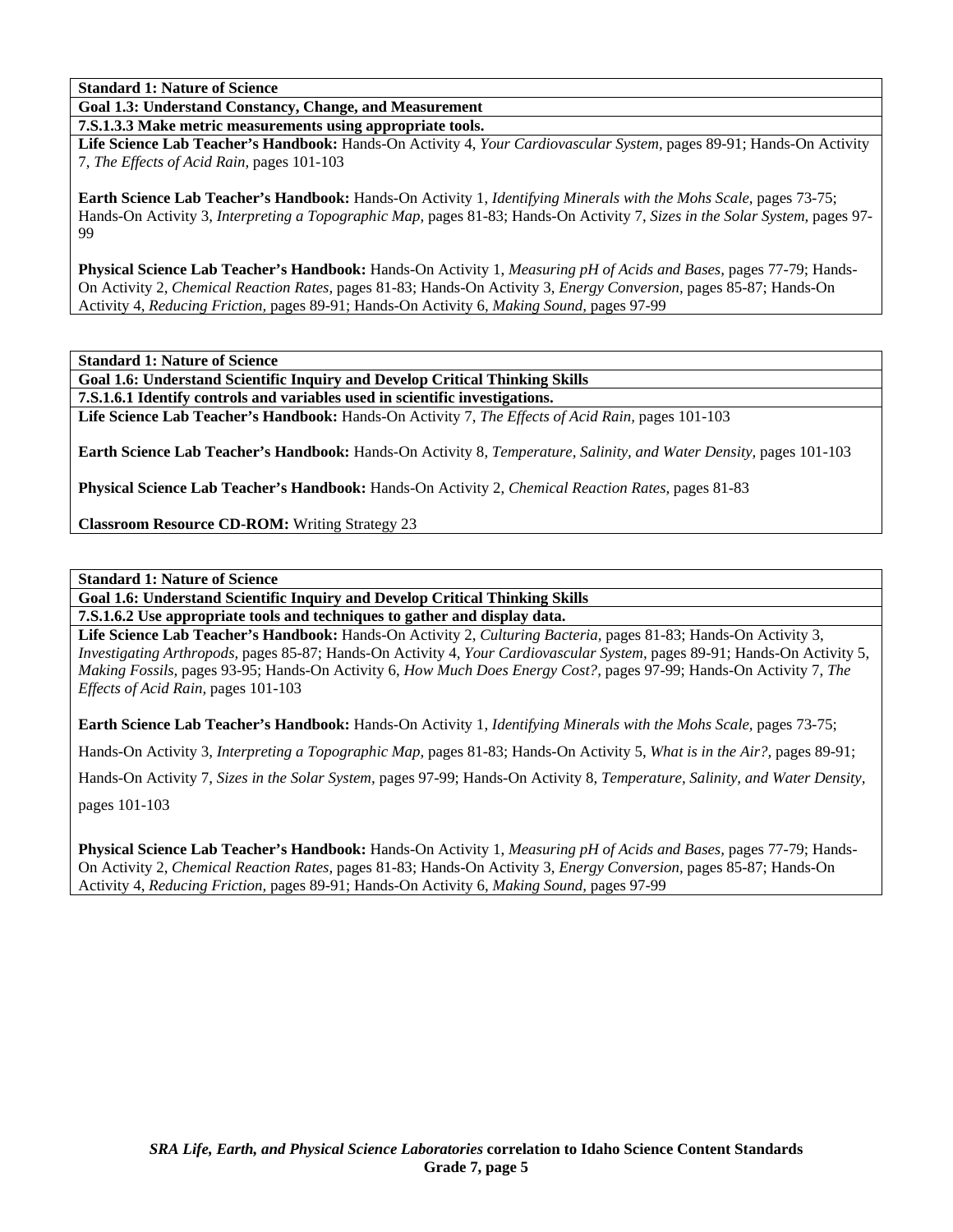**Goal 1.6: Understand Scientific Inquiry and Develop Critical Thinking Skills** 

**7.S.1.6.3 Evaluate data in order to form conclusions.** 

**Life Science Lab Teacher's Handbook:** Hands-On Activity 1, *Examining Cells,* pages 77-79; Hands-On Activity 2, *Culturing Bacteria,* pages 81-83; Hands-On Activity 3, *Investigating Arthropods,* pages 85-87; Hands-On Activity 4, *Your Cardiovascular System,* pages 89-91; Hands-On Activity 5, *Making Fossils,* pages 93-95; Hands-On Activity 6, *How Much Does Energy Cost?,* pages 97-99; Hands-On Activity 7, *The Effects of Acid Rain,* pages 101-103

**Earth Science Lab Teacher's Handbook:** Hands-On Activity 1, *Identifying Minerals with the Mohs Scale,* pages 73-75; Hands-On Activity 2, *Plate Boundaries in Action,* pages 77-79; Hands-On Activity 3, *Interpreting a Topographic Map,* pages 81-83; Hands-On Activity 4, *Using Sound Waves,* pages 85-87; Hands-On Activity 5, *What is in the Air?,* pages 89-91; Hands-On Activity 6, *Modeling a Tornado,* pages 93-95; Hands-On Activity 7, *Sizes in the Solar System,* pages 97-99; Hands-On Activity 8, *Temperature, Salinity, and Water Density,* pages 101-103

**Physical Science Lab Teacher's Handbook:** Hands-On Activity 1, *Measuring pH of Acids and Bases,* pages 77-79; Hands-On Activity 2, *Chemical Reaction Rates,* pages 81-83; Hands-On Activity 3, *Energy Conversion,* pages 85-87; Hands-On Activity 4, *Reducing Friction,* pages 89-91; Hands-On Activity 5, *Making a Potato Battery,* pages 93-95; Hands-On Activity 6, *Making Sound,* pages 97-99

**Standard 1: Nature of Science** 

**Goal 1.6: Understand Scientific Inquiry and Develop Critical Thinking Skills** 

**7.S.1.6.4 Use evidence and critical thinking to accept or reject a hypothesis.** 

**Life Science Lab Teacher's Handbook:** Hands-On Activity 1, *Examining Cells,* pages 77-79; Hands-On Activity 2, *Culturing Bacteria,* pages 81-83; Hands-On Activity 3, *Investigating Arthropods,* pages 85-87; Hands-On Activity 4, *Your Cardiovascular System,* pages 89-91; Hands-On Activity 5, *Making Fossils,* pages 93-95; Hands-On Activity 6, *How Much Does Energy Cost?,* pages 97-99; Hands-On Activity 7, *The Effects of Acid Rain,* pages 101-103

**Earth Science Lab Teacher's Handbook:** Hands-On Activity 1, *Identifying Minerals with the Mohs Scale,* pages 73-75; Hands-On Activity 2, *Plate Boundaries in Action,* pages 77-79; Hands-On Activity 3, *Interpreting a Topographic Map,* pages 81-83; Hands-On Activity 4, *Using Sound Waves,* pages 85-87; Hands-On Activity 5, *What is in the Air?,* pages 89-91; Hands-On Activity 6, *Modeling a Tornado,* pages 93-95; Hands-On Activity 7, *Sizes in the Solar System,* pages 97-99; Hands-On Activity 8, *Temperature, Salinity, and Water Density,* pages 101-103

**Physical Science Lab Teacher's Handbook:** Hands-On Activity 1, *Measuring pH of Acids and Bases,* pages 77-79; Hands-On Activity 2, *Chemical Reaction Rates,* pages 81-83; Hands-On Activity 3, *Energy Conversion,* pages 85-87; Hands-On Activity 4, *Reducing Friction,* pages 89-91; Hands-On Activity 5, *Making a Potato Battery,* pages 93-95; Hands-On Activity 6, *Making Sound,* pages 97-99

**Classroom Resource CD-ROM:** Writing Strategy 8, 15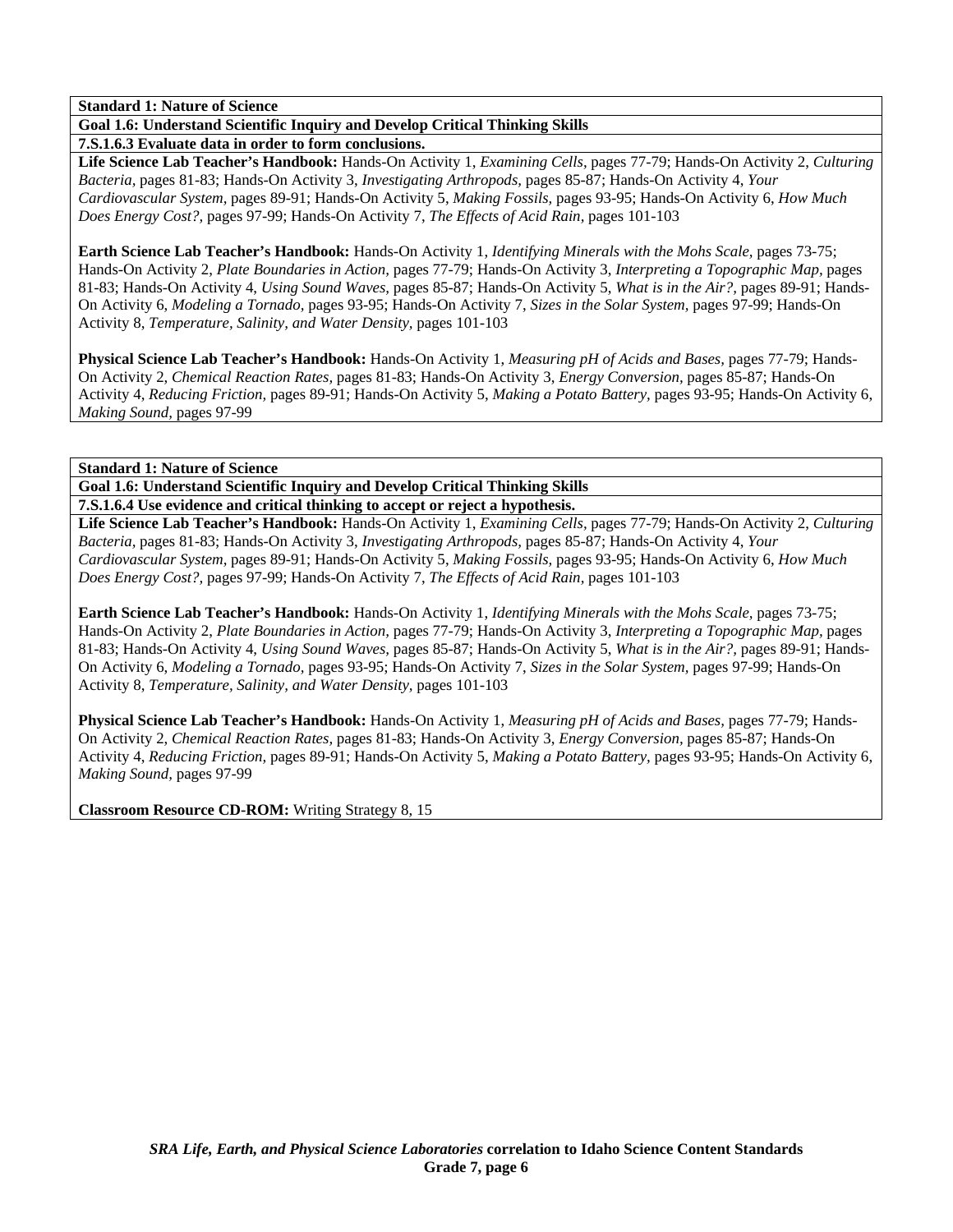**Goal 1.6: Understand Scientific Inquiry and Develop Critical Thinking Skills** 

**7.S.1.6.5 Evaluate alternative explanations or predictions.** 

**Life Science Lab Teacher's Handbook:** Hands-On Activity 1, *Examining Cells,* pages 77-79; Hands-On Activity 2, *Culturing Bacteria,* pages 81-83; Hands-On Activity 3, *Investigating Arthropods,* pages 85-87; Hands-On Activity 4, *Your Cardiovascular System,* pages 89-91; Hands-On Activity 5, *Making Fossils,* pages 93-95; Hands-On Activity 6, *How Much Does Energy Cost?,* pages 97-99; Hands-On Activity 7, *The Effects of Acid Rain,* pages 101-103

**Earth Science Lab Teacher's Handbook:** Hands-On Activity 1, *Identifying Minerals with the Mohs Scale,* pages 73-75; Hands-On Activity 2, *Plate Boundaries in Action,* pages 77-79; Hands-On Activity 3, *Interpreting a Topographic Map,* pages 81-83; Hands-On Activity 4, *Using Sound Waves,* pages 85-87; Hands-On Activity 5, *What is in the Air?,* pages 89-91; Hands-On Activity 6, *Modeling a Tornado,* pages 93-95; Hands-On Activity 7, *Sizes in the Solar System,* pages 97-99; Hands-On Activity 8, *Temperature, Salinity, and Water Density,* pages 101-103

**Physical Science Lab Teacher's Handbook:** Hands-On Activity 1, *Measuring pH of Acids and Bases,* pages 77-79; Hands-On Activity 2, *Chemical Reaction Rates,* pages 81-83; Hands-On Activity 3, *Energy Conversion,* pages 85-87; Hands-On Activity 4, *Reducing Friction,* pages 89-91; Hands-On Activity 5, *Making a Potato Battery,* pages 93-95; Hands-On Activity 6, *Making Sound,* pages 97-99

# **Standard 1: Nature of Science**

**Goal 1.6: Understand Scientific Inquiry and Develop Critical Thinking Skills** 

**7.S.1.6.6 Communicate and defend scientific procedures and explanations.** 

**Life Science Lab Teacher's Handbook:** Hands-On Activity 1, *Examining Cells,* pages 77-79; Hands-On Activity 2, *Culturing Bacteria,* pages 81-83; Hands-On Activity 3, *Investigating Arthropods,* pages 85-87; Hands-On Activity 4, *Your Cardiovascular System,* pages 89-91; Hands-On Activity 5, *Making Fossils,* pages 93-95; Hands-On Activity 6, *How Much Does Energy Cost?,* pages 97-99; Hands-On Activity 7, *The Effects of Acid Rain,* pages 101-103

**Earth Science Lab Teacher's Handbook:** Hands-On Activity 1, *Identifying Minerals with the Mohs Scale,* pages 73-75; Hands-On Activity 2, *Plate Boundaries in Action,* pages 77-79; Hands-On Activity 3, *Interpreting a Topographic Map,* pages 81-83; Hands-On Activity 4, *Using Sound Waves,* pages 85-87; Hands-On Activity 5, *What is in the Air?,* pages 89-91; Hands-On Activity 6, *Modeling a Tornado,* pages 93-95; Hands-On Activity 7, *Sizes in the Solar System,* pages 97-99; Hands-On Activity 8, *Temperature, Salinity, and Water Density,* pages 101-103

**Physical Science Lab Teacher's Handbook:** Hands-On Activity 1, *Measuring pH of Acids and Bases,* pages 77-79; Hands-On Activity 2, *Chemical Reaction Rates,* pages 81-83; Hands-On Activity 3, *Energy Conversion,* pages 85-87; Hands-On Activity 4, *Reducing Friction,* pages 89-91; Hands-On Activity 5, *Making a Potato Battery,* pages 93-95; Hands-On Activity 6, *Making Sound,* pages 97-99

# **Standard 1: Nature of Science**

**Goal 1.8: Understand Technical Communication** 

**7.S.1.8.1 Read and evaluate technical instructions.** 

**Life Science Lab Teacher's Handbook:** Hands-On Activity 1, *Examining Cells,* pages 77-79; Hands-On Activity 2, *Culturing Bacteria,* pages 81-83; Hands-On Activity 3, *Investigating Arthropods,* pages 85-87; Hands-On Activity 4, *Your Cardiovascular System,* pages 89-91; Hands-On Activity 5, *Making Fossils,* pages 93-95; Hands-On Activity 6, *How Much Does Energy Cost?,* pages 97-99; Hands-On Activity 7, *The Effects of Acid Rain,* pages 101-103

**Earth Science Lab Teacher's Handbook:** Hands-On Activity 1, *Identifying Minerals with the Mohs Scale,* pages 73-75; Hands-On Activity 2, *Plate Boundaries in Action,* pages 77-79; Hands-On Activity 3, *Interpreting a Topographic Map,* pages 81-83; Hands-On Activity 4, *Using Sound Waves,* pages 85-87; Hands-On Activity 5, *What is in the Air?,* pages 89-91; Hands-On Activity 6, *Modeling a Tornado,* pages 93-95; Hands-On Activity 7, *Sizes in the Solar System,* pages 97-99; Hands-On Activity 8, *Temperature, Salinity, and Water Density,* pages 101-103

**Physical Science Lab Teacher's Handbook:** Hands-On Activity 1, *Measuring pH of Acids and Bases,* pages 77-79; Hands-On Activity 2, *Chemical Reaction Rates,* pages 81-83; Hands-On Activity 3, *Energy Conversion,* pages 85-87; Hands-On Activity 4, *Reducing Friction,* pages 89-91; Hands-On Activity 5, *Making a Potato Battery,* pages 93-95; Hands-On Activity 6, *Making Sound,* pages 97-99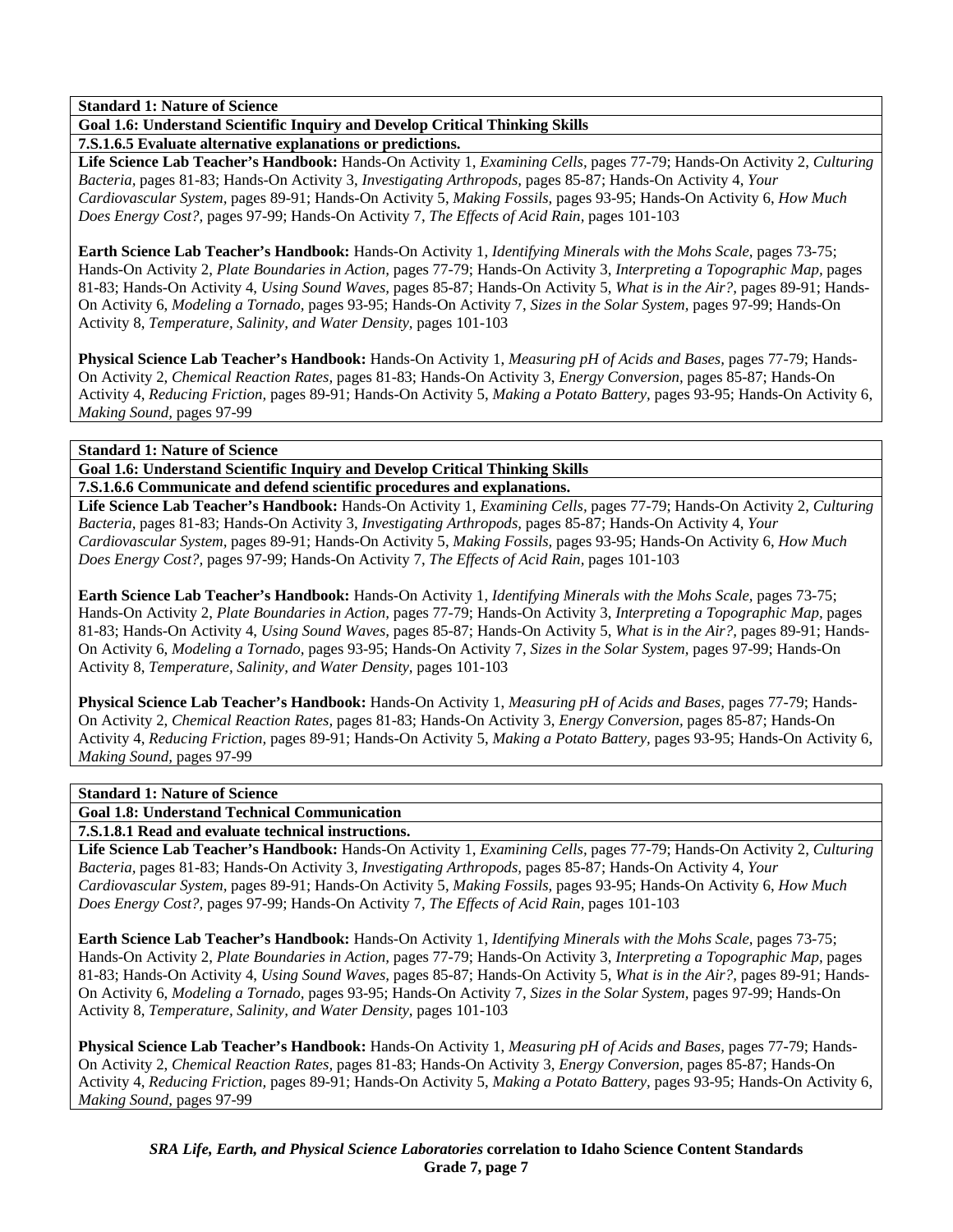**Standard 2: Physical Science** 

**Goal 2.1: Understand the Structure and Function of Matter and Molecules and Their Interactions** 

**7.S.2.1.1 Compare and contrast the differences among elements, compounds, and mixtures.** 

**Physical Science Lab, Level A: Cards 10, 11, 12, 13 Physical Science Lab, Level B: Cards 10, 11, 12, 13** 

**Standard 2: Physical Science Goal 2.1: Understand the Structure and Function of Matter and Molecules and Their Interactions 7.S.2.1.2 Define the properties of matter. Physical Science Lab, Level A: Cards 1, 2, 5, 6, 71, 74 Physical Science Lab, Level B:** Cards 1, 2, 5, 6, 71, 74

**Standard 2: Physical Science Goal 2.1: Understand the Structure and Function of Matter and Molecules and Their Interactions 7.S.2.1.3 Compare densities of equal volumes of a solid, a liquid, or a gas. Physical Science Lab, Level A: Card 2 Physical Science Lab, Level B: Card 2** 

**Standard 2: Physical Science** 

**Goal 2.1: Understand the Structure and Function of Matter and Molecules and Their Interactions** 

**7.S.2.1.4 Describe the effect of temperature on density.** 

Physical Science Lab, Level A: Cards 2, 5

**Physical Science Lab, Level B: Cards 2, 5** 

**Standard 2: Physical Science** 

**Goal 2.1: Understand the Structure and Function of Matter and Molecules and Their Interactions 7.S.2.1.5 Explain the nature of physical change and how it relates to physical properties (the distance between molecules as water changes from ice to liquid water, and to water vapor). Physical Science Lab, Level A: Cards 5, 6, 7, 42 Physical Science Lab, Level B: Cards 5, 6, 7, 42** 

**Standard 2: Physical Science Goal 2.2: Understand Concepts of Motion and Forces 7.S.2.2.1 Describe the effects of different forces (gravity and friction) on the movement, speed, and direction of an object. Physical Science Lab, Level A: Cards 54, 55, 56, 57, 58, 59 Physical Science Lab, Level B:** Cards 54, 55, 56, 57, 58, 59 **Physical Science Lab Teacher's Handbook:** Hands-On Activity 4, *Reducing Friction,* pages 89-91

**Standard 3: Biology** 

**Goal 3.1: Understand the Theory of Biological Evolution** 

**7.S.3.1.1 Describe how natural selection explains species change over time.** 

Life Science Lab, Level A: Cards 65, 66, 67, 68 **Life Science Lab, Level B:** Cards 65, 66, 67, 68

**Standard 3: Biology Goal 3.2: Understand the Relationship between Matter and Energy in Living Systems 7.S.3.2.1 Describe how energy stored in food is primarily derived from the Sun through photosynthesis.**  Life Science Lab, Level A: Cards 7, 9, 16, 17, 76, 77 Life Science Lab, Level B: Cards 7, 9, 16, 17, 76, 77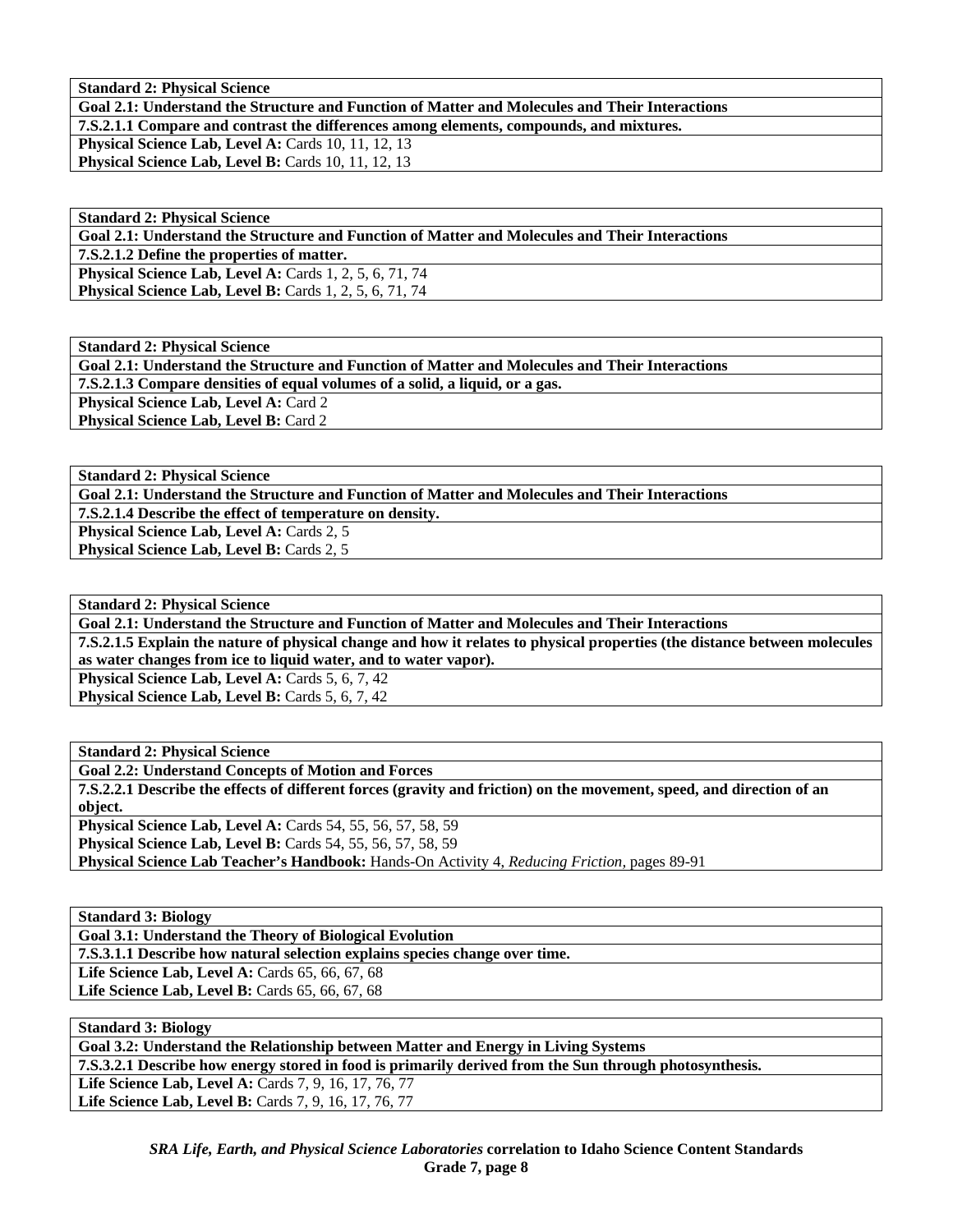# **Standard 3: Biology**

**Goal 3.2: Understand the Relationship between Matter and Energy in Living Systems 7.S.3.2.2 Describe how the availability of resources (matter and energy) limits the distribution and abundance of organisms.**  Life Science Lab, Level A: Card 72

Life Science Lab, Level B: Card 72

#### **Standard 3: Biology**

**Goal 3.2: Understand the Relationship between Matter and Energy in Living Systems** 

**7.S.3.2.3 Illustrate how atoms and molecules cycle among the living and nonliving components of the biosphere.** 

Life Science Lab, Level A: Cards 4, 9, 13, 16, 17, 46, 51, 76, 77, 78, 79 Life Science Lab, Level B: Cards 4, 9, 13, 16, 17, 46, 51, 76, 77, 78, 79

**Standard 3: Biology** 

**Goal 3.2: Understand the Relationship between Matter and Energy in Living Systems 7.S.3.2.4 Identify how energy flows through ecosystems in one direction, from photosynthetic organisms to herbivores, carnivores, and decomposers.** 

Life Science Lab, Level A: Cards 16, 17, 73, 76, 77 **Life Science Lab, Level B: Cards 16, 17, 73, 76, 77** 

**Life Science Lab Teacher's Handbook:** Hands-On Activity 6, *How Much Does Energy Cost?,* pages 97-99

**Standard 3: Biology** 

**Goal 3.3: Understand the Cell is the Basis of Form and Function for All Living Things 7.S.3.3.1. Explain the relationships among specialized cells, tissues, organs, organ systems, and organisms.** 

**Life Science Lab, Level A:** Cards 5, 6, 7, 8, 9, 10, 44, 48, 49, 50, 51, 52, 53, 54, 55, 56, 57, 58 Life Science Lab, Level B: Cards 5, 6, 7, 8, 9, 10, 44, 48, 49, 50, 51, 52, 53, 54, 55, 56, 57, 58 **Life Science Lab Teacher's Handbook:** Hands-On Activity 1, *Examining Cells,* pages 77-79; Hands-On Activity 4, *Your Cardiovascular System,* pages 89-91

**Standard 3: Biology** 

**Goal 3.3: Understand the Cell is the Basis of Form and Function for All Living Things** 

**7.S.3.3.2 Identify the parts of specialized plant and animal cells.** 

Life Science Lab, Level A: Cards 6, 7 Life Science Lab, Level B: Cards 6, 7

**Standard 3: Biology** 

**Goal 3.3: Understand the Cell is the Basis of Form and Function for All Living Things** 

**7.S.3.3.3 Identify the functions of cell structures.** 

**Life Science Lab, Level A: Cards 5, 6, 7, 8, 9, 10** 

**Life Science Lab, Level B:** Cards 5, 6, 7, 8, 9, 10

**Life Science Lab Teacher's Handbook:** Hands-On Activity 1, *Examining Cells,* pages 77-79

**Standard 3: Biology** 

**Goal 3.3: Understand the Cell is the Basis of Form and Function for All Living Things** 

**7.S.3.3.4 Describe cell functions that involve chemical reactions.** 

Life Science Lab, Level A: Cards 7, 9 Life Science Lab, Level B: Cards 7, 9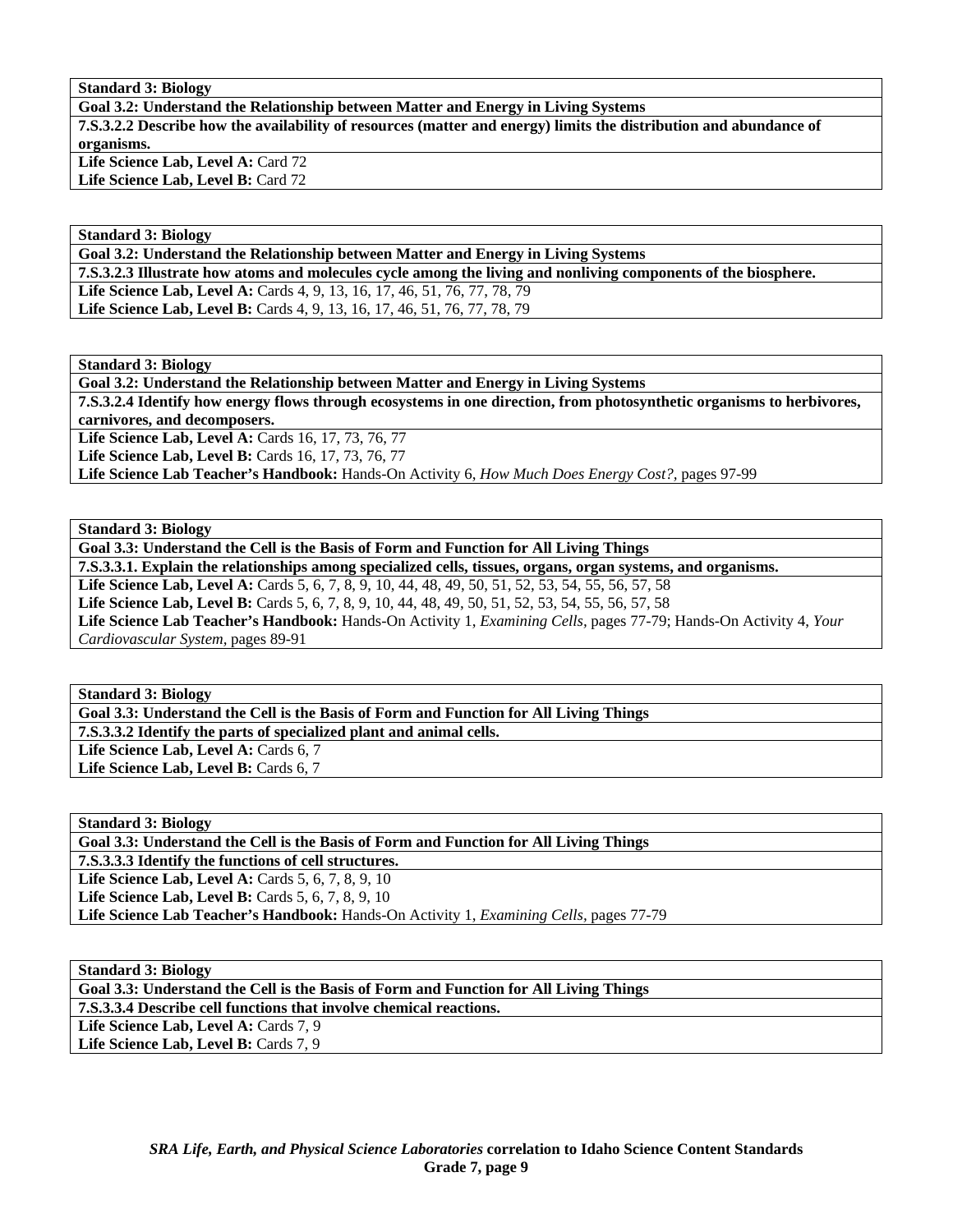**Standard 3: Biology Goal 3.3: Understand the Cell is the Basis of Form and Function for All Living Things 7.S.3.3.5 Describe how dominant and recessive traits are inherited.**  Life Science Lab, Level A: Cards 62, 63 Life Science Lab, Level B: Cards 62, 63

**Standard 4: Earth and Space Systems** 

**Goal 4.1: Understand Scientific Theories of Origin and Subsequent Changes in the Universe and Earth Systems 7.S.4.1.1 Explain the interactions among the solid earth, oceans, atmosphere, and organisms.** 

**Earth Science Lab, Level A:** Cards 1, 2, 9, 10, 11, 12, 13, 14, 15, 17, 22, 23, 24, 25, 26, 27, 28, 36, 37, 38, 39, 40, 41, 43, 44, 45, 46, 47, 48, 49, 52, 53, 54, 55, 56, 57, 58, 59, 60, 61, 82, 83, 84, 87, 88, 89, 90

Earth Science Lab, Level B: Cards 1, 2, 9, 10, 11, 12, 13, 14, 15, 17, 22, 23, 24, 25, 26, 27, 28, 36, 37, 38, 39, 40, 41, 43, 44, 45, 46, 47, 48, 49, 52, 53, 54, 55, 56, 57, 58, 59, 60, 61, 82, 83, 84, 87, 88, 89, 90

**Earth Science Lab Teacher's Handbook:** Hands-On Activity 2, *Plate Boundaries in Action,* pages 77-79; Hands-On Activity 5, *What is in the Air?,* pages 89-91; Hands-On Activity 6, *Modeling a Tornado,* pages 93-95; Hands-On Activity 8, *Temperature, Salinity, and Water Density,* pages 101-103

**Standard 4: Earth and Space Systems** 

**Goal 4.1: Understand Scientific Theories of Origin and Subsequent Changes in the Universe and Earth Systems 7.S.4.1.2 Explain the water cycle and its relationship to weather and climate.** 

**Earth Science Lab, Level A:** Cards 43, 44, 47, 48, 49, 56, 57, 58 **Earth Science Lab, Level B:** Cards 43, 44, 47, 48, 49, 56, 57, 58

**Standard 4: Earth and Space Systems** 

**Goal 4.1: Understand Scientific Theories of Origin and Subsequent Changes in the Universe and Earth Systems 7.S.4.1.3 Identify cumulus, cirrus, and stratus clouds and how they relate to weather changes.** 

**Earth Science Lab, Level A: Card 48** 

**Earth Science Lab, Level B: Card 48** 

**Standard 5: Personal and Social Perspectives; Technology Goal 5.2: Understand the Relationship between Science and Technology 7.S.5.2.1 Explain how science and technology are interrelated. Life Science Lab, Level A:** Cards 5, 46, 49, 59, 64, 69, 83, 87, 88, 89, 90 Life Science Lab, Level B: Cards 5, 46, 49, 59, 64, 69, 83, 87, 88, 89, 90 **Earth Science Lab, Level A: Cards 16, 20, 31, 37, 51, 54, 70, 79, 80, 81, 88 Earth Science Lab, Level B:** Cards 16, 20, 31, 37, 51, 54, 70, 79, 80, 81, 88 **Physical Science Lab, Level A:** Cards 33, 35, 63, 64, 72, 76, 81, 84, 90 **Physical Science Lab, Level B:** Cards 33, 35, 63, 64, 72, 76, 81, 84, 90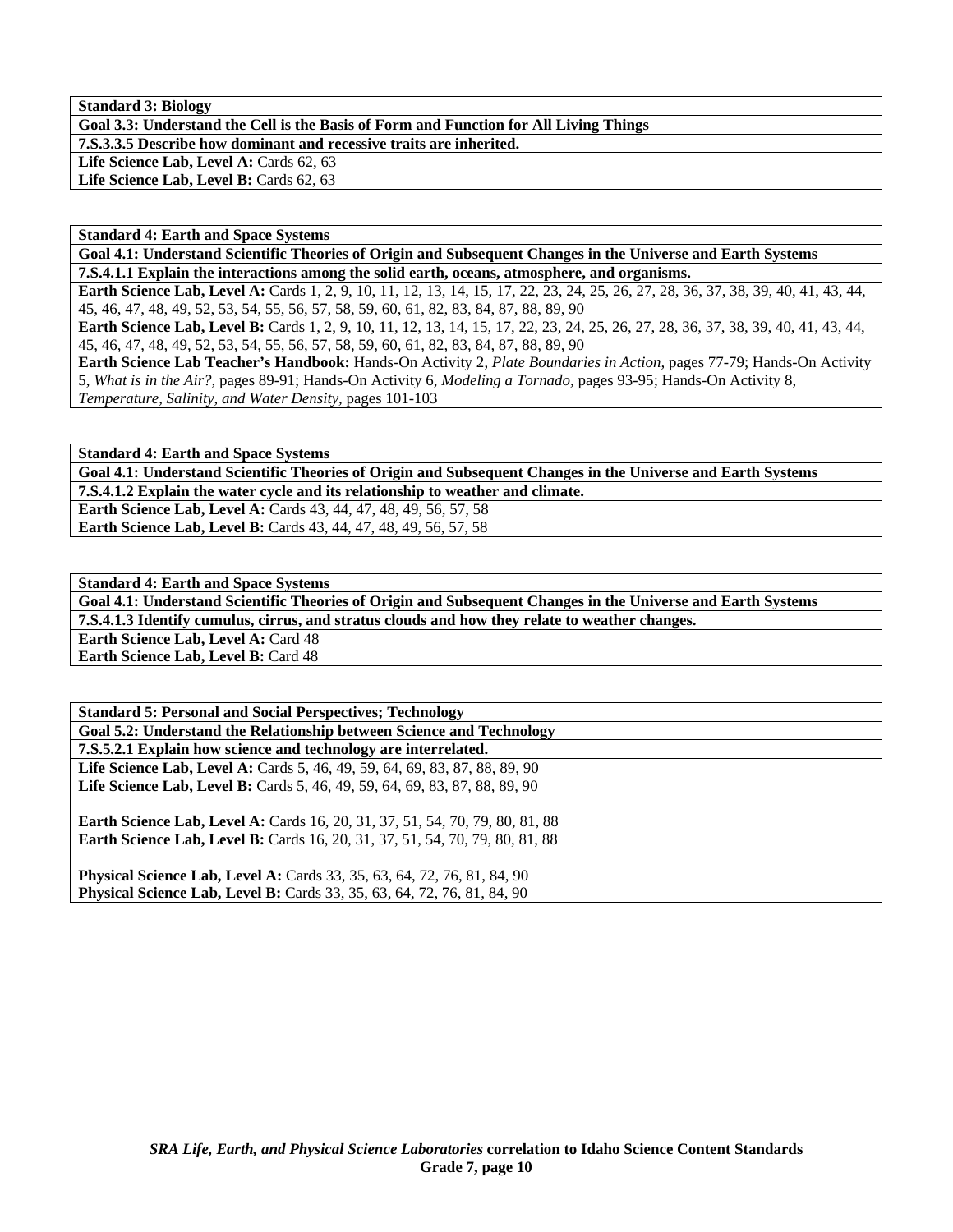| <b>Standard 5: Personal and Social Perspectives; Technology</b>                                                                                                     |
|---------------------------------------------------------------------------------------------------------------------------------------------------------------------|
| Goal 5.2: Understand the Relationship between Science and Technology                                                                                                |
| 7.S.5.2.2 Explain how science advances technology.                                                                                                                  |
| <b>Life Science Lab, Level A:</b> Cards 5, 46, 49, 59, 64, 69, 83, 87, 88, 89, 90                                                                                   |
| <b>Life Science Lab, Level B:</b> Cards 5, 46, 49, 59, 64, 69, 83, 87, 88, 89, 90                                                                                   |
| <b>Earth Science Lab, Level A:</b> Cards 16, 20, 31, 37, 51, 54, 70, 79, 80, 81, 88<br>Earth Science Lab, Level B: Cards 16, 20, 31, 37, 51, 54, 70, 79, 80, 81, 88 |
| <b>Physical Science Lab, Level A: Cards 33, 35, 63, 64, 72, 76, 81, 84, 90</b><br><b>Physical Science Lab, Level B:</b> Cards 33, 35, 63, 64, 72, 76, 81, 84, 90    |

| <b>Standard 5: Personal and Social Perspectives; Technology</b>                                   |
|---------------------------------------------------------------------------------------------------|
| Goal 5.3: Understand the Importance of Natural Resources and the Need to Manage and Conserve Them |
| 7.S.5.3.1 Identify alternative sources of energy.                                                 |
| Life Science Lab, Level A: Card 84                                                                |
| Life Science Lab, Level B: Card 84                                                                |
|                                                                                                   |
| <b>Earth Science Lab, Level A: Cards 35, 90</b>                                                   |
| Earth Science Lab, Level B: Cards 35, 90                                                          |
|                                                                                                   |
| Physical Science Lab, Level A: Cards 34, 38, 45, 46, 47, 48, 49                                   |
| <b>Physical Science Lab, Level B:</b> Cards 34, 38, 45, 46, 47, 48, 49                            |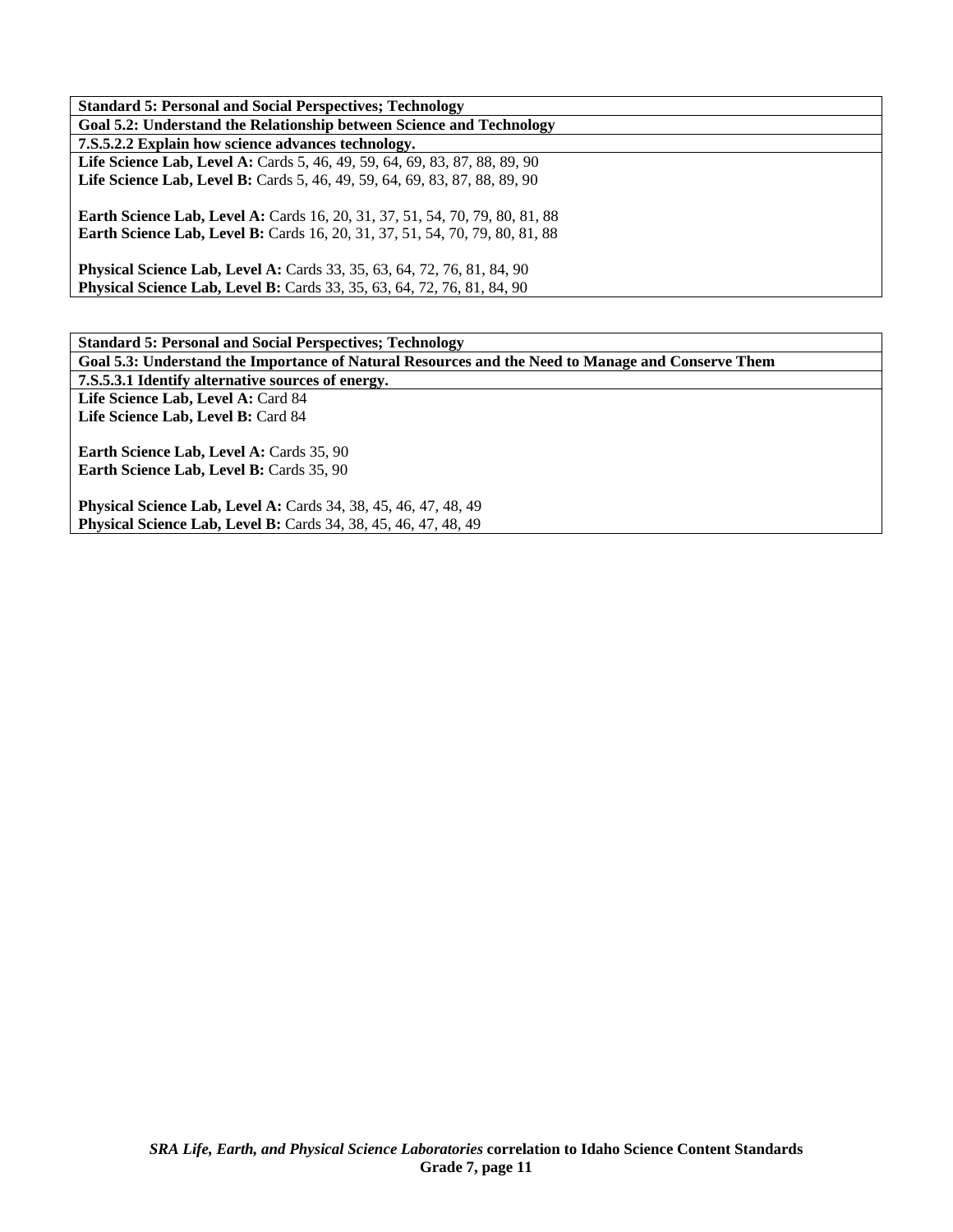# *SRA Life, Earth, and Physical Science Laboratories*  **correlation to Idaho Science Content Standards Grade 8**

*SRA Life, Earth, and Physical Science Laboratories* provide core science content in an alternate reading format. Each *SRA Science Lab* contains 180 Science Cards covering key science concepts and vocabulary. Each lab covers 90 different science topics presented at two different reading levels to meet varied student abilities. The *Teacher's Handbook* includes hands-on inquiry activities as well as vocabulary building exercises. The *Classroom Resource CD-ROM* includes Writing Strategies in Science along with tests and vocabulary games.

# **Physical Science**

**Standard 1: Nature of Science** 

**Goal 1.1: Understand Systems, Order, and Organization** 

**8-9.PS.1.1.1 Explain the scientific meaning of system, order, and organization.** 

Life Science Lab, Level A: Cards 1, 2, 3, 4, 6, 7, 8, 9, 10, 11, 12, 13, 14, 15, 16, 17, 18, 19, 20, 21, 22, 23, 24, 25, 27, 28, 29, 30, 31, 32, 33, 34, 35, 36, 37, 38, 39, 40, 41, 42, 43, 44, 45, 46, 47, 48, 49, 50, 51, 52, 53, 54, 55, 56, 57, 58, 60, 61, 62, 63, 64, 65, 66, 67, 68, 69, 70, 71, 72, 73, 74, 75, 76, 77, 78, 79, 80, 81, 82, 83, 84, 85, 86, 87, 88, 89, 90

Life Science Lab, Level B: Cards 1, 2, 3, 4, 6, 7, 8, 9, 10, 11, 12, 13, 14, 15, 16, 17, 18, 19, 20, 21, 22, 23, 24, 25, 27, 28, 29, 30, 31, 32, 33, 34, 35, 36, 37, 38, 39, 40, 41, 42, 43, 44, 45, 46, 47, 48, 49, 50, 51, 52, 53, 54, 55, 56, 57, 58, 60, 61, 62, 63, 64, 65, 66, 67, 68, 69, 70, 71, 72, 73, 74, 75, 76, 77, 78, 79, 80, 81, 82, 83, 84, 85, 86, 87, 88, 89, 90

**Life Science Lab Teacher's Handbook:** Hands-On Activity 1, *Examining Cells,* pages 77-79; Hands-On Activity 4, *Your Cardiovascular System,* pages 89-91; Hands-On Activity 6, *How Much Does Energy Cost?,* pages 97-99; Hands-On Activity 7, *The Effects of Acid Rain,* pages 101-103

Earth Science Lab, Level A: Cards 1, 2, 3, 4, 5, 6, 7, 8, 9, 10, 11, 12, 13, 14, 15, 16, 17, 21, 22, 23, 24, 25, 26, 27, 28, 29, 30, 31, 33, 34, 35, 36, 37, 38, 39, 40, 41, 42, 43, 44, 45, 46, 47, 48, 49, 50, 51, 52, 53, 54, 55, 56, 57, 58, 59, 60, 61, 62, 63, 64, 65, 66, 67, 68, 69, 70, 71, 72, 73, 75, 76, 77, 78, 79, 80, 81, 82, 83, 84, 85, 86, 87, 88, 89, 90

**Earth Science Lab, Level B:** Cards 1, 2, 3, 4, 5, 6, 7, 8, 9, 10, 11, 12, 13, 14, 15, 16, 17, 21, 22, 23, 24, 25, 26, 27, 28, 29, 30, 31, 33, 34, 35, 36, 37, 38, 39, 40, 41, 42, 43, 44, 45, 46, 47, 48, 49, 50, 51, 52, 53, 54, 55, 56, 57, 58, 59, 60, 61, 62, 63, 64, 65, 66, 67, 68, 69, 70, 71, 72, 73, 75, 76, 77, 78, 79, 80, 81, 82, 83, 84, 85, 86, 87, 88, 89, 90

**Earth Science Lab Teacher's Handbook:** Hands-On Activity 1, *Identifying Minerals with the Mohs Scale,* pages 73-75; Hands-On Activity 2, *Plate Boundaries in Action,* pages 77-79; Hands-On Activity 4, *Using Sound Waves,* pages 85-87; Hands-On Activity 6, *Modeling a Tornado,* pages 93-95; Hands-On Activity 8, *Temperature, Salinity, and Water Density,* pages 101-103

**Physical Science Lab, Level A:** Cards 1, 2, 3, 4, 5, 6, 7, 8, 9, 10, 11, 12, 13, 14, 15, 16, 18, 19, 20, 21, 22, 23, 24, 25, 26, 27, 28, 29, 30, 31, 32, 33, 34, 36, 37, 38, 39, 40, 41, 42, 43, 44, 45, 46, 47, 48, 49, 50, 51, 52, 53, 54, 55, 56, 57, 58, 59, 60, 61, 62, 63, 64, 65, 66, 67, 68, 69, 70, 71, 72, 73, 74, 75, 76, 77, 78, 79, 80, 81, 82, 83, 84, 85, 86, 87, 88, 89, 90 **Physical Science Lab, Level B:** Cards 1, 2, 3, 4, 5, 6, 7, 8, 9, 10, 11, 12, 13, 14, 15, 16, 18, 19, 20, 21, 22, 23, 24, 25, 26, 27,

28, 29, 30, 31, 32, 33, 34, 36, 37, 38, 39, 40, 41, 42, 43, 44, 45, 46, 47, 48, 49, 50, 51, 52, 53, 54, 55, 56, 57, 58, 59, 60, 61, 62, 63, 64, 65, 66, 67, 68, 69, 70, 71, 72, 73, 74, 75, 76, 77, 78, 79, 80, 81, 82, 83, 84, 85, 86, 87, 88, 89, 90

**Physical Science Lab Teacher's Handbook:** Hands-On Activity 1, *Measuring pH of Acids and Bases,* pages 77-79; Hands-On Activity 2, *Chemical Reaction Rates,* pages 81-83; Hands-On Activity 3, *Energy Conversion,* pages 85-87; Hands-On Activity 4, *Reducing Friction,* pages 89-91; Hands-On Activity 5, *Making a Potato Battery,* pages 93-95; Hands-On Activity 6, *Making Sound,* pages 97-99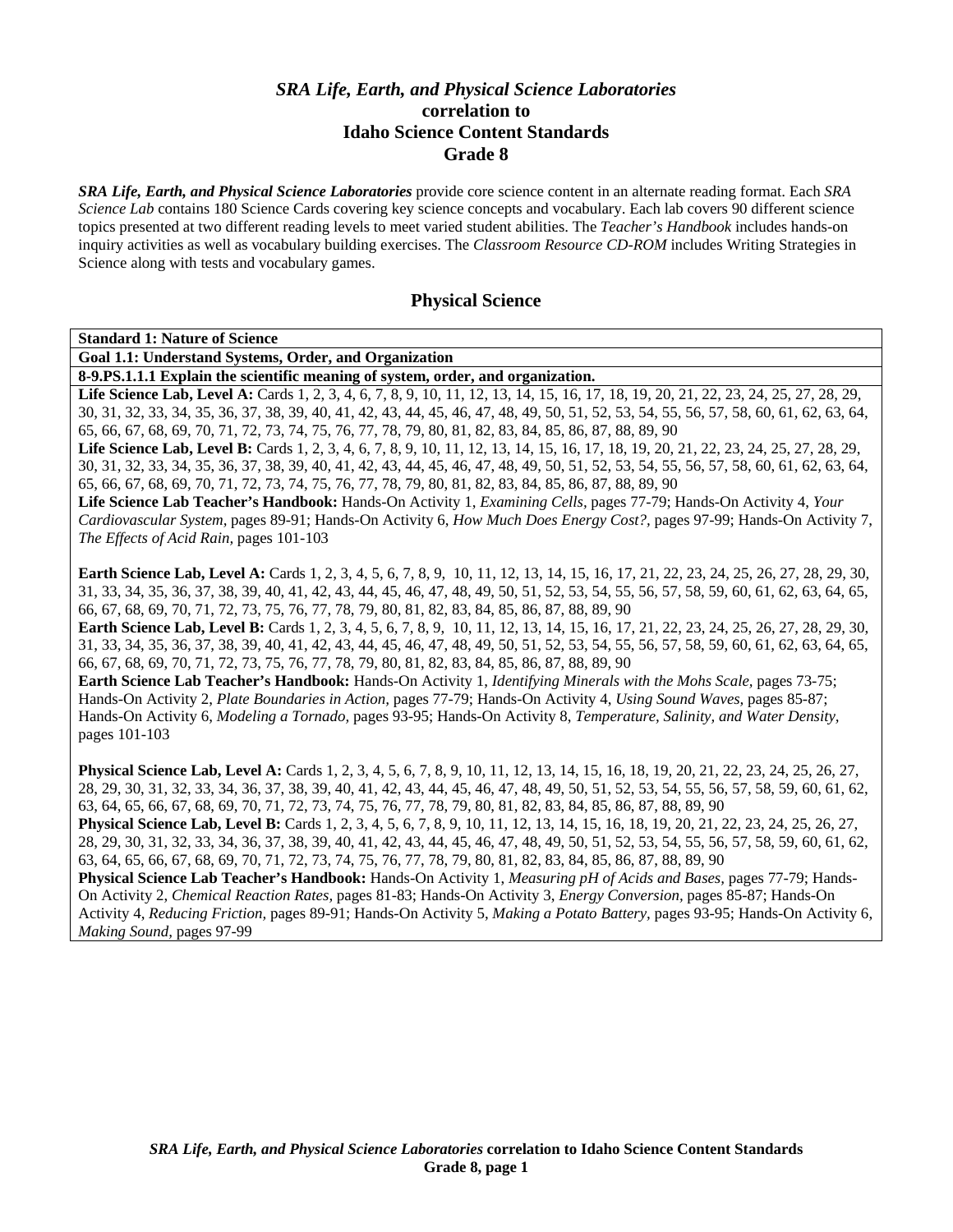**Goal 1.1: Understand Systems, Order, and Organization** 

**8-9.PS.1.1.2 Apply the concepts of order and organization to a given system.** 

Life Science Lab, Level A: Cards 1, 2, 3, 4, 6, 7, 8, 9, 10, 11, 12, 13, 14, 15, 16, 17, 18, 19, 20, 21, 22, 23, 24, 25, 27, 28, 29, 30, 31, 32, 33, 34, 35, 36, 37, 38, 39, 40, 41, 42, 43, 44, 45, 46, 47, 48, 49, 50, 51, 52, 53, 54, 55, 56, 57, 58, 60, 61, 62, 63, 64, 65, 66, 67, 68, 69, 70, 71, 72, 73, 74, 75, 76, 77, 78, 79, 80, 81, 82, 83, 84, 85, 86, 87, 88, 89, 90

Life Science Lab, Level B: Cards 1, 2, 3, 4, 6, 7, 8, 9, 10, 11, 12, 13, 14, 15, 16, 17, 18, 19, 20, 21, 22, 23, 24, 25, 27, 28, 29, 30, 31, 32, 33, 34, 35, 36, 37, 38, 39, 40, 41, 42, 43, 44, 45, 46, 47, 48, 49, 50, 51, 52, 53, 54, 55, 56, 57, 58, 60, 61, 62, 63, 64, 65, 66, 67, 68, 69, 70, 71, 72, 73, 74, 75, 76, 77, 78, 79, 80, 81, 82, 83, 84, 85, 86, 87, 88, 89, 90

**Life Science Lab Teacher's Handbook:** Hands-On Activity 1, *Examining Cells,* pages 77-79; Hands-On Activity 4, *Your Cardiovascular System,* pages 89-91; Hands-On Activity 6, *How Much Does Energy Cost?,* pages 97-99; Hands-On Activity 7, *The Effects of Acid Rain,* pages 101-103

**Earth Science Lab, Level A:** Cards 1, 2, 3, 4, 5, 6, 7, 8, 9, 10, 11, 12, 13, 14, 15, 16, 17, 21, 22, 23, 24, 25, 26, 27, 28, 29, 30, 31, 33, 34, 35, 36, 37, 38, 39, 40, 41, 42, 43, 44, 45, 46, 47, 48, 49, 50, 51, 52, 53, 54, 55, 56, 57, 58, 59, 60, 61, 62, 63, 64, 65, 66, 67, 68, 69, 70, 71, 72, 73, 75, 76, 77, 78, 79, 80, 81, 82, 83, 84, 85, 86, 87, 88, 89, 90

**Earth Science Lab, Level B:** Cards 1, 2, 3, 4, 5, 6, 7, 8, 9, 10, 11, 12, 13, 14, 15, 16, 17, 21, 22, 23, 24, 25, 26, 27, 28, 29, 30, 31, 33, 34, 35, 36, 37, 38, 39, 40, 41, 42, 43, 44, 45, 46, 47, 48, 49, 50, 51, 52, 53, 54, 55, 56, 57, 58, 59, 60, 61, 62, 63, 64, 65, 66, 67, 68, 69, 70, 71, 72, 73, 75, 76, 77, 78, 79, 80, 81, 82, 83, 84, 85, 86, 87, 88, 89, 90

**Earth Science Lab Teacher's Handbook:** Hands-On Activity 1, *Identifying Minerals with the Mohs Scale,* pages 73-75; Hands-On Activity 2, *Plate Boundaries in Action,* pages 77-79; Hands-On Activity 4, *Using Sound Waves,* pages 85-87; Hands-On Activity 6, *Modeling a Tornado,* pages 93-95; Hands-On Activity 8, *Temperature, Salinity, and Water Density,* pages 101-103

**Physical Science Lab, Level A:** Cards 1, 2, 3, 4, 5, 6, 7, 8, 9, 10, 11, 12, 13, 14, 15, 16, 18, 19, 20, 21, 22, 23, 24, 25, 26, 27, 28, 29, 30, 31, 32, 33, 34, 36, 37, 38, 39, 40, 41, 42, 43, 44, 45, 46, 47, 48, 49, 50, 51, 52, 53, 54, 55, 56, 57, 58, 59, 60, 61, 62, 63, 64, 65, 66, 67, 68, 69, 70, 71, 72, 73, 74, 75, 76, 77, 78, 79, 80, 81, 82, 83, 84, 85, 86, 87, 88, 89, 90

**Physical Science Lab, Level B:** Cards 1, 2, 3, 4, 5, 6, 7, 8, 9, 10, 11, 12, 13, 14, 15, 16, 18, 19, 20, 21, 22, 23, 24, 25, 26, 27, 28, 29, 30, 31, 32, 33, 34, 36, 37, 38, 39, 40, 41, 42, 43, 44, 45, 46, 47, 48, 49, 50, 51, 52, 53, 54, 55, 56, 57, 58, 59, 60, 61, 62, 63, 64, 65, 66, 67, 68, 69, 70, 71, 72, 73, 74, 75, 76, 77, 78, 79, 80, 81, 82, 83, 84, 85, 86, 87, 88, 89, 90

**Physical Science Lab Teacher's Handbook:** Hands-On Activity 1, *Measuring pH of Acids and Bases,* pages 77-79; Hands-On Activity 2, *Chemical Reaction Rates,* pages 81-83; Hands-On Activity 3, *Energy Conversion,* pages 85-87; Hands-On Activity 4, *Reducing Friction,* pages 89-91; Hands-On Activity 5, *Making a Potato Battery,* pages 93-95; Hands-On Activity 6, *Making Sound,* pages 97-99

**Standard 1: Nature of Science** 

**Goal 1.2: Understand Concepts and Processes of Evidence, Models, and Explanations** 

**8-9.PS.1.2.1 Use observations and data as evidence on which to base scientific explanations.** 

**Life Science Lab Teacher's Handbook:** Hands-On Activity 1, *Examining Cells,* pages 77-79; Hands-On Activity 2, *Culturing Bacteria,* pages 81-83; Hands-On Activity 3, *Investigating Arthropods,* pages 85-87; Hands-On Activity 4, *Your Cardiovascular System,* pages 89-91; Hands-On Activity 5, *Making Fossils,* pages 93-95; Hands-On Activity 6, *How Much Does Energy Cost?,* pages 97-99; Hands-On Activity 7, *The Effects of Acid Rain,* pages 101-103

**Earth Science Lab Teacher's Handbook:** Hands-On Activity 1, *Identifying Minerals with the Mohs Scale,* pages 73-75; Hands-On Activity 2, *Plate Boundaries in Action,* pages 77-79; Hands-On Activity 3, *Interpreting a Topographic Map,* pages 81-83; Hands-On Activity 4, *Using Sound Waves,* pages 85-87; Hands-On Activity 5, *What is in the Air?,* pages 89-91; Hands-On Activity 6, *Modeling a Tornado,* pages 93-95; Hands-On Activity 7, *Sizes in the Solar System,* pages 97-99; Hands-On Activity 8, *Temperature, Salinity, and Water Density,* pages 101-103

**Physical Science Lab Teacher's Handbook:** Hands-On Activity 1, *Measuring pH of Acids and Bases,* pages 77-79; Hands-On Activity 2, *Chemical Reaction Rates,* pages 81-83; Hands-On Activity 3, *Energy Conversion,* pages 85-87; Hands-On Activity 4, *Reducing Friction,* pages 89-91; Hands-On Activity 5, *Making a Potato Battery,* pages 93-95; Hands-On Activity 6, *Making Sound,* pages 97-99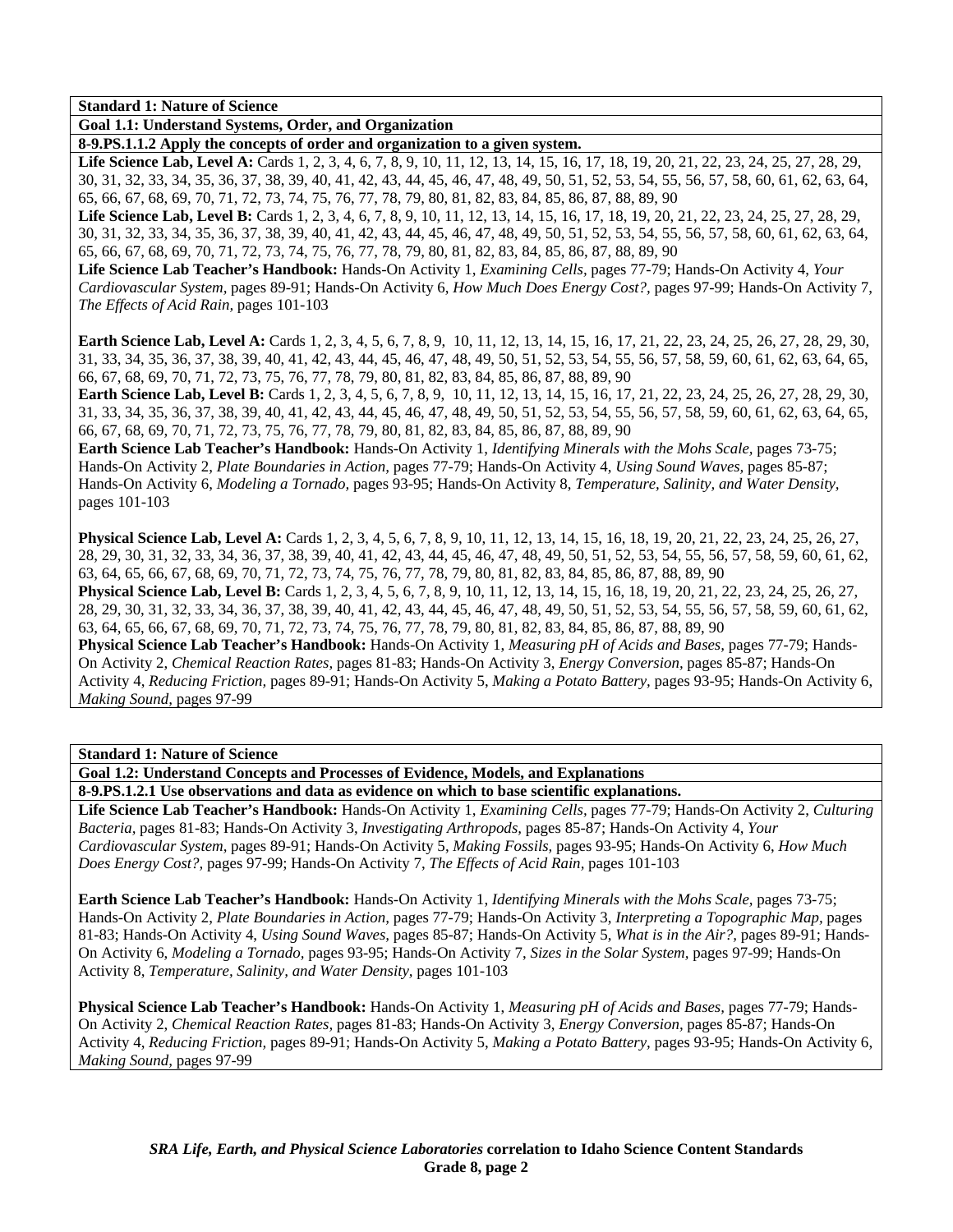**Goal 1.2: Understand Concepts and Processes of Evidence, Models, and Explanations** 

**8-9.PS.1.2.2 Develop models to explain concepts or systems.** 

**Life Science Lab Teacher's Handbook:** Hands-On Activity 4, *Your Cardiovascular System,* pages 89-91; Hands-On Activity 5, *Making Fossils,* pages 93-95; Hands-On Activity 6, *How Much Does Energy Cost?,* pages 97-99

**Earth Science Lab Teacher's Handbook:** Hands-On Activity 6, *Modeling a Tornado,* pages 93-95; Hands-On Activity 7, *Sizes in the Solar System,* pages 97-99

**Physical Science Lab Teacher's Handbook:** Hands-On Activity 5, *Making a Potato Battery,* pages 93-95; Hands-On Activity 6, *Making Sound,* pages 97-99

**Classroom Resource CD-ROM:** Writing Strategy 20

**Standard 1: Nature of Science** 

**Goal 1.2: Understand Concepts and Processes of Evidence, Models, and Explanations 8-9.PS.1.2.3 Develop scientific explanations based on knowledge, logic, and analysis.** 

**Life Science Lab Teacher's Handbook:** Hands-On Activity 1, *Examining Cells,* pages 77-79; Hands-On Activity 2, *Culturing Bacteria,* pages 81-83; Hands-On Activity 3, *Investigating Arthropods,* pages 85-87; Hands-On Activity 4, *Your Cardiovascular System,* pages 89-91; Hands-On Activity 5, *Making Fossils,* pages 93-95; Hands-On Activity 6, *How Much Does Energy Cost?,* pages 97-99; Hands-On Activity 7, *The Effects of Acid Rain,* pages 101-103

**Earth Science Lab Teacher's Handbook:** Hands-On Activity 1, *Identifying Minerals with the Mohs Scale,* pages 73-75; Hands-On Activity 2, *Plate Boundaries in Action,* pages 77-79; Hands-On Activity 3, *Interpreting a Topographic Map,* pages 81-83; Hands-On Activity 4, *Using Sound Waves,* pages 85-87; Hands-On Activity 5, *What is in the Air?,* pages 89-91; Hands-On Activity 6, *Modeling a Tornado,* pages 93-95; Hands-On Activity 7, *Sizes in the Solar System,* pages 97-99; Hands-On Activity 8, *Temperature, Salinity, and Water Density,* pages 101-103

**Physical Science Lab Teacher's Handbook:** Hands-On Activity 1, *Measuring pH of Acids and Bases,* pages 77-79; Hands-On Activity 2, *Chemical Reaction Rates,* pages 81-83; Hands-On Activity 3, *Energy Conversion,* pages 85-87; Hands-On Activity 4, *Reducing Friction,* pages 89-91; Hands-On Activity 5, *Making a Potato Battery,* pages 93-95; Hands-On Activity 6, *Making Sound,* pages 97-99

**Standard 1: Nature of Science** 

**Goal 1.3: Understand Constancy, Change, and Measurement** 

**8-9.PS.1.3.1 Measure changes that can occur in and among systems.** 

**Life Science Lab Teacher's Handbook:** Hands-On Activity 4, *Your Cardiovascular System,* pages 89-91; Hands-On Activity 7, *The Effects of Acid Rain,* pages 101-103

**Earth Science Lab Teacher's Handbook:** Hands-On Activity 1, *Identifying Minerals with the Mohs Scale,* pages 73-75; Hands-On Activity 3, *Interpreting a Topographic Map,* pages 81-83; Hands-On Activity 7, *Sizes in the Solar System,* pages 97- 99

**Physical Science Lab Teacher's Handbook:** Hands-On Activity 1, *Measuring pH of Acids and Bases,* pages 77-79; Hands-On Activity 2, *Chemical Reaction Rates,* pages 81-83; Hands-On Activity 3, *Energy Conversion,* pages 85-87; Hands-On Activity 4, *Reducing Friction,* pages 89-91; Hands-On Activity 6, *Making Sound,* pages 97-99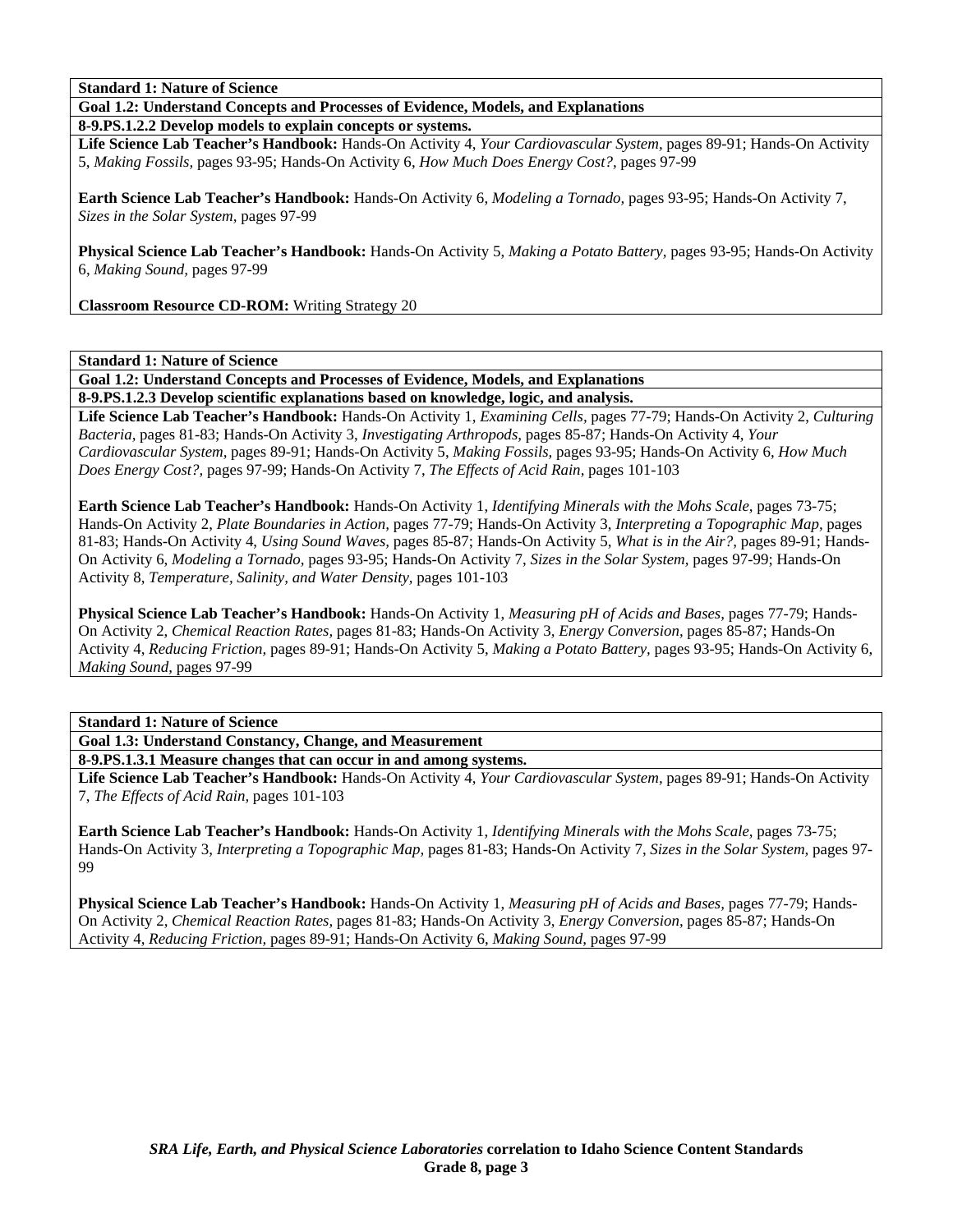**Goal 1.3: Understand Constancy, Change, and Measurement** 

**8-9.PS.1.3.2 Analyze changes that can occur in and among systems.** 

Life Science Lab, Level A: Cards 1, 2, 3, 4, 6, 7, 8, 9, 10, 11, 12, 13, 14, 15, 16, 17, 18, 19, 20, 21, 22, 23, 24, 25, 27, 28, 29, 30, 31, 32, 33, 34, 35, 36, 37, 38, 39, 40, 41, 42, 43, 44, 45, 46, 47, 48, 49, 50, 51, 52, 53, 54, 55, 56, 57, 58, 60, 61, 62, 63, 64, 65, 66, 67, 68, 69, 70, 71, 72, 73, 74, 75, 76, 77, 78, 79, 80, 81, 82, 83, 84, 85, 86, 87, 88, 89, 90

Life Science Lab, Level B: Cards 1, 2, 3, 4, 6, 7, 8, 9, 10, 11, 12, 13, 14, 15, 16, 17, 18, 19, 20, 21, 22, 23, 24, 25, 27, 28, 29, 30, 31, 32, 33, 34, 35, 36, 37, 38, 39, 40, 41, 42, 43, 44, 45, 46, 47, 48, 49, 50, 51, 52, 53, 54, 55, 56, 57, 58, 60, 61, 62, 63, 64, 65, 66, 67, 68, 69, 70, 71, 72, 73, 74, 75, 76, 77, 78, 79, 80, 81, 82, 83, 84, 85, 86, 87, 88, 89, 90

**Life Science Lab Teacher's Handbook:** Hands-On Activity 1, *Examining Cells,* pages 77-79; Hands-On Activity 4, *Your Cardiovascular System,* pages 89-91; Hands-On Activity 6, *How Much Does Energy Cost?,* pages 97-99; Hands-On Activity 7, *The Effects of Acid Rain,* pages 101-103

**Earth Science Lab, Level A:** Cards 1, 2, 3, 4, 5, 6, 7, 8, 9, 10, 11, 12, 13, 14, 15, 16, 17, 21, 22, 23, 24, 25, 26, 27, 28, 29, 30, 31, 33, 34, 35, 36, 37, 38, 39, 40, 41, 42, 43, 44, 45, 46, 47, 48, 49, 50, 51, 52, 53, 54, 55, 56, 57, 58, 59, 60, 61, 62, 63, 64, 65, 66, 67, 68, 69, 70, 71, 72, 73, 75, 76, 77, 78, 79, 80, 81, 82, 83, 84, 85, 86, 87, 88, 89, 90

**Earth Science Lab, Level B:** Cards 1, 2, 3, 4, 5, 6, 7, 8, 9, 10, 11, 12, 13, 14, 15, 16, 17, 21, 22, 23, 24, 25, 26, 27, 28, 29, 30, 31, 33, 34, 35, 36, 37, 38, 39, 40, 41, 42, 43, 44, 45, 46, 47, 48, 49, 50, 51, 52, 53, 54, 55, 56, 57, 58, 59, 60, 61, 62, 63, 64, 65, 66, 67, 68, 69, 70, 71, 72, 73, 75, 76, 77, 78, 79, 80, 81, 82, 83, 84, 85, 86, 87, 88, 89, 90

**Earth Science Lab Teacher's Handbook:** Hands-On Activity 1, *Identifying Minerals with the Mohs Scale,* pages 73-75; Hands-On Activity 2, *Plate Boundaries in Action,* pages 77-79; Hands-On Activity 4, *Using Sound Waves,* pages 85-87; Hands-On Activity 6, *Modeling a Tornado,* pages 93-95; Hands-On Activity 8, *Temperature, Salinity, and Water Density,* pages 101-103

**Physical Science Lab, Level A:** Cards 1, 2, 3, 4, 5, 6, 7, 8, 9, 10, 11, 12, 13, 14, 15, 16, 18, 19, 20, 21, 22, 23, 24, 25, 26, 27, 28, 29, 30, 31, 32, 33, 34, 36, 37, 38, 39, 40, 41, 42, 43, 44, 45, 46, 47, 48, 49, 50, 51, 52, 53, 54, 55, 56, 57, 58, 59, 60, 61, 62, 63, 64, 65, 66, 67, 68, 69, 70, 71, 72, 73, 74, 75, 76, 77, 78, 79, 80, 81, 82, 83, 84, 85, 86, 87, 88, 89, 90

**Physical Science Lab, Level B:** Cards 1, 2, 3, 4, 5, 6, 7, 8, 9, 10, 11, 12, 13, 14, 15, 16, 18, 19, 20, 21, 22, 23, 24, 25, 26, 27, 28, 29, 30, 31, 32, 33, 34, 36, 37, 38, 39, 40, 41, 42, 43, 44, 45, 46, 47, 48, 49, 50, 51, 52, 53, 54, 55, 56, 57, 58, 59, 60, 61, 62, 63, 64, 65, 66, 67, 68, 69, 70, 71, 72, 73, 74, 75, 76, 77, 78, 79, 80, 81, 82, 83, 84, 85, 86, 87, 88, 89, 90

**Physical Science Lab Teacher's Handbook:** Hands-On Activity 1, *Measuring pH of Acids and Bases,* pages 77-79; Hands-On Activity 2, *Chemical Reaction Rates,* pages 81-83; Hands-On Activity 3, *Energy Conversion,* pages 85-87; Hands-On Activity 4, *Reducing Friction,* pages 89-91; Hands-On Activity 5, *Making a Potato Battery,* pages 93-95; Hands-On Activity 6, *Making Sound,* pages 97-99

# **Standard 1: Nature of Science**

**Goal 1.3: Understand Constancy, Change, and Measurement** 

**8-9.PS.1.3.3 Measure and calculate using the metric system.** 

**Life Science Lab Teacher's Handbook:** Hands-On Activity 4, *Your Cardiovascular System,* pages 89-91; Hands-On Activity 7, *The Effects of Acid Rain,* pages 101-103

**Earth Science Lab Teacher's Handbook:** Hands-On Activity 1, *Identifying Minerals with the Mohs Scale,* pages 73-75; Hands-On Activity 3, *Interpreting a Topographic Map,* pages 81-83; Hands-On Activity 7, *Sizes in the Solar System,* pages 97- 99

**Physical Science Lab Teacher's Handbook:** Hands-On Activity 1, *Measuring pH of Acids and Bases,* pages 77-79; Hands-On Activity 2, *Chemical Reaction Rates,* pages 81-83; Hands-On Activity 3, *Energy Conversion,* pages 85-87; Hands-On Activity 4, *Reducing Friction,* pages 89-91; Hands-On Activity 6, *Making Sound,* pages 97-99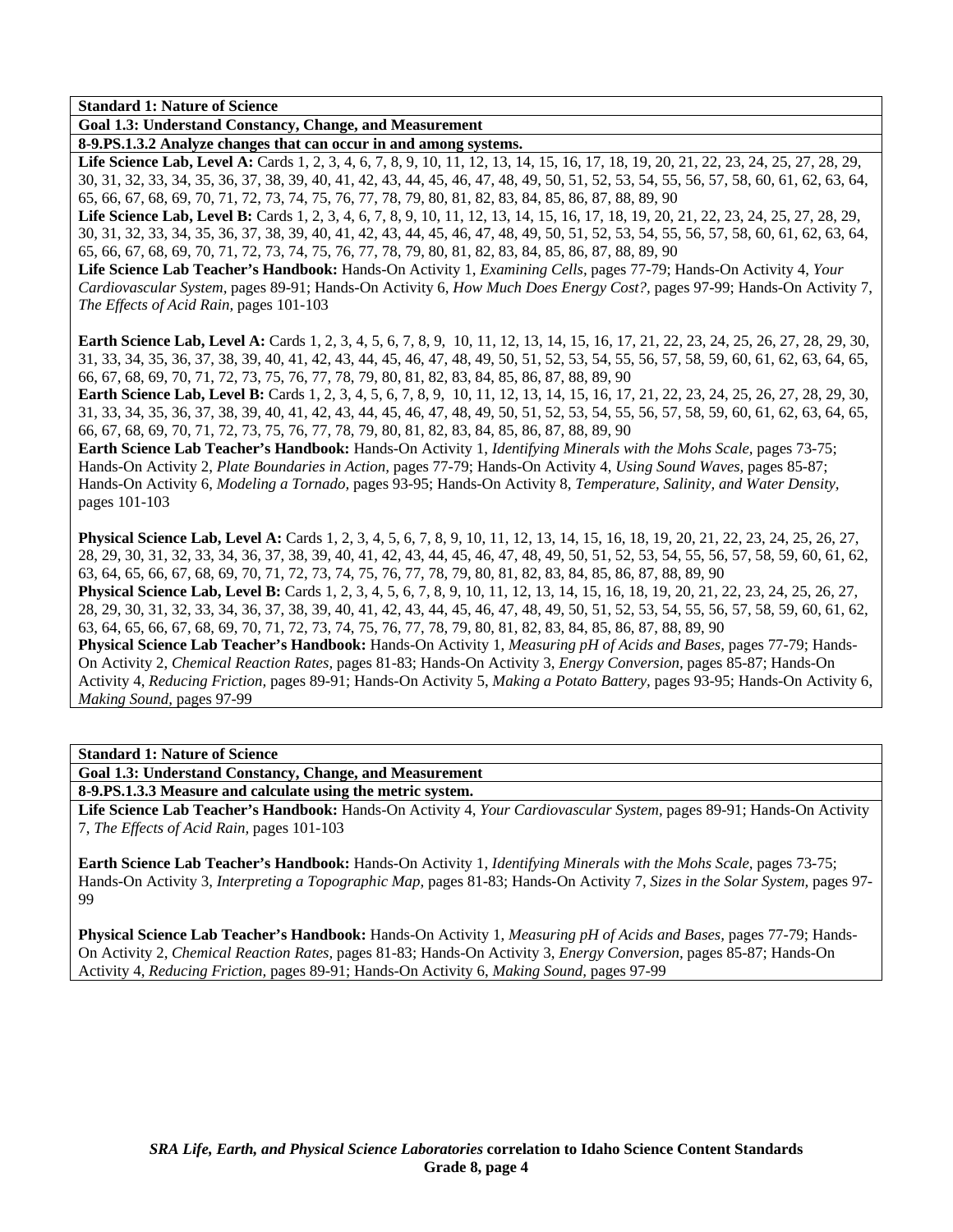**Goal 1.6: Understand Scientific Inquiry and Develop Critical Thinking Skills** 

**8-9.PS.1.6.1 Identify questions and concepts that guide scientific investigations.** 

**Life Science Lab Teacher's Handbook:** Hands-On Activity 1, *Examining Cells,* pages 77-79; Hands-On Activity 2, *Culturing Bacteria,* pages 81-83; Hands-On Activity 3, *Investigating Arthropods,* pages 85-87; Hands-On Activity 4, *Your Cardiovascular System,* pages 89-91; Hands-On Activity 5, *Making Fossils,* pages 93-95; Hands-On Activity 6, *How Much Does Energy Cost?,* pages 97-99; Hands-On Activity 7, *The Effects of Acid Rain,* pages 101-103

**Earth Science Lab Teacher's Handbook:** Hands-On Activity 1, *Identifying Minerals with the Mohs Scale,* pages 73-75; Hands-On Activity 2, *Plate Boundaries in Action,* pages 77-79; Hands-On Activity 3, *Interpreting a Topographic Map,* pages 81-83; Hands-On Activity 4, *Using Sound Waves,* pages 85-87; Hands-On Activity 5, *What is in the Air?,* pages 89-91; Hands-On Activity 6, *Modeling a Tornado,* pages 93-95; Hands-On Activity 7, *Sizes in the Solar System,* pages 97-99; Hands-On Activity 8, *Temperature, Salinity, and Water Density,* pages 101-103

**Physical Science Lab Teacher's Handbook:** Hands-On Activity 1, *Measuring pH of Acids and Bases,* pages 77-79; Hands-On Activity 2, *Chemical Reaction Rates,* pages 81-83; Hands-On Activity 3, *Energy Conversion,* pages 85-87; Hands-On Activity 4, *Reducing Friction,* pages 89-91; Hands-On Activity 5, *Making a Potato Battery,* pages 93-95; Hands-On Activity 6, *Making Sound,* pages 97-99

#### **Standard 1: Nature of Science**

**Goal 1.6: Understand Scientific Inquiry and Develop Critical Thinking Skills** 

**8-9.PS.1.6.2 Utilize the components of scientific problem solving to design, conduct, and communicate results of investigations.** 

**Life Science Lab Teacher's Handbook:** Hands-On Activity 1, *Examining Cells,* pages 77-79; Hands-On Activity 2, *Culturing Bacteria,* pages 81-83; Hands-On Activity 3, *Investigating Arthropods,* pages 85-87; Hands-On Activity 4, *Your Cardiovascular System,* pages 89-91; Hands-On Activity 5, *Making Fossils,* pages 93-95; Hands-On Activity 6, *How Much Does Energy Cost?,* pages 97-99; Hands-On Activity 7, *The Effects of Acid Rain,* pages 101-103

**Earth Science Lab Teacher's Handbook:** Hands-On Activity 1, *Identifying Minerals with the Mohs Scale,* pages 73-75; Hands-On Activity 2, *Plate Boundaries in Action,* pages 77-79; Hands-On Activity 3, *Interpreting a Topographic Map,* pages 81-83; Hands-On Activity 4, *Using Sound Waves,* pages 85-87; Hands-On Activity 5, *What is in the Air?,* pages 89-91; Hands-On Activity 6, *Modeling a Tornado,* pages 93-95; Hands-On Activity 7, *Sizes in the Solar System,* pages 97-99; Hands-On Activity 8, *Temperature, Salinity, and Water Density,* pages 101-103

**Physical Science Lab Teacher's Handbook:** Hands-On Activity 1, *Measuring pH of Acids and Bases,* pages 77-79; Hands-On Activity 2, *Chemical Reaction Rates,* pages 81-83; Hands-On Activity 3, *Energy Conversion,* pages 85-87; Hands-On Activity 4, *Reducing Friction,* pages 89-91; Hands-On Activity 5, *Making a Potato Battery,* pages 93-95; Hands-On Activity 6, *Making Sound,* pages 97-99

# **Standard 1: Nature of Science**

**Goal 1.6: Understand Scientific Inquiry and Develop Critical Thinking Skills** 

**8-9.PS.1.6.3 Use appropriate technology and mathematics to make investigations.** 

**Life Science Lab Teacher's Handbook:** Hands-On Activity 1, *Examining Cells,* pages 77-79; Hands-On Activity 2, *Culturing Bacteria,* pages 81-83; Hands-On Activity 3, *Investigating Arthropods,* pages 85-87; Hands-On Activity 4, *Your Cardiovascular System,* pages 89-91; Hands-On Activity 5, *Making Fossils,* pages 93-95; Hands-On Activity 6, *How Much Does Energy Cost?,* pages 97-99; Hands-On Activity 7, *The Effects of Acid Rain,* pages 101-103

**Earth Science Lab Teacher's Handbook:** Hands-On Activity 1, *Identifying Minerals with the Mohs Scale,* pages 73-75; Hands-On Activity 2, *Plate Boundaries in Action,* pages 77-79; Hands-On Activity 3, *Interpreting a Topographic Map,* pages 81-83; Hands-On Activity 4, *Using Sound Waves,* pages 85-87; Hands-On Activity 5, *What is in the Air?,* pages 89-91; Hands-On Activity 6, *Modeling a Tornado,* pages 93-95; Hands-On Activity 7, *Sizes in the Solar System,* pages 97-99; Hands-On Activity 8, *Temperature, Salinity, and Water Density,* pages 101-103

**Physical Science Lab Teacher's Handbook:** Hands-On Activity 1, *Measuring pH of Acids and Bases,* pages 77-79; Hands-On Activity 2, *Chemical Reaction Rates,* pages 81-83; Hands-On Activity 3, *Energy Conversion,* pages 85-87; Hands-On Activity 4, *Reducing Friction,* pages 89-91; Hands-On Activity 5, *Making a Potato Battery,* pages 93-95; Hands-On Activity 6, *Making Sound,* pages 97-99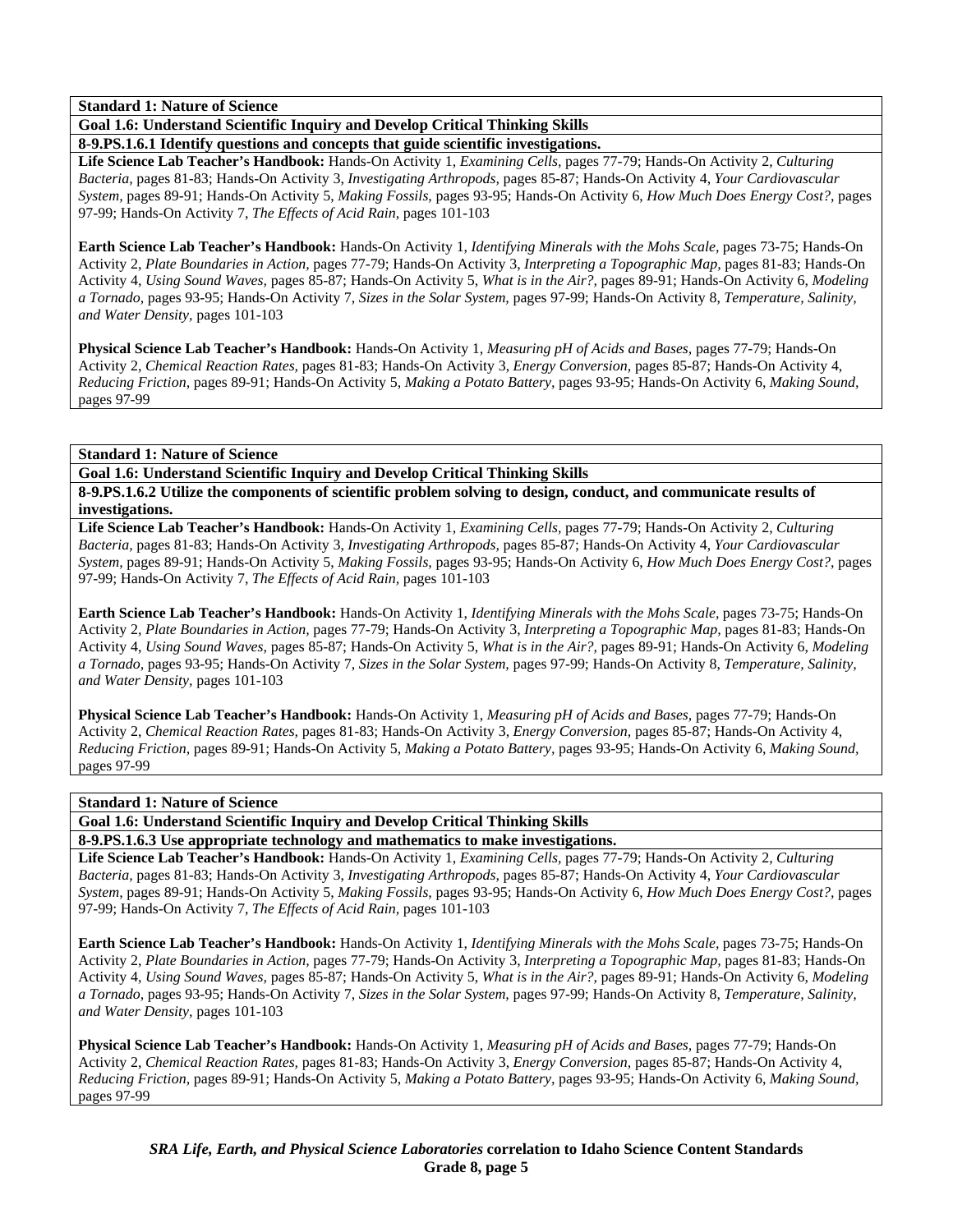**Goal 1.6: Understand Scientific Inquiry and Develop Critical Thinking Skills** 

**8-9.PS.1.6.4 Formulate scientific explanations and models using logic and evidence.** 

**Life Science Lab Teacher's Handbook:** Hands-On Activity 1, *Examining Cells,* pages 77-79; Hands-On Activity 2, *Culturing Bacteria,* pages 81-83; Hands-On Activity 3, *Investigating Arthropods,* pages 85-87; Hands-On Activity 4, *Your Cardiovascular System,* pages 89-91; Hands-On Activity 5, *Making Fossils,* pages 93-95; Hands-On Activity 6, *How Much Does Energy Cost?,* pages 97-99; Hands-On Activity 7, *The Effects of Acid Rain,* pages 101-103

**Earth Science Lab Teacher's Handbook:** Hands-On Activity 1, *Identifying Minerals with the Mohs Scale,* pages 73-75; Hands-On Activity 2, *Plate Boundaries in Action,* pages 77-79; Hands-On Activity 3, *Interpreting a Topographic Map,* pages 81-83; Hands-On Activity 4, *Using Sound Waves,* pages 85-87; Hands-On Activity 5, *What is in the Air?,* pages 89-91; Hands-On Activity 6, *Modeling a Tornado,* pages 93-95; Hands-On Activity 7, *Sizes in the Solar System,* pages 97-99; Hands-On Activity 8, *Temperature, Salinity, and Water Density,* pages 101-103

**Physical Science Lab Teacher's Handbook:** Hands-On Activity 1, *Measuring pH of Acids and Bases,* pages 77-79; Hands-On Activity 2, *Chemical Reaction Rates,* pages 81-83; Hands-On Activity 3, *Energy Conversion,* pages 85-87; Hands-On Activity 4, *Reducing Friction,* pages 89-91; Hands-On Activity 5, *Making a Potato Battery,* pages 93-95; Hands-On Activity 6, *Making Sound,* pages 97-99

**Standard 1: Nature of Science** 

# **Goal 1.6: Understand Scientific Inquiry and Develop Critical Thinking Skills**

**8-9.PS.1.6.5 Analyze alternative explanations and models.** 

**Life Science Lab Teacher's Handbook:** Hands-On Activity 1, *Examining Cells,* pages 77-79; Hands-On Activity 2, *Culturing Bacteria,* pages 81-83; Hands-On Activity 3, *Investigating Arthropods,* pages 85-87; Hands-On Activity 4, *Your Cardiovascular System,* pages 89-91; Hands-On Activity 5, *Making Fossils,* pages 93-95; Hands-On Activity 6, *How Much Does Energy Cost?,* pages 97-99; Hands-On Activity 7, *The Effects of Acid Rain,* pages 101-103

**Earth Science Lab Teacher's Handbook:** Hands-On Activity 1, *Identifying Minerals with the Mohs Scale,* pages 73-75; Hands-On Activity 2, *Plate Boundaries in Action,* pages 77-79; Hands-On Activity 3, *Interpreting a Topographic Map,* pages 81-83; Hands-On Activity 4, *Using Sound Waves,* pages 85-87; Hands-On Activity 5, *What is in the Air?,* pages 89-91; Hands-On Activity 6, *Modeling a Tornado,* pages 93-95; Hands-On Activity 7, *Sizes in the Solar System,* pages 97-99; Hands-On Activity 8, *Temperature, Salinity, and Water Density,* pages 101-103

**Physical Science Lab Teacher's Handbook:** Hands-On Activity 1, *Measuring pH of Acids and Bases,* pages 77-79; Hands-On Activity 2, *Chemical Reaction Rates,* pages 81-83; Hands-On Activity 3, *Energy Conversion,* pages 85-87; Hands-On Activity 4, *Reducing Friction,* pages 89-91; Hands-On Activity 5, *Making a Potato Battery,* pages 93-95; Hands-On Activity 6, *Making Sound,* pages 97-99

# **Standard 1: Nature of Science**

**Goal 1.6: Understand Scientific Inquiry and Develop Critical Thinking Skills** 

**8-9.PS.1.6.6 Communicate and defend a scientific argument.** 

**Life Science Lab Teacher's Handbook:** Hands-On Activity 1, *Examining Cells,* pages 77-79; Hands-On Activity 2, *Culturing Bacteria,* pages 81-83; Hands-On Activity 3, *Investigating Arthropods,* pages 85-87; Hands-On Activity 4, *Your Cardiovascular System,* pages 89-91; Hands-On Activity 5, *Making Fossils,* pages 93-95; Hands-On Activity 6, *How Much Does Energy Cost?,* pages 97-99; Hands-On Activity 7, *The Effects of Acid Rain,* pages 101-103

**Earth Science Lab Teacher's Handbook:** Hands-On Activity 1, *Identifying Minerals with the Mohs Scale,* pages 73-75; Hands-On Activity 2, *Plate Boundaries in Action,* pages 77-79; Hands-On Activity 3, *Interpreting a Topographic Map,* pages 81-83; Hands-On Activity 4, *Using Sound Waves,* pages 85-87; Hands-On Activity 5, *What is in the Air?,* pages 89-91; Hands-On Activity 6, *Modeling a Tornado,* pages 93-95; Hands-On Activity 7, *Sizes in the Solar System,* pages 97-99; Hands-On Activity 8, *Temperature, Salinity, and Water Density,* pages 101-103

**Physical Science Lab Teacher's Handbook:** Hands-On Activity 1, *Measuring pH of Acids and Bases,* pages 77-79; Hands-On Activity 2, *Chemical Reaction Rates,* pages 81-83; Hands-On Activity 3, *Energy Conversion,* pages 85-87; Hands-On Activity 4, *Reducing Friction,* pages 89-91; Hands-On Activity 5, *Making a Potato Battery,* pages 93-95; Hands-On Activity 6, *Making Sound,* pages 97-99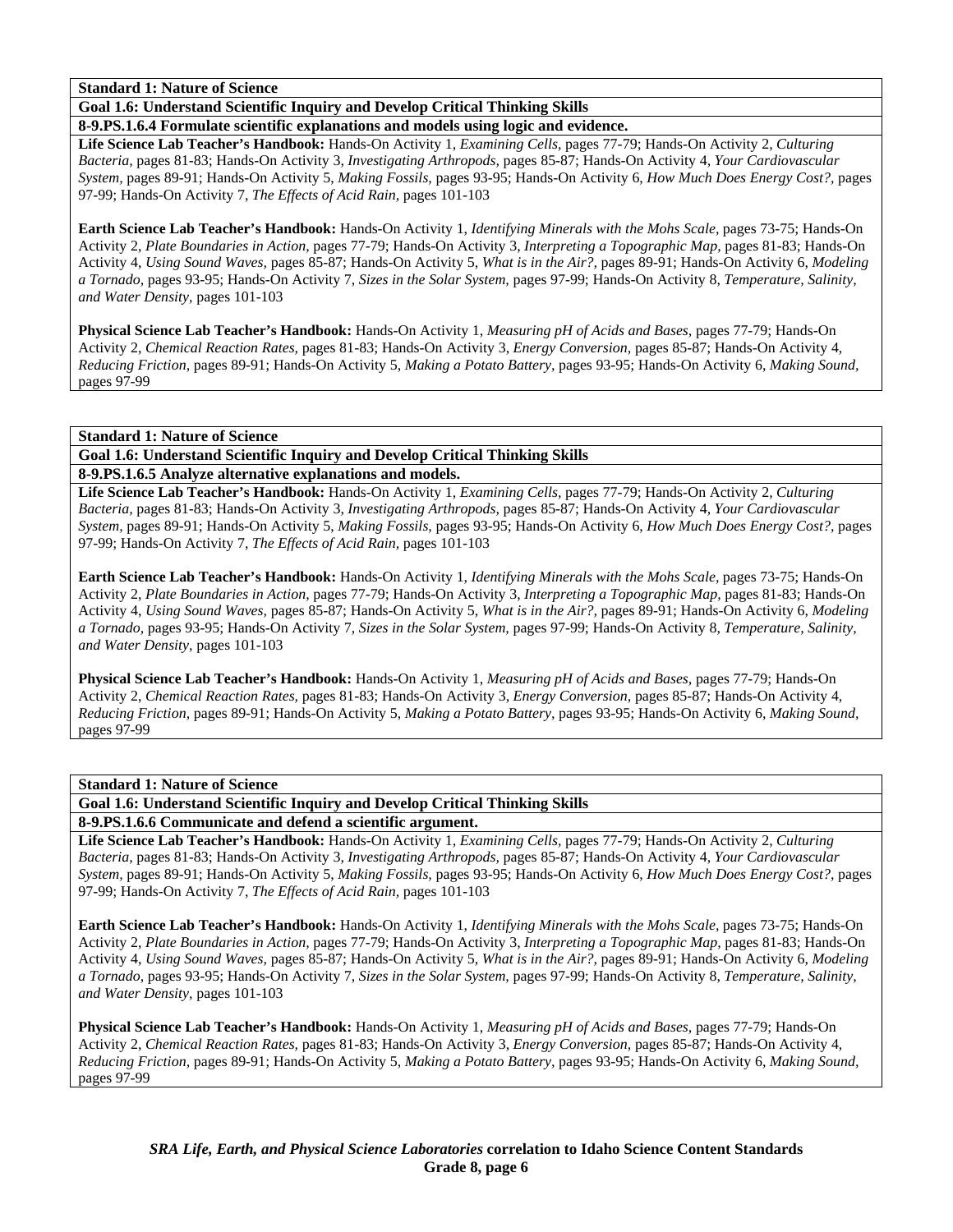**Goal 1.6: Understand Scientific Inquiry and Develop Critical Thinking Skills** 

**8-9.PS.1.6.7 Explain the difference among observations, hypotheses, and theories.** 

Life Science Lab, Level A: Card 5

Life Science Lab, Level B: Card 5

**Life Science Lab Teacher's Handbook:** Hands-On Activity 1, *Examining Cells,* pages 77-79; Hands-On Activity 2, *Culturing Bacteria,* pages 81-83; Hands-On Activity 3, *Investigating Arthropods,* pages 85-87; Hands-On Activity 4, *Your Cardiovascular System,* pages 89-91; Hands-On Activity 5, *Making Fossils,* pages 93-95; Hands-On Activity 6, *How Much Does Energy Cost?,* pages 97-99; Hands-On Activity 7, *The Effects of Acid Rain,* pages 101-103

**Earth Science Lab, Level A: Cards 10, 68, 72, 78** 

**Earth Science Lab, Level B: Cards 10, 68, 72, 78** 

**Earth Science Lab Teacher's Handbook:** Hands-On Activity 1, *Identifying Minerals with the Mohs Scale,* pages 73-75; Hands-On Activity 2, *Plate Boundaries in Action,* pages 77-79; Hands-On Activity 3, *Interpreting a Topographic Map,* pages 81-83; Hands-On Activity 4, *Using Sound Waves,* pages 85-87; Hands-On Activity 5, *What is in the Air?,* pages 89-91; Hands-On Activity 6, *Modeling a Tornado,* pages 93-95; Hands-On Activity 7, *Sizes in the Solar System,* pages 97-99; Hands-On Activity 8, *Temperature, Salinity, and Water Density,* pages 101-103

**Physical Science Lab, Level A: Cards 3, 53, 59** 

**Physical Science Lab, Level B: Cards 3, 53, 59** 

**Physical Science Lab Teacher's Handbook:** Hands-On Activity 1, *Measuring pH of Acids and Bases,* pages 77-79; Hands-On Activity 2, *Chemical Reaction Rates,* pages 81-83; Hands-On Activity 3, *Energy Conversion,* pages 85-87; Hands-On Activity 4, *Reducing Friction,* pages 89-91; Hands-On Activity 5, *Making a Potato Battery,* pages 93-95; Hands-On Activity 6, *Making Sound,* pages 97-99

**Standard 1: Nature of Science** 

**Goal 1.8: Understand Technical Communication** 

**8-9.PS.1.8.1 Analyze technical writing, graphs, charts, and diagrams.** 

**Life Science Lab Teacher's Handbook:** Hands-On Activity 1, *Examining Cells,* pages 77-79; Hands-On Activity 2, *Culturing Bacteria,* pages 81-83; Hands-On Activity 3, *Investigating Arthropods,* pages 85-87; Hands-On Activity 4, *Your Cardiovascular System,* pages 89-91; Hands-On Activity 5, *Making Fossils,* pages 93-95; Hands-On Activity 6, *How Much Does Energy Cost?,* pages 97-99; Hands-On Activity 7, *The Effects of Acid Rain,* pages 101-103

**Earth Science Lab Teacher's Handbook:** Hands-On Activity 1, *Identifying Minerals with the Mohs Scale,* pages 73-75; Hands-On Activity 2, *Plate Boundaries in Action,* pages 77-79; Hands-On Activity 3, *Interpreting a Topographic Map,* pages 81-83; Hands-On Activity 4, *Using Sound Waves,* pages 85-87; Hands-On Activity 5, *What is in the Air?,* pages 89-91; Hands-On Activity 6, *Modeling a Tornado,* pages 93-95; Hands-On Activity 7, *Sizes in the Solar System,* pages 97-99; Hands-On Activity 8, *Temperature, Salinity, and Water Density,* pages 101-103

**Physical Science Lab Teacher's Handbook:** Hands-On Activity 1, *Measuring pH of Acids and Bases,* pages 77-79; Hands-On Activity 2, *Chemical Reaction Rates,* pages 81-83; Hands-On Activity 3, *Energy Conversion,* pages 85-87; Hands-On Activity 4, *Reducing Friction,* pages 89-91; Hands-On Activity 5, *Making a Potato Battery,* pages 93-95; Hands-On Activity 6, *Making Sound,* pages 97-99

| <b>Standard 2: Physical Science</b>                                                                 |
|-----------------------------------------------------------------------------------------------------|
| <b>Goal 2.2: Understand Concepts of Motion and Forces</b>                                           |
| 8-9.PS.2.1.1 Explain motion using Newton's Laws of Motion.                                          |
| <b>Physical Science Lab, Level A: Cards 54, 55, 56, 57, 58, 59</b>                                  |
| <b>Physical Science Lab, Level B:</b> Cards 54, 55, 56, 57, 58, 59                                  |
| <b>Physical Science Lab Teacher's Handbook:</b> Hands-On Activity 4, Reducing Friction, pages 89-91 |
|                                                                                                     |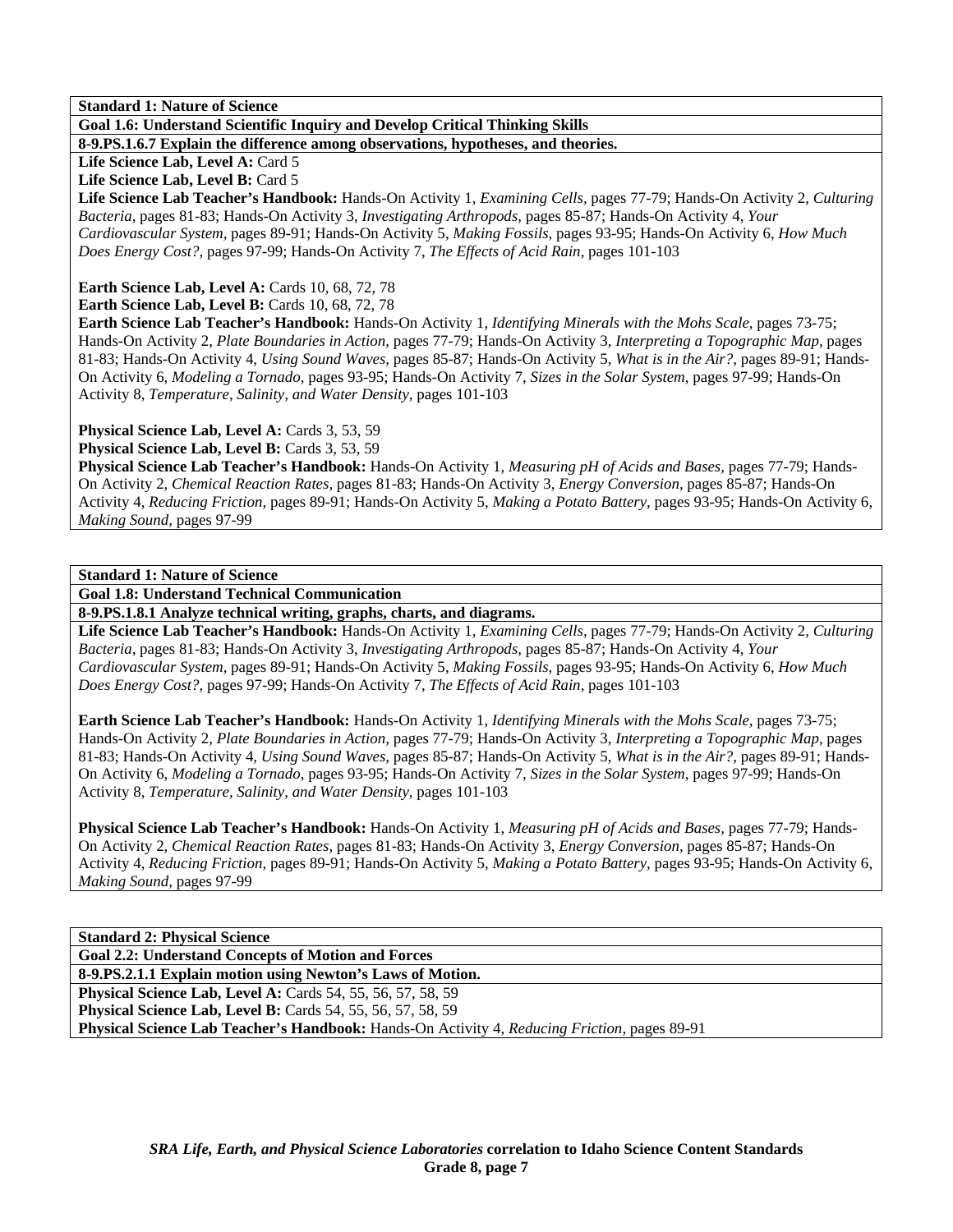**Standard 2: Physical Science** 

**Goal 2.3: Understand the Total Energy in the Universe is Constant** 

**8-9.PS.2.3.1 Explain that Energy can be transformed but cannot be created nor destroyed. Physical Science Lab, Level A:** Cards 36, 37, 38, 39, 40, 41, 42, 45, 46, 47, 48, 49

**Physical Science Lab, Level B:** Cards 36, 37, 38, 39, 40, 41, 42, 45, 46, 47, 48, 49

**Standard 2: Physical Science** 

**Goal 2.3: Understand the Total Energy in the Universe is Constant** 

**8-9.PS.2.3.2 Classify energy as potential and/or kinetic and as energy contained in a field.** 

**Physical Science Lab, Level A: Cards 36, 37, 38, 39, 40, 41, 42, 66, 74, 75 Physical Science Lab, Level B:** Cards 36, 37, 38, 39, 40, 41, 42, 66, 74, 75

**Standard 2: Physical Science Goal 2.4: Understand the Structure of Atoms 8-9.PS.2.4.1 Describe the properties, function, and location of protons, neutrons, and electrons. Physical Science Lab, Level A:** Cards 21, 22, 23, 24, 25, 26, 27 **Physical Science Lab, Level B:** Cards 21, 22, 23, 24, 25, 26, 27

**Standard 2: Physical Science Goal 2.4: Understand the Structure of Atoms 8-9.PS.2.4.2 Explain the processes of fission and fusion.**  Physical Science Lab, Level A: Card 34 **Physical Science Lab, Level B: Card 34** 

**Standard 2: Physical Science Goal 2.4: Understand the Structure of Atoms 8-9.PS.2.4.3 Describe the characteristics of isotopes. Physical Science Lab, Level A: Cards 17, 33 Physical Science Lab, Level B: Cards 17, 33** 

| <b>Standard 2: Physical Science</b>                                  |
|----------------------------------------------------------------------|
| <b>Goal 2.4: Understand the Structure of Atoms</b>                   |
| 8-9. PS. 2.4.4 State the basic electrical properties of matter.      |
| <b>Physical Science Lab, Level A:</b> Cards $21, 23, 25, 66, 67, 70$ |
| <b>Physical Science Lab, Level B:</b> Cards 21, 23, 25, 66, 67, 70   |

**Standard 2: Physical Science Goal 2.4: Understand the Structure of Atoms 8-9.PS.2.4.5 Describe the relationships between magnetism and electricity.**  Physical Science Lab, Level A: Cards 74, 75, 76 Physical Science Lab, Level B: Cards 74, 75, 76

**Standard 2: Physical Science** 

**Goal 2.54: Understand Chemical Reactions** 

**8-9.PS.2.5.1 Explain how chemical reactions may release or consume energy while the quantity of matter remains constant.** 

**Physical Science Lab, Level A: Cards 9, 27, 28, 29, 30 Physical Science Lab, Level B: Cards 9, 27, 28, 29, 30** 

**Physical Science Lab Teacher's Handbook:** Hands-On Activity 2, *Chemical Reaction Rates,* pages 81-83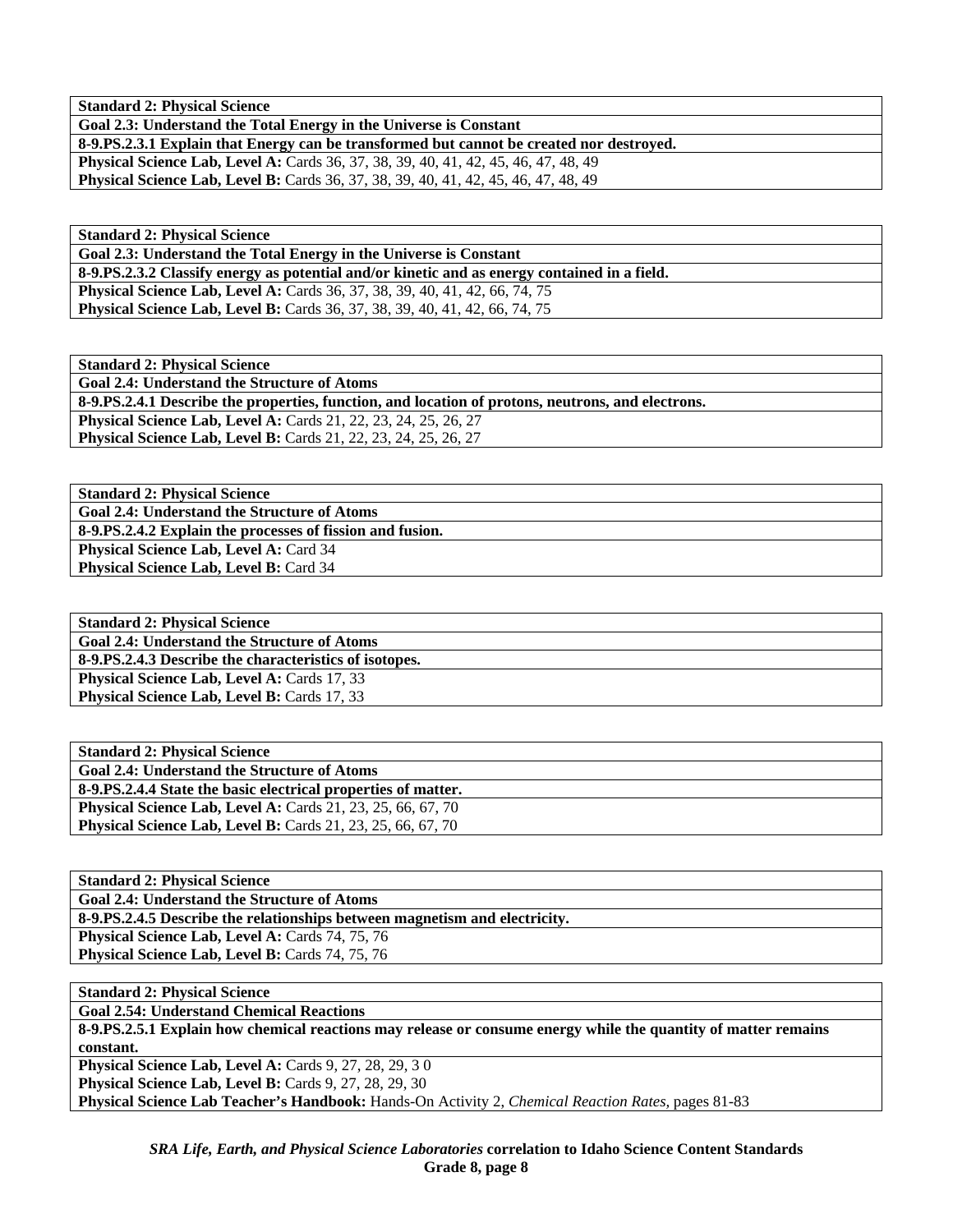| <b>Standard 5: Personal and Social Perspectives: Technology</b>                     |
|-------------------------------------------------------------------------------------|
| Goal 5.2: Understand the Relationship between Science and Technology                |
| 8-9.S.5.2.1 Explain how science advances technology.                                |
| <b>Life Science Lab, Level A:</b> Cards 5, 46, 49, 59, 64, 69, 83, 87, 88, 89, 90   |
| <b>Life Science Lab, Level B:</b> Cards 5, 46, 49, 59, 64, 69, 83, 87, 88, 89, 90   |
|                                                                                     |
| <b>Earth Science Lab, Level A:</b> Cards 16, 20, 31, 37, 51, 54, 70, 79, 80, 81, 88 |
| <b>Earth Science Lab, Level B:</b> Cards 16, 20, 31, 37, 51, 54, 70, 79, 80, 81, 88 |
|                                                                                     |
| <b>Physical Science Lab, Level A:</b> Cards 33, 35, 63, 64, 72, 76, 81, 84, 90      |
| <b>Physical Science Lab, Level B:</b> Cards 33, 35, 63, 64, 72, 76, 81, 84, 90      |

| <b>Standard 5: Personal and Social Perspectives; Technology</b>                     |
|-------------------------------------------------------------------------------------|
| Goal 5.2: Understand the Relationship between Science and Technology                |
| 8-9.S.5.2.2 Explain how technology advances science.                                |
| <b>Life Science Lab, Level A:</b> Cards 5, 46, 49, 59, 64, 69, 83, 87, 88, 89, 90   |
| Life Science Lab, Level B: Cards 5, 46, 49, 59, 64, 69, 83, 87, 88, 89, 90          |
|                                                                                     |
| <b>Earth Science Lab, Level A:</b> Cards 16, 20, 31, 37, 51, 54, 70, 79, 80, 81, 88 |
| <b>Earth Science Lab, Level B:</b> Cards 16, 20, 31, 37, 51, 54, 70, 79, 80, 81, 88 |
|                                                                                     |
| <b>Physical Science Lab, Level A: Cards 33, 35, 63, 64, 72, 76, 81, 84, 90</b>      |
| <b>Physical Science Lab, Level B:</b> Cards 33, 35, 63, 64, 72, 76, 81, 84, 90      |

| <b>Standard 5: Personal and Social Perspectives; Technology</b>                                                                                                     |
|---------------------------------------------------------------------------------------------------------------------------------------------------------------------|
| Goal 5.2: Understand the Relationship between Science and Technology                                                                                                |
| 8-9.S.5.2.3 Explain how science and technology are pursued for different purposes.                                                                                  |
| <b>Life Science Lab, Level A:</b> Cards 5, 46, 49, 59, 64, 69, 83, 87, 88, 89, 90                                                                                   |
| <b>Life Science Lab, Level B:</b> Cards 5, 46, 49, 59, 64, 69, 83, 87, 88, 89, 90                                                                                   |
| <b>Earth Science Lab, Level A:</b> Cards 16, 20, 31, 37, 51, 54, 70, 79, 80, 81, 88<br>Earth Science Lab, Level B: Cards 16, 20, 31, 37, 51, 54, 70, 79, 80, 81, 88 |
| <b>Physical Science Lab, Level A:</b> Cards 33, 35, 63, 64, 72, 76, 81, 84, 90                                                                                      |
| <b>Physical Science Lab, Level B:</b> Cards 33, 35, 63, 64, 72, 76, 81, 84, 90                                                                                      |

# **Earth Science**

**Standard 1: Nature of Science (See Physical Science)** 

| <b>Standard 4: Earth and Space Systems</b>                                                                            |
|-----------------------------------------------------------------------------------------------------------------------|
| Goal 4.1: Understand Scientific Theories of Origin and Subsequent Changes in the Universe and Earth Systems           |
| 8-9.ES.4.1.1 Explain the current scientific theory that suggests that the solar system formed from a nebular cloud of |
| dust and gas.                                                                                                         |
| <b>Earth Science Lab, Level A: Card 78</b>                                                                            |
| <b>Earth Science Lab, Level B: Card 78</b>                                                                            |

| <b>Standard 4: Earth and Space Systems</b>                                                                  |
|-------------------------------------------------------------------------------------------------------------|
| Goal 4.1: Understand Scientific Theories of Origin and Subsequent Changes in the Universe and Earth Systems |
| 8-9.ES.4.1.2 Identify methods used to estimate geologic time.                                               |
| <b>Earth Science Lab, Level A: Cards 30, 31, 32, 33, 34</b>                                                 |
| <b>Earth Science Lab, Level B:</b> Cards 30, 31, 32, 33, 34                                                 |